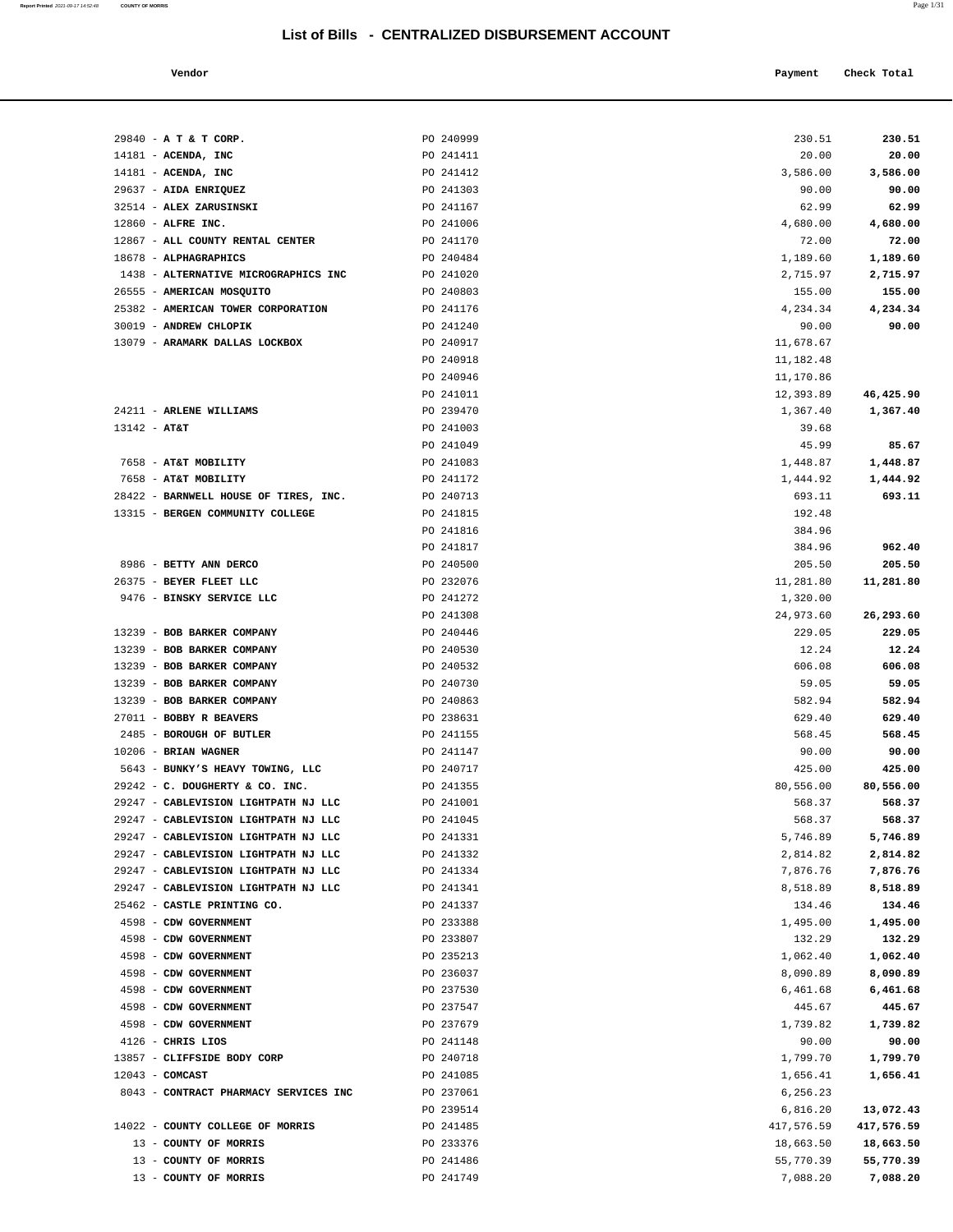**Report Printed** 2021-09-17 14:52:48 **COUNTY OF MORRIS** Page 2/31

| Vendor | Payment | Check Total<br>____<br>. |
|--------|---------|--------------------------|
|        |         |                          |

| 13 - COUNTY OF MORRIS                                           | PO 241774              | 161.75               | 161.75               |
|-----------------------------------------------------------------|------------------------|----------------------|----------------------|
| 14102 - CY DRAKE LOCKSMITHS, INC.                               | PO 240258              | 69.65                | 69.65                |
| 30724 - CYALUME TECHNOLOGIES, INC.                              | PO 241205              | 2,357.32             | 2,357.32             |
| 32394 - DANIELLE MARIE SECOLA                                   | PO 241339              | 480.00               | 480.00               |
| 33171 - DAVID LOS                                               | PO 241369              | 23.80                | 23.80                |
| 18414 - DAVID WEBER OIL COMPANY                                 | PO 240877              | 671.40               | 671.40               |
| 26412 - DENNIS L. SNYDER<br>12371 - DIANE STRECKFUSS            | PO 241050<br>PO 239369 | 2,494.08<br>1,782.00 | 2,494.08<br>1,782.00 |
| 33106 - DIRECT ENERGY BUSINESS                                  | PO 241278              | 685.03               |                      |
|                                                                 | PO 241372              | 34.03                |                      |
|                                                                 | PO 241373              | 31,565.53            |                      |
|                                                                 | PO 241374              | 4,813.51             | 37,098.10            |
| 24349 - DIRECT ENERGY BUSINESS MARKETING                        | PO 241370              | 1,820.62             | 1,820.62             |
| 24349 - DIRECT ENERGY BUSINESS MARKETING                        | PO 241371              | 706.90               | 706.90               |
| 8735 - DIRECT TV INC                                            | PO 241117              | 59.49                | 59.49                |
| 21123 - DOMINION VOTING SYSTEMS INC                             | PO 240868              | 4,000.00             | 4,000.00             |
| 31405 - DONNA VREELAND                                          | PO 239442              | 867.60               | 867.60               |
| 17687 - DOROTHY SMARG                                           | PO 239332              | 629.40               | 629.40               |
| 30656 - DOUGLAS A. BALLAN                                       | PO 240875              | 700.00               | 700.00               |
| 14379 - DOVER BRAKE & CLUTCH CO INC                             | PO 240692              | 1,387.22             | 1,387.22             |
| 10726 - DR. NATHAN SABIN                                        | PO 240943              | 150.00               | 150.00               |
| 322 - EAGLE AUTO & TRUCK SERVICES INC.<br>27736 - EDDIE RAYFORD | PO 240695<br>PO 239239 | 190.00<br>629.40     | 190.00<br>629.40     |
| 21722 - ELITE TRANSCRIPTS INC.                                  | PO 240806              | 917.28               | 917.28               |
| 10977 - ELLORINE PITTER                                         | PO 239217              | 1,782.00             | 1,782.00             |
| 2047 - EMPLOYMENT HORIZONS ENTERPRISES INC                      | PO 241375              | 70,941.00            | 70,941.00            |
| 4498 - ERNEST GARAY                                             | PO 238857              | 768.00               | 768.00               |
| 3549 - EZ WHEELS DRIVING SCHOOL                                 | PO 240562              | 1,546.28             |                      |
|                                                                 | PO 240563              | 1,492.96             | 3,039.24             |
| $14668$ - FEDEX                                                 | PO 240994              | 71.95                | 71.95                |
| $14668$ - FEDEX                                                 | PO 241158              | 42.20                | 42.20                |
| 1190 - FEROL DRUST                                              | PO 238788              | 1,758.60             | 1,758.60             |
| 9388 - FF1 PROFESSIONAL SAFETY SERVICES                         | PO 240379              | 908.32               | 908.32               |
| 25548 - FIRST PRIORITY EMERGENCY                                | PO 241118              | 189.90               | 189.90               |
| 25548 - FIRST PRIORITY EMERGENCY                                | PO 241206              | 2,835.28             | 2,835.28             |
| 12151 - FLEMINGTON BUICK CHEVROLET                              | PO 240693<br>PO 240694 | 26.88<br>21.56       | 48.44                |
| 14749 - FOLEY, INC.                                             | PO 241276              | 792.00               | 792.00               |
| 11133 - FRANK PERRINI                                           | PO 241149              | 90.00                | 90.00                |
| 20596 - FRANK SORIANO                                           | PO 239347              | 867.60               | 867.60               |
| 24212 - FRANKIE SATCHER                                         | PO 239291              | 2,688.60             | 2,688.60             |
| 33200 - FROM THE GROUND UP FARMS LLC                            | PO 241381              | 1,000.00             | 1,000.00             |
| 14852 - GANN LAW BOOKS                                          | PO 240155              | 7,293.50             | 7,293.50             |
| 14123 - GANNETT NJ NEWSPAPERS                                   | PO 241213              | 34.40                | 34.40                |
| 14726 - GEN-EL SAFETY & INDUSTRIAL                              | PO 238421              | 8,700.74             | 8,700.74             |
| $14984$ - GRAINGER                                              | PO 241210              | 1,665.22             | 1,665.22             |
| 14993 - GRAY SUPPLY CORP                                        | PO 240696              | 542.40               | 542.40               |
| 15007 - GREENMAN PEDERSEN INC                                   | PO 224517              | 3,096.00             |                      |
| 4059 - HEALTH CARE LOGISTICS INC.                               | PO 241227<br>PO 240268 | 10,397.93<br>496.87  | 13,493.93            |
|                                                                 | PO 240324              | 133.50               |                      |
|                                                                 | PO 241004              | 673.25               | 1,303.62             |
| 8685 - HENRY SCHEIN INC                                         | PO 241236              | 22.74                | 22.74                |
| 32787 - HEYER, GRUEL & ASSOCIATES, P.A.                         | PO 240912              | 8,947.50             | 8,947.50             |
| 928 - HINDSIGHT, INC                                            | PO 240790              | 11,258.22            | 11,258.22            |
| 15337 - INFORMATION TODAY INC                                   | PO 240519              | 319.73               |                      |
|                                                                 | PO 240520              | 407.53               | 727.26               |
| 1664 - INGRAM LIBRARY SERVICES                                  | PO 240544              | 1,178.84             |                      |
|                                                                 | PO 240545              | 534.77               |                      |
|                                                                 | PO 240546              | 1,170.02             |                      |
|                                                                 | PO 240547              | 1,481.37             | 4,365.00             |
| 25455 - INTERNATIONAL ACADEMIES OF                              | PO 240664              | 30.00                | 30.00                |
| 30135 - INVESTIGATIVE FORENSICS CONSULTING                      | PO 241336              | 1,064.00             | 1,064.00             |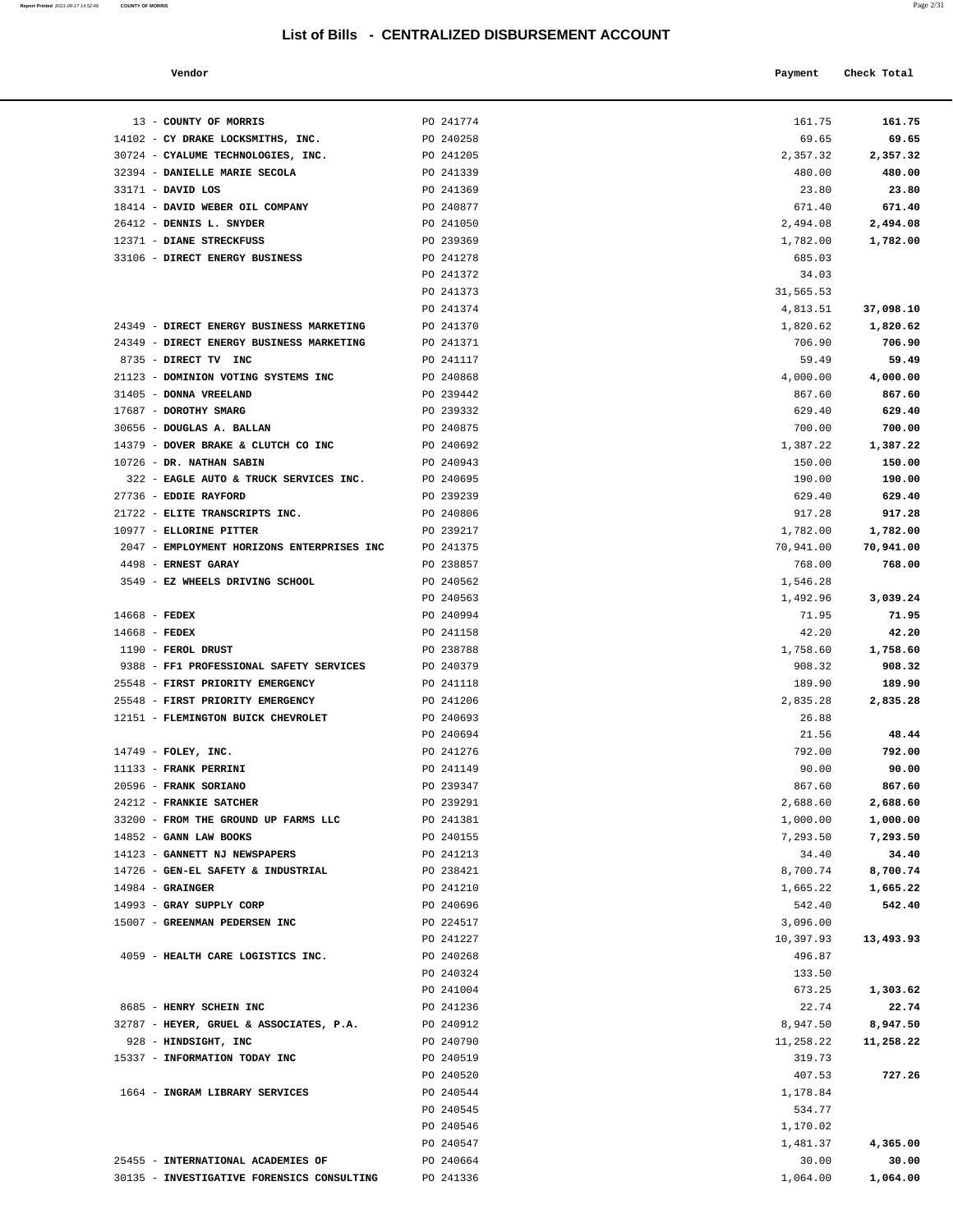| Vendor | Payment Check Total |
|--------|---------------------|
|        |                     |

| 20591 - JEFFREY PAUL                                                | PO 241539              | 527.35                        | 527.35           |
|---------------------------------------------------------------------|------------------------|-------------------------------|------------------|
| 29979 - JERRY JENSEN                                                | PO 238939              | 867.60                        | 867.60           |
| 960 - JERSEY CENTRAL POWER & LIGHT                                  | PO 240846              | 19.04                         | 19.04            |
| 960 - JERSEY CENTRAL POWER & LIGHT                                  | PO 240847              | 18.38                         | 18.38            |
| 960 - JERSEY CENTRAL POWER & LIGHT                                  | PO 240857              | 312.42                        | 312.42           |
| 960 - JERSEY CENTRAL POWER & LIGHT                                  | PO 240858              | 31.13                         | 31.13            |
| 960 - JERSEY CENTRAL POWER & LIGHT                                  | PO 240859              | 581.84                        | 581.84           |
| 960 - JERSEY CENTRAL POWER & LIGHT                                  | PO 240861              | 37.58                         | 37.58            |
| 960 - JERSEY CENTRAL POWER & LIGHT                                  | PO 241159              | 798.95                        | 798.95           |
| 960 - JERSEY CENTRAL POWER & LIGHT                                  | PO 241230              | 1,176.23                      | 1,176.23         |
| 960 - JERSEY CENTRAL POWER & LIGHT                                  | PO 241282              | 1,594.70                      | 1,594.70         |
| $11122$ - JOHN D CLARK                                              | PO 241146              | 90.00                         | 90.00            |
| 24587 - JOHN ORGINOS                                                | PO 239186              | 2,360.40                      | 2,360.40         |
| 12452 - JOHNSON & JOHNSON, ESQS                                     | PO 240769              | 3,379.00                      | 3,379.00         |
| 2695 - JOHNSTONE SUPPLY                                             | PO 241361              | 2,216.93                      | 2,216.93         |
| 32240 - JUSTICE PACKAGING CORP                                      | PO 240196              | 367.56                        | 367.56           |
| 26511 - JUSTIN CHUPLIS<br>24100 - KENNETH PLATT                     | PO 241215<br>PO 241169 | 93.95<br>90.00                | 93.95<br>90.00   |
| 15574 - KENVIL POWER EQUIPMENT, INC.                                | PO 240722              | 41.95                         | 41.95            |
| 17948 - KFT FIRE TRAINERS, LLC                                      | PO 240373              | 3,000.00                      | 3,000.00         |
| 32533 - KINGS III EMERGENCY COMMUNICATIONS                          | PO 240998              | 1,313.60                      |                  |
|                                                                     | PO 241084              | 1,144.93                      | 2,458.53         |
| 12726 - LANGUAGE LINE SERVICES                                      | PO 240944              | 278.20                        |                  |
|                                                                     | PO 240948              | 356.40                        | 634.60           |
| 28359 - LARRY BRIGHT                                                | PO 238666              | 813.00                        | 813.00           |
| 20143 - LASCOMP INSTITUTE OF IT                                     | PO 240560              | 3,200.00                      | 3,200.00         |
| 10665 - LEO VINCENT                                                 | PO 241266              | 395.00                        | 395.00           |
| 5855 - LEXIS NEXIS                                                  | PO 236091              | 174.00                        | 174.00           |
| 5855 - LEXIS NEXIS                                                  | PO 237294              | 174.00                        | 174.00           |
| 5855 - LEXIS NEXIS                                                  | PO 239647              | 174.00                        | 174.00           |
| 5855 - LEXIS NEXIS                                                  | PO 240521              | 174.00                        | 174.00           |
| 15775 - LIFESAVERS INC                                              | PO 241160              | 6.50                          | 6.50             |
| 31828 - LORRAINE TRAGNO                                             | PO 240575              | 898.80                        | 898.80           |
| 33180 - MAGAZINE LINE                                               | PO 240985              | 265.78                        | 265.78           |
| 28251 - MAGIC TOUCH CONSTRUCTION CO., INC.                          | PO 241122              | 6,066.43                      | 6,066.43         |
| 6514 - MAJOR POLICE SUPPLY                                          | PO 240701              | 183.20                        | 183.20           |
| $27108$ - MARC GEORGE                                               | PO 241301              | 90.00                         | 90.00            |
| 31564 - MARK GRONINGER                                              | PO 241263              | 100.00                        | 100.00           |
| 32139 - MAURICIO ROMAN                                              | PO 241297              | 90.00                         | 90.00            |
| 25792 - MCGRATH MUNICIPAL EQUIPMENT, LLC                            | PO 240878              | 95.00                         | 95.00            |
| 31995 - MICHAEL HERBERT                                             | PO 238911              | 1,735.20                      | 1,735.20         |
| 295 - MID-ATLANTIC TRUCK CENTRE INC                                 | PO 240814              | 187.22                        | 187.22           |
| 11453 - MIDWEST TAPE LLC<br>25466 - MILLENNIUM COMMUNICATIONS GROUP | PO 240540<br>PO 241000 | 280.31<br>730.00              | 280.31<br>730.00 |
| 25466 - MILLENNIUM COMMUNICATIONS GROUP                             | PO 241173              | 650.00                        | 650.00           |
| 30165 - MJM CONTRACTING SERVICES, LLC                               | PO 240626              | 9,800.00                      | 9,800.00         |
| 16283 - MORRIS BRICK AND STONE CO.                                  | PO 240206              | 491.60                        | 491.60           |
| 7131 - MORRIS COUNTY AFTER CARE CENTER                              | PO 240184              | 820.00                        | 820.00           |
| 12819 - MORRIS COUNTY MUA                                           | PO 240949              | 2,605.67                      | 2,605.67         |
| 12819 - MORRIS COUNTY MUA                                           | PO 240965              | 1,417.97                      | 1,417.97         |
| 12819 - MORRIS COUNTY MUA                                           | PO 240966              | 6,344.94                      | 6,344.94         |
| 19483 - MORRIS COUNTY MUNICIPAL                                     | PO 240990              | 6,819.60                      | 6,819.60         |
| 16316 - MORRISTOWN AUTO BODY INC                                    | PO 240813              | 285.00                        | 285.00           |
| 16321 - MORRISTOWN LUMBER &                                         | PO 240555              | 184.94                        |                  |
|                                                                     | PO 240970              | 28.32                         |                  |
|                                                                     | PO 241165              | 56.75                         | 270.01           |
| 21791 - MOTOROLA SOLUTIONS INC                                      | PO 228458              | 3, 734, 739.38 3, 734, 739.38 |                  |
| 33190 - MUNICIPAL CLERKS' ASSOCIATION OF NJ                         | PO 240896              | 250.00                        | 250.00           |
| 28785 - NAPA OF ROCKAWAY                                            | PO 240788              | 77.08                         | 77.08            |
| 33151 - NATIONAL ASSOCIATION OF PROFESSIONAL                        | PO 238392              | 299.00                        | 299.00           |
| 21122 - NATIONAL FUEL OIL INC.                                      | PO 240789              | 37,509.48                     | 37,509.48        |
| 21122 - NATIONAL FUEL OIL INC.                                      | PO 241686              | 7,459.80                      |                  |
|                                                                     | PO 241686              | 50,764.31                     | 58,224.11        |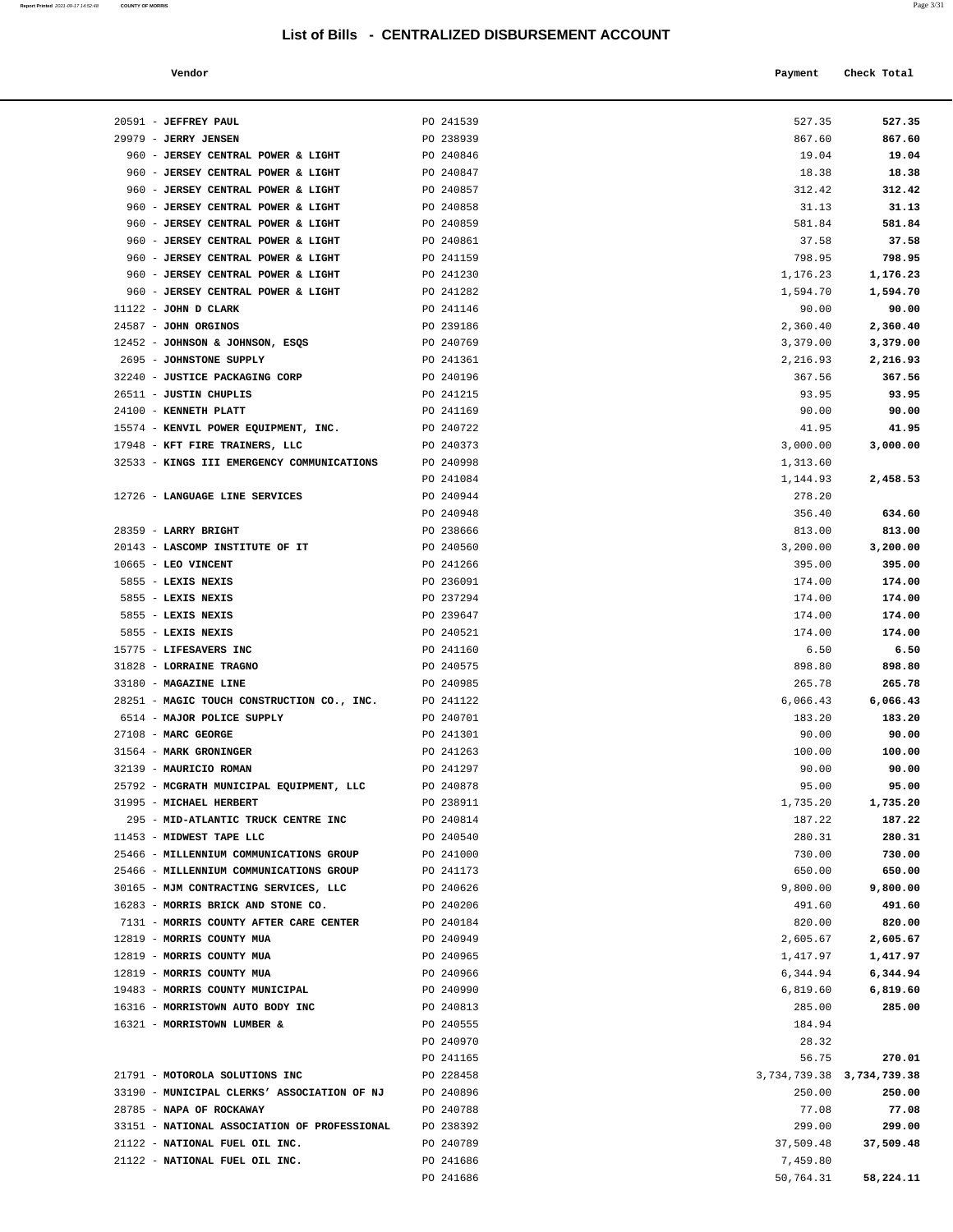28246 - **NATIONAL OFFICE FURNITURE, INC.** PO 238226 9504 - **NENA** PO 240988

| Report Printed 2021-09-17 14:52:48 COUNTY OF MORRIS | Page 4/31 |
|-----------------------------------------------------|-----------|
|                                                     |           |

|                                    | List of Bills - CENTRALIZED DISBURSEMENT ACCOUNT |          |             |
|------------------------------------|--------------------------------------------------|----------|-------------|
| Vendor                             |                                                  | Payment  | Check Total |
| NATIONAL OFFICE FURNITURE, INC.    | PO 238226                                        | 2,163.00 | 2,163.00    |
| NENA                               | PO 240988                                        | 199.00   |             |
|                                    | PO 241163                                        | 338.00   | 537.00      |
| <b>NEW JERSEY ASSOCIATION OF</b>   | PO 241140                                        | 110.00   | 110.00      |
| NEWBRIDGE SERVICES INC             | PO 240526                                        | 1,255.25 | 1,255.25    |
| NIELSEN DODGE - C-J-R              | PO 240704                                        | 410.84   | 410.84      |
| NIELSEN DODGE - C-J-R              | PO 240812                                        | 317.51   | 317.51      |
| NJ CRIMES SCENE INVESTIGATORS      | PO 241125                                        | 1,850.00 |             |
|                                    | PO 241126                                        | 1,850.00 | 3,700.00    |
| <b>NJACTB</b>                      | PO 240785                                        | 1,980.00 | 1,980.00    |
| <b>NJJDA</b>                       | PO 240800                                        | 150.00   | 150.00      |
| NORTHEAST COMMUNICATIONS, INC.     | PO 240653                                        | 360.00   | 360.00      |
| NORTHEAST COMMUNICATIONS, INC.     | PO 240879                                        | 96.00    | 96.00       |
| NOTO-WYNKOOP FUNERAL HOME          | PO 241202                                        | 1,666.00 | 1,666.00    |
| OFFICE CONCEPTS GROUP, INC.        | PO 240686                                        | 345.95   | 345.95      |
| OFFICE CONCEPTS GROUP, INC.        | PO 241493                                        | 28.06    | 28.06       |
| OPTIMUM                            | PO 241081                                        | 1,077.64 | 1,077.64    |
| OPTIMUM                            | PO 241087                                        | 932.64   | 932.64      |
| OPTIMUM                            | PO 241088                                        | 1,994.16 | 1,994.16    |
| P M Desserts LLC                   | PO 240315                                        | 521.25   | 521.25      |
| PARK UNION LUMBER COMPANY LLC      | PO 240793                                        | 126.29   | 126.29      |
| PARKER PUBLICATIONS, INC.          | PO 239638                                        | 200.00   | 200.00      |
| <b>PAUL MOLLINEAU</b>              | PO 241300                                        | 90.00    | 90.00       |
| PAUL'S ELECTRONIC MAINTENANCE INC. | PO 240369                                        | 799.18   | 799.18      |
| PAYFLEX SYSTEMS USA, INC.          | PO 240850                                        | 1,485.00 | 1,485.00    |
| PEIRCE EQUIPMENT CO.               | PO 240811                                        | 79.87    | 79.87       |
|                                    | PO 240627                                        | 443.95   | 443.95      |
| PELICAN SPORT CENTER INC           |                                                  |          |             |
| PHILLIPSBURG SCHOOL BASED          | PO 240527                                        | 768.00   |             |
|                                    | PO 240528                                        | 2,296.00 |             |
|                                    | PO 240529                                        | 904.00   | 3,968.00    |
| <b>POINTCLICKCARE</b>              | PO 240651                                        | 309.94   | 309.94      |
| POP-A-LOCK NORTHERN NJ             | PO 240331                                        | 600.00   | 600.00      |
| PREVENTION IS KEY                  | PO 241368                                        | 8,777.00 | 8,777.00    |
| <b>PURCHASE POWER</b>              | PO 237643                                        | 525.00   | 525.00      |
| QUENCH USA, INC.                   | PO 241115                                        | 49.44    |             |
|                                    | PO 241161                                        | 99.00    | 148.44      |
| R & J CONTROL, INC.                | PO 240194                                        | 800.00   |             |
|                                    | PO 241271                                        | 649.45   | 1,449.45    |
| R.D. SALES DOOR & HARDWARE LLC     | PO 240745                                        | 1,065.00 |             |
|                                    | PO 241007                                        | 263.00   | 1,328.00    |
| RE-TRON TECHNOLOGIES INC.          | PO 240706                                        | 307.24   | 307.24      |
| REDICARE LLC                       | PO 240383                                        | 142.36   | 142.36      |
| RICCIARDI BROTHERS, INC            | PO 241121                                        | 630.10   | 630.10      |
| RICOH AMERICAS CORPORATION         | PO 241231                                        | 762.85   | 762.85      |

| 5525 - NEW JERSEY ASSOCIATION OF<br>PO 241140<br>110.00<br>110.00<br>PO 240526<br>1,255.25<br>16552 - NEWBRIDGE SERVICES INC<br>1,255.25<br>23981 - NIELSEN DODGE - C-J-R<br>PO 240704<br>410.84<br>410.84<br>23981 - NIELSEN DODGE - C-J-R<br>PO 240812<br>317.51<br>317.51<br>33155 - NJ CRIMES SCENE INVESTIGATORS<br>PO 241125<br>1,850.00<br>PO 241126<br>1,850.00<br>3,700.00<br>20279 - NJACTB<br>PO 240785<br>1,980.00<br>1,980.00<br>PO 240800<br>150.00<br>$3111 - NJJDA$<br>150.00<br>26357 - NORTHEAST COMMUNICATIONS, INC.<br>PO 240653<br>360.00<br>360.00<br>26357 - NORTHEAST COMMUNICATIONS, INC.<br>PO 240879<br>96.00<br>96.00<br>30167 - NOTO-WYNKOOP FUNERAL HOME<br>PO 241202<br>1,666.00<br>1,666.00<br>26726 - OFFICE CONCEPTS GROUP, INC.<br>PO 240686<br>345.95<br>345.95<br>26726 - OFFICE CONCEPTS GROUP, INC.<br>PO 241493<br>28.06<br>28.06<br>8451 - OPTIMUM<br>PO 241081<br>1,077.64<br>1,077.64<br>8451 - OPTIMUM<br>PO 241087<br>932.64<br>932.64<br>8451 - OPTIMUM<br>PO 241088<br>1,994.16<br>1,994.16<br>33169 - P M Desserts LLC<br>PO 240315<br>521.25<br>521.25<br>16899 - PARK UNION LUMBER COMPANY LLC<br>PO 240793<br>126.29<br>126.29<br>32477 - PARKER PUBLICATIONS, INC.<br>PO 239638<br>200.00<br>200.00<br>28366 - PAUL MOLLINEAU<br>PO 241300<br>90.00<br>90.00<br>33175 - PAUL'S ELECTRONIC MAINTENANCE INC.<br>PO 240369<br>799.18<br>799.18<br>32104 - PAYFLEX SYSTEMS USA, INC.<br>1,485.00<br>PO 240850<br>1,485.00<br>24836 - PEIRCE EQUIPMENT CO.<br>PO 240811<br>79.87<br>79.87<br>7569 - PELICAN SPORT CENTER INC<br>PO 240627<br>443.95<br>443.95<br>PO 240527<br>768.00<br>17019 - PHILLIPSBURG SCHOOL BASED<br>PO 240528<br>2,296.00<br>PO 240529<br>904.00<br>3,968.00<br>PO 240651<br>309.94<br>25859 - POINTCLICKCARE<br>309.94<br>25514 - POP-A-LOCK NORTHERN NJ<br>PO 240331<br>600.00<br>600.00<br>4812 - PREVENTION IS KEY<br>PO 241368<br>8,777.00<br>8,777.00<br>19681 - PURCHASE POWER<br>PO 237643<br>525.00<br>525.00<br>PO 241115<br>7872 - QUENCH USA, INC.<br>49.44<br>PO 241161<br>99.00<br>148.44<br>PO 240194<br>264 - R & J CONTROL, INC.<br>800.00<br>PO 241271<br>649.45<br>1,449.45<br>PO 240745<br>1,065.00<br>12473 - R.D. SALES DOOR & HARDWARE LLC<br>PO 241007<br>263.00<br>1,328.00<br>PO 240706<br>307.24<br>307.24<br>26223 - RE-TRON TECHNOLOGIES INC.<br>29982 - REDICARE LLC<br>PO 240383<br>142.36<br>142.36<br>29466 - RICCIARDI BROTHERS, INC<br>PO 241121<br>630.10<br>630.10<br>19765 - RICOH AMERICAS CORPORATION<br>PO 241231<br>762.85<br>762.85<br>946.60<br>28741 - RICOH USA, INC.<br>PO 240522<br>946.60<br>28741 - RICOH USA, INC.<br>PO 240648<br>7,731.90<br>7,731.90<br>28741 - RICOH USA, INC.<br>PO 241174<br>115.50<br>115.50<br>28741 - RICOH USA, INC.<br>PO 241243<br>537.60<br>537.60<br>33198 - ROBERT J. CARROLL<br>PO 241267<br>316.86<br>316.86<br>17622 - ROBERT SHEEHAN<br>PO 239320<br>1,344.00<br>1,344.00<br>26510 - RUSSELL BERGER<br>PO 241212<br>91.59<br>91.59<br>27044 - RUTGERS, THE STATE UNIVERSITY<br>PO 240564<br>699.00<br>699.00<br>31710 - SHANE RANDAZZO<br>PO 241298<br>90.00<br>90.00<br>19858 - SHERWIN WILLIAMS<br>PO 241005<br>405.37<br>405.37<br>17755 - SOUTHEAST MORRIS COUNTY<br>PO 241307<br>5,344.94<br>5,344.94<br>25836 - STATE OF NJ CIVIL SERVICE COMMISSIO<br>PO 228584<br>11,100.00<br>11,100.00<br>16675 - STATE TOXICOLOGY LABORATORY<br>PO 240129<br>180.00<br>PO 240256<br>45.00<br>PO 240266<br>135.00<br>PO 240335<br>225.00<br>585.00<br>17874 - STORR TRACTOR CO.<br>PO 240709<br>1,488.09<br>1,488.09<br>28940 - STRYKER SALES CORPORATION<br>PO 241111<br>41.87<br>41.87<br>8621 - SUBURBAN PROPANE -2347<br>PO 241256<br>527.08<br>527.08 | PO 241163 | 338.00 | 537.00 |
|--------------------------------------------------------------------------------------------------------------------------------------------------------------------------------------------------------------------------------------------------------------------------------------------------------------------------------------------------------------------------------------------------------------------------------------------------------------------------------------------------------------------------------------------------------------------------------------------------------------------------------------------------------------------------------------------------------------------------------------------------------------------------------------------------------------------------------------------------------------------------------------------------------------------------------------------------------------------------------------------------------------------------------------------------------------------------------------------------------------------------------------------------------------------------------------------------------------------------------------------------------------------------------------------------------------------------------------------------------------------------------------------------------------------------------------------------------------------------------------------------------------------------------------------------------------------------------------------------------------------------------------------------------------------------------------------------------------------------------------------------------------------------------------------------------------------------------------------------------------------------------------------------------------------------------------------------------------------------------------------------------------------------------------------------------------------------------------------------------------------------------------------------------------------------------------------------------------------------------------------------------------------------------------------------------------------------------------------------------------------------------------------------------------------------------------------------------------------------------------------------------------------------------------------------------------------------------------------------------------------------------------------------------------------------------------------------------------------------------------------------------------------------------------------------------------------------------------------------------------------------------------------------------------------------------------------------------------------------------------------------------------------------------------------------------------------------------------------------------------------------------------------------------------------------------------------------------------------------------------------------------------------------------------------------------------------------------------------------------------------------------------------------------------------------------------------------------------------------------------------------------------------------------------------------------------------------------------------------------------------------------------------------------------------------------------------------------------------|-----------|--------|--------|
|                                                                                                                                                                                                                                                                                                                                                                                                                                                                                                                                                                                                                                                                                                                                                                                                                                                                                                                                                                                                                                                                                                                                                                                                                                                                                                                                                                                                                                                                                                                                                                                                                                                                                                                                                                                                                                                                                                                                                                                                                                                                                                                                                                                                                                                                                                                                                                                                                                                                                                                                                                                                                                                                                                                                                                                                                                                                                                                                                                                                                                                                                                                                                                                                                                                                                                                                                                                                                                                                                                                                                                                                                                                                                                                    |           |        |        |
|                                                                                                                                                                                                                                                                                                                                                                                                                                                                                                                                                                                                                                                                                                                                                                                                                                                                                                                                                                                                                                                                                                                                                                                                                                                                                                                                                                                                                                                                                                                                                                                                                                                                                                                                                                                                                                                                                                                                                                                                                                                                                                                                                                                                                                                                                                                                                                                                                                                                                                                                                                                                                                                                                                                                                                                                                                                                                                                                                                                                                                                                                                                                                                                                                                                                                                                                                                                                                                                                                                                                                                                                                                                                                                                    |           |        |        |
|                                                                                                                                                                                                                                                                                                                                                                                                                                                                                                                                                                                                                                                                                                                                                                                                                                                                                                                                                                                                                                                                                                                                                                                                                                                                                                                                                                                                                                                                                                                                                                                                                                                                                                                                                                                                                                                                                                                                                                                                                                                                                                                                                                                                                                                                                                                                                                                                                                                                                                                                                                                                                                                                                                                                                                                                                                                                                                                                                                                                                                                                                                                                                                                                                                                                                                                                                                                                                                                                                                                                                                                                                                                                                                                    |           |        |        |
|                                                                                                                                                                                                                                                                                                                                                                                                                                                                                                                                                                                                                                                                                                                                                                                                                                                                                                                                                                                                                                                                                                                                                                                                                                                                                                                                                                                                                                                                                                                                                                                                                                                                                                                                                                                                                                                                                                                                                                                                                                                                                                                                                                                                                                                                                                                                                                                                                                                                                                                                                                                                                                                                                                                                                                                                                                                                                                                                                                                                                                                                                                                                                                                                                                                                                                                                                                                                                                                                                                                                                                                                                                                                                                                    |           |        |        |
|                                                                                                                                                                                                                                                                                                                                                                                                                                                                                                                                                                                                                                                                                                                                                                                                                                                                                                                                                                                                                                                                                                                                                                                                                                                                                                                                                                                                                                                                                                                                                                                                                                                                                                                                                                                                                                                                                                                                                                                                                                                                                                                                                                                                                                                                                                                                                                                                                                                                                                                                                                                                                                                                                                                                                                                                                                                                                                                                                                                                                                                                                                                                                                                                                                                                                                                                                                                                                                                                                                                                                                                                                                                                                                                    |           |        |        |
|                                                                                                                                                                                                                                                                                                                                                                                                                                                                                                                                                                                                                                                                                                                                                                                                                                                                                                                                                                                                                                                                                                                                                                                                                                                                                                                                                                                                                                                                                                                                                                                                                                                                                                                                                                                                                                                                                                                                                                                                                                                                                                                                                                                                                                                                                                                                                                                                                                                                                                                                                                                                                                                                                                                                                                                                                                                                                                                                                                                                                                                                                                                                                                                                                                                                                                                                                                                                                                                                                                                                                                                                                                                                                                                    |           |        |        |
|                                                                                                                                                                                                                                                                                                                                                                                                                                                                                                                                                                                                                                                                                                                                                                                                                                                                                                                                                                                                                                                                                                                                                                                                                                                                                                                                                                                                                                                                                                                                                                                                                                                                                                                                                                                                                                                                                                                                                                                                                                                                                                                                                                                                                                                                                                                                                                                                                                                                                                                                                                                                                                                                                                                                                                                                                                                                                                                                                                                                                                                                                                                                                                                                                                                                                                                                                                                                                                                                                                                                                                                                                                                                                                                    |           |        |        |
|                                                                                                                                                                                                                                                                                                                                                                                                                                                                                                                                                                                                                                                                                                                                                                                                                                                                                                                                                                                                                                                                                                                                                                                                                                                                                                                                                                                                                                                                                                                                                                                                                                                                                                                                                                                                                                                                                                                                                                                                                                                                                                                                                                                                                                                                                                                                                                                                                                                                                                                                                                                                                                                                                                                                                                                                                                                                                                                                                                                                                                                                                                                                                                                                                                                                                                                                                                                                                                                                                                                                                                                                                                                                                                                    |           |        |        |
|                                                                                                                                                                                                                                                                                                                                                                                                                                                                                                                                                                                                                                                                                                                                                                                                                                                                                                                                                                                                                                                                                                                                                                                                                                                                                                                                                                                                                                                                                                                                                                                                                                                                                                                                                                                                                                                                                                                                                                                                                                                                                                                                                                                                                                                                                                                                                                                                                                                                                                                                                                                                                                                                                                                                                                                                                                                                                                                                                                                                                                                                                                                                                                                                                                                                                                                                                                                                                                                                                                                                                                                                                                                                                                                    |           |        |        |
|                                                                                                                                                                                                                                                                                                                                                                                                                                                                                                                                                                                                                                                                                                                                                                                                                                                                                                                                                                                                                                                                                                                                                                                                                                                                                                                                                                                                                                                                                                                                                                                                                                                                                                                                                                                                                                                                                                                                                                                                                                                                                                                                                                                                                                                                                                                                                                                                                                                                                                                                                                                                                                                                                                                                                                                                                                                                                                                                                                                                                                                                                                                                                                                                                                                                                                                                                                                                                                                                                                                                                                                                                                                                                                                    |           |        |        |
|                                                                                                                                                                                                                                                                                                                                                                                                                                                                                                                                                                                                                                                                                                                                                                                                                                                                                                                                                                                                                                                                                                                                                                                                                                                                                                                                                                                                                                                                                                                                                                                                                                                                                                                                                                                                                                                                                                                                                                                                                                                                                                                                                                                                                                                                                                                                                                                                                                                                                                                                                                                                                                                                                                                                                                                                                                                                                                                                                                                                                                                                                                                                                                                                                                                                                                                                                                                                                                                                                                                                                                                                                                                                                                                    |           |        |        |
|                                                                                                                                                                                                                                                                                                                                                                                                                                                                                                                                                                                                                                                                                                                                                                                                                                                                                                                                                                                                                                                                                                                                                                                                                                                                                                                                                                                                                                                                                                                                                                                                                                                                                                                                                                                                                                                                                                                                                                                                                                                                                                                                                                                                                                                                                                                                                                                                                                                                                                                                                                                                                                                                                                                                                                                                                                                                                                                                                                                                                                                                                                                                                                                                                                                                                                                                                                                                                                                                                                                                                                                                                                                                                                                    |           |        |        |
|                                                                                                                                                                                                                                                                                                                                                                                                                                                                                                                                                                                                                                                                                                                                                                                                                                                                                                                                                                                                                                                                                                                                                                                                                                                                                                                                                                                                                                                                                                                                                                                                                                                                                                                                                                                                                                                                                                                                                                                                                                                                                                                                                                                                                                                                                                                                                                                                                                                                                                                                                                                                                                                                                                                                                                                                                                                                                                                                                                                                                                                                                                                                                                                                                                                                                                                                                                                                                                                                                                                                                                                                                                                                                                                    |           |        |        |
|                                                                                                                                                                                                                                                                                                                                                                                                                                                                                                                                                                                                                                                                                                                                                                                                                                                                                                                                                                                                                                                                                                                                                                                                                                                                                                                                                                                                                                                                                                                                                                                                                                                                                                                                                                                                                                                                                                                                                                                                                                                                                                                                                                                                                                                                                                                                                                                                                                                                                                                                                                                                                                                                                                                                                                                                                                                                                                                                                                                                                                                                                                                                                                                                                                                                                                                                                                                                                                                                                                                                                                                                                                                                                                                    |           |        |        |
|                                                                                                                                                                                                                                                                                                                                                                                                                                                                                                                                                                                                                                                                                                                                                                                                                                                                                                                                                                                                                                                                                                                                                                                                                                                                                                                                                                                                                                                                                                                                                                                                                                                                                                                                                                                                                                                                                                                                                                                                                                                                                                                                                                                                                                                                                                                                                                                                                                                                                                                                                                                                                                                                                                                                                                                                                                                                                                                                                                                                                                                                                                                                                                                                                                                                                                                                                                                                                                                                                                                                                                                                                                                                                                                    |           |        |        |
|                                                                                                                                                                                                                                                                                                                                                                                                                                                                                                                                                                                                                                                                                                                                                                                                                                                                                                                                                                                                                                                                                                                                                                                                                                                                                                                                                                                                                                                                                                                                                                                                                                                                                                                                                                                                                                                                                                                                                                                                                                                                                                                                                                                                                                                                                                                                                                                                                                                                                                                                                                                                                                                                                                                                                                                                                                                                                                                                                                                                                                                                                                                                                                                                                                                                                                                                                                                                                                                                                                                                                                                                                                                                                                                    |           |        |        |
|                                                                                                                                                                                                                                                                                                                                                                                                                                                                                                                                                                                                                                                                                                                                                                                                                                                                                                                                                                                                                                                                                                                                                                                                                                                                                                                                                                                                                                                                                                                                                                                                                                                                                                                                                                                                                                                                                                                                                                                                                                                                                                                                                                                                                                                                                                                                                                                                                                                                                                                                                                                                                                                                                                                                                                                                                                                                                                                                                                                                                                                                                                                                                                                                                                                                                                                                                                                                                                                                                                                                                                                                                                                                                                                    |           |        |        |
|                                                                                                                                                                                                                                                                                                                                                                                                                                                                                                                                                                                                                                                                                                                                                                                                                                                                                                                                                                                                                                                                                                                                                                                                                                                                                                                                                                                                                                                                                                                                                                                                                                                                                                                                                                                                                                                                                                                                                                                                                                                                                                                                                                                                                                                                                                                                                                                                                                                                                                                                                                                                                                                                                                                                                                                                                                                                                                                                                                                                                                                                                                                                                                                                                                                                                                                                                                                                                                                                                                                                                                                                                                                                                                                    |           |        |        |
|                                                                                                                                                                                                                                                                                                                                                                                                                                                                                                                                                                                                                                                                                                                                                                                                                                                                                                                                                                                                                                                                                                                                                                                                                                                                                                                                                                                                                                                                                                                                                                                                                                                                                                                                                                                                                                                                                                                                                                                                                                                                                                                                                                                                                                                                                                                                                                                                                                                                                                                                                                                                                                                                                                                                                                                                                                                                                                                                                                                                                                                                                                                                                                                                                                                                                                                                                                                                                                                                                                                                                                                                                                                                                                                    |           |        |        |
|                                                                                                                                                                                                                                                                                                                                                                                                                                                                                                                                                                                                                                                                                                                                                                                                                                                                                                                                                                                                                                                                                                                                                                                                                                                                                                                                                                                                                                                                                                                                                                                                                                                                                                                                                                                                                                                                                                                                                                                                                                                                                                                                                                                                                                                                                                                                                                                                                                                                                                                                                                                                                                                                                                                                                                                                                                                                                                                                                                                                                                                                                                                                                                                                                                                                                                                                                                                                                                                                                                                                                                                                                                                                                                                    |           |        |        |
|                                                                                                                                                                                                                                                                                                                                                                                                                                                                                                                                                                                                                                                                                                                                                                                                                                                                                                                                                                                                                                                                                                                                                                                                                                                                                                                                                                                                                                                                                                                                                                                                                                                                                                                                                                                                                                                                                                                                                                                                                                                                                                                                                                                                                                                                                                                                                                                                                                                                                                                                                                                                                                                                                                                                                                                                                                                                                                                                                                                                                                                                                                                                                                                                                                                                                                                                                                                                                                                                                                                                                                                                                                                                                                                    |           |        |        |
|                                                                                                                                                                                                                                                                                                                                                                                                                                                                                                                                                                                                                                                                                                                                                                                                                                                                                                                                                                                                                                                                                                                                                                                                                                                                                                                                                                                                                                                                                                                                                                                                                                                                                                                                                                                                                                                                                                                                                                                                                                                                                                                                                                                                                                                                                                                                                                                                                                                                                                                                                                                                                                                                                                                                                                                                                                                                                                                                                                                                                                                                                                                                                                                                                                                                                                                                                                                                                                                                                                                                                                                                                                                                                                                    |           |        |        |
|                                                                                                                                                                                                                                                                                                                                                                                                                                                                                                                                                                                                                                                                                                                                                                                                                                                                                                                                                                                                                                                                                                                                                                                                                                                                                                                                                                                                                                                                                                                                                                                                                                                                                                                                                                                                                                                                                                                                                                                                                                                                                                                                                                                                                                                                                                                                                                                                                                                                                                                                                                                                                                                                                                                                                                                                                                                                                                                                                                                                                                                                                                                                                                                                                                                                                                                                                                                                                                                                                                                                                                                                                                                                                                                    |           |        |        |
|                                                                                                                                                                                                                                                                                                                                                                                                                                                                                                                                                                                                                                                                                                                                                                                                                                                                                                                                                                                                                                                                                                                                                                                                                                                                                                                                                                                                                                                                                                                                                                                                                                                                                                                                                                                                                                                                                                                                                                                                                                                                                                                                                                                                                                                                                                                                                                                                                                                                                                                                                                                                                                                                                                                                                                                                                                                                                                                                                                                                                                                                                                                                                                                                                                                                                                                                                                                                                                                                                                                                                                                                                                                                                                                    |           |        |        |
|                                                                                                                                                                                                                                                                                                                                                                                                                                                                                                                                                                                                                                                                                                                                                                                                                                                                                                                                                                                                                                                                                                                                                                                                                                                                                                                                                                                                                                                                                                                                                                                                                                                                                                                                                                                                                                                                                                                                                                                                                                                                                                                                                                                                                                                                                                                                                                                                                                                                                                                                                                                                                                                                                                                                                                                                                                                                                                                                                                                                                                                                                                                                                                                                                                                                                                                                                                                                                                                                                                                                                                                                                                                                                                                    |           |        |        |
|                                                                                                                                                                                                                                                                                                                                                                                                                                                                                                                                                                                                                                                                                                                                                                                                                                                                                                                                                                                                                                                                                                                                                                                                                                                                                                                                                                                                                                                                                                                                                                                                                                                                                                                                                                                                                                                                                                                                                                                                                                                                                                                                                                                                                                                                                                                                                                                                                                                                                                                                                                                                                                                                                                                                                                                                                                                                                                                                                                                                                                                                                                                                                                                                                                                                                                                                                                                                                                                                                                                                                                                                                                                                                                                    |           |        |        |
|                                                                                                                                                                                                                                                                                                                                                                                                                                                                                                                                                                                                                                                                                                                                                                                                                                                                                                                                                                                                                                                                                                                                                                                                                                                                                                                                                                                                                                                                                                                                                                                                                                                                                                                                                                                                                                                                                                                                                                                                                                                                                                                                                                                                                                                                                                                                                                                                                                                                                                                                                                                                                                                                                                                                                                                                                                                                                                                                                                                                                                                                                                                                                                                                                                                                                                                                                                                                                                                                                                                                                                                                                                                                                                                    |           |        |        |
|                                                                                                                                                                                                                                                                                                                                                                                                                                                                                                                                                                                                                                                                                                                                                                                                                                                                                                                                                                                                                                                                                                                                                                                                                                                                                                                                                                                                                                                                                                                                                                                                                                                                                                                                                                                                                                                                                                                                                                                                                                                                                                                                                                                                                                                                                                                                                                                                                                                                                                                                                                                                                                                                                                                                                                                                                                                                                                                                                                                                                                                                                                                                                                                                                                                                                                                                                                                                                                                                                                                                                                                                                                                                                                                    |           |        |        |
|                                                                                                                                                                                                                                                                                                                                                                                                                                                                                                                                                                                                                                                                                                                                                                                                                                                                                                                                                                                                                                                                                                                                                                                                                                                                                                                                                                                                                                                                                                                                                                                                                                                                                                                                                                                                                                                                                                                                                                                                                                                                                                                                                                                                                                                                                                                                                                                                                                                                                                                                                                                                                                                                                                                                                                                                                                                                                                                                                                                                                                                                                                                                                                                                                                                                                                                                                                                                                                                                                                                                                                                                                                                                                                                    |           |        |        |
|                                                                                                                                                                                                                                                                                                                                                                                                                                                                                                                                                                                                                                                                                                                                                                                                                                                                                                                                                                                                                                                                                                                                                                                                                                                                                                                                                                                                                                                                                                                                                                                                                                                                                                                                                                                                                                                                                                                                                                                                                                                                                                                                                                                                                                                                                                                                                                                                                                                                                                                                                                                                                                                                                                                                                                                                                                                                                                                                                                                                                                                                                                                                                                                                                                                                                                                                                                                                                                                                                                                                                                                                                                                                                                                    |           |        |        |
|                                                                                                                                                                                                                                                                                                                                                                                                                                                                                                                                                                                                                                                                                                                                                                                                                                                                                                                                                                                                                                                                                                                                                                                                                                                                                                                                                                                                                                                                                                                                                                                                                                                                                                                                                                                                                                                                                                                                                                                                                                                                                                                                                                                                                                                                                                                                                                                                                                                                                                                                                                                                                                                                                                                                                                                                                                                                                                                                                                                                                                                                                                                                                                                                                                                                                                                                                                                                                                                                                                                                                                                                                                                                                                                    |           |        |        |
|                                                                                                                                                                                                                                                                                                                                                                                                                                                                                                                                                                                                                                                                                                                                                                                                                                                                                                                                                                                                                                                                                                                                                                                                                                                                                                                                                                                                                                                                                                                                                                                                                                                                                                                                                                                                                                                                                                                                                                                                                                                                                                                                                                                                                                                                                                                                                                                                                                                                                                                                                                                                                                                                                                                                                                                                                                                                                                                                                                                                                                                                                                                                                                                                                                                                                                                                                                                                                                                                                                                                                                                                                                                                                                                    |           |        |        |
|                                                                                                                                                                                                                                                                                                                                                                                                                                                                                                                                                                                                                                                                                                                                                                                                                                                                                                                                                                                                                                                                                                                                                                                                                                                                                                                                                                                                                                                                                                                                                                                                                                                                                                                                                                                                                                                                                                                                                                                                                                                                                                                                                                                                                                                                                                                                                                                                                                                                                                                                                                                                                                                                                                                                                                                                                                                                                                                                                                                                                                                                                                                                                                                                                                                                                                                                                                                                                                                                                                                                                                                                                                                                                                                    |           |        |        |
|                                                                                                                                                                                                                                                                                                                                                                                                                                                                                                                                                                                                                                                                                                                                                                                                                                                                                                                                                                                                                                                                                                                                                                                                                                                                                                                                                                                                                                                                                                                                                                                                                                                                                                                                                                                                                                                                                                                                                                                                                                                                                                                                                                                                                                                                                                                                                                                                                                                                                                                                                                                                                                                                                                                                                                                                                                                                                                                                                                                                                                                                                                                                                                                                                                                                                                                                                                                                                                                                                                                                                                                                                                                                                                                    |           |        |        |
|                                                                                                                                                                                                                                                                                                                                                                                                                                                                                                                                                                                                                                                                                                                                                                                                                                                                                                                                                                                                                                                                                                                                                                                                                                                                                                                                                                                                                                                                                                                                                                                                                                                                                                                                                                                                                                                                                                                                                                                                                                                                                                                                                                                                                                                                                                                                                                                                                                                                                                                                                                                                                                                                                                                                                                                                                                                                                                                                                                                                                                                                                                                                                                                                                                                                                                                                                                                                                                                                                                                                                                                                                                                                                                                    |           |        |        |
|                                                                                                                                                                                                                                                                                                                                                                                                                                                                                                                                                                                                                                                                                                                                                                                                                                                                                                                                                                                                                                                                                                                                                                                                                                                                                                                                                                                                                                                                                                                                                                                                                                                                                                                                                                                                                                                                                                                                                                                                                                                                                                                                                                                                                                                                                                                                                                                                                                                                                                                                                                                                                                                                                                                                                                                                                                                                                                                                                                                                                                                                                                                                                                                                                                                                                                                                                                                                                                                                                                                                                                                                                                                                                                                    |           |        |        |
|                                                                                                                                                                                                                                                                                                                                                                                                                                                                                                                                                                                                                                                                                                                                                                                                                                                                                                                                                                                                                                                                                                                                                                                                                                                                                                                                                                                                                                                                                                                                                                                                                                                                                                                                                                                                                                                                                                                                                                                                                                                                                                                                                                                                                                                                                                                                                                                                                                                                                                                                                                                                                                                                                                                                                                                                                                                                                                                                                                                                                                                                                                                                                                                                                                                                                                                                                                                                                                                                                                                                                                                                                                                                                                                    |           |        |        |
|                                                                                                                                                                                                                                                                                                                                                                                                                                                                                                                                                                                                                                                                                                                                                                                                                                                                                                                                                                                                                                                                                                                                                                                                                                                                                                                                                                                                                                                                                                                                                                                                                                                                                                                                                                                                                                                                                                                                                                                                                                                                                                                                                                                                                                                                                                                                                                                                                                                                                                                                                                                                                                                                                                                                                                                                                                                                                                                                                                                                                                                                                                                                                                                                                                                                                                                                                                                                                                                                                                                                                                                                                                                                                                                    |           |        |        |
|                                                                                                                                                                                                                                                                                                                                                                                                                                                                                                                                                                                                                                                                                                                                                                                                                                                                                                                                                                                                                                                                                                                                                                                                                                                                                                                                                                                                                                                                                                                                                                                                                                                                                                                                                                                                                                                                                                                                                                                                                                                                                                                                                                                                                                                                                                                                                                                                                                                                                                                                                                                                                                                                                                                                                                                                                                                                                                                                                                                                                                                                                                                                                                                                                                                                                                                                                                                                                                                                                                                                                                                                                                                                                                                    |           |        |        |
|                                                                                                                                                                                                                                                                                                                                                                                                                                                                                                                                                                                                                                                                                                                                                                                                                                                                                                                                                                                                                                                                                                                                                                                                                                                                                                                                                                                                                                                                                                                                                                                                                                                                                                                                                                                                                                                                                                                                                                                                                                                                                                                                                                                                                                                                                                                                                                                                                                                                                                                                                                                                                                                                                                                                                                                                                                                                                                                                                                                                                                                                                                                                                                                                                                                                                                                                                                                                                                                                                                                                                                                                                                                                                                                    |           |        |        |
|                                                                                                                                                                                                                                                                                                                                                                                                                                                                                                                                                                                                                                                                                                                                                                                                                                                                                                                                                                                                                                                                                                                                                                                                                                                                                                                                                                                                                                                                                                                                                                                                                                                                                                                                                                                                                                                                                                                                                                                                                                                                                                                                                                                                                                                                                                                                                                                                                                                                                                                                                                                                                                                                                                                                                                                                                                                                                                                                                                                                                                                                                                                                                                                                                                                                                                                                                                                                                                                                                                                                                                                                                                                                                                                    |           |        |        |
|                                                                                                                                                                                                                                                                                                                                                                                                                                                                                                                                                                                                                                                                                                                                                                                                                                                                                                                                                                                                                                                                                                                                                                                                                                                                                                                                                                                                                                                                                                                                                                                                                                                                                                                                                                                                                                                                                                                                                                                                                                                                                                                                                                                                                                                                                                                                                                                                                                                                                                                                                                                                                                                                                                                                                                                                                                                                                                                                                                                                                                                                                                                                                                                                                                                                                                                                                                                                                                                                                                                                                                                                                                                                                                                    |           |        |        |
|                                                                                                                                                                                                                                                                                                                                                                                                                                                                                                                                                                                                                                                                                                                                                                                                                                                                                                                                                                                                                                                                                                                                                                                                                                                                                                                                                                                                                                                                                                                                                                                                                                                                                                                                                                                                                                                                                                                                                                                                                                                                                                                                                                                                                                                                                                                                                                                                                                                                                                                                                                                                                                                                                                                                                                                                                                                                                                                                                                                                                                                                                                                                                                                                                                                                                                                                                                                                                                                                                                                                                                                                                                                                                                                    |           |        |        |
|                                                                                                                                                                                                                                                                                                                                                                                                                                                                                                                                                                                                                                                                                                                                                                                                                                                                                                                                                                                                                                                                                                                                                                                                                                                                                                                                                                                                                                                                                                                                                                                                                                                                                                                                                                                                                                                                                                                                                                                                                                                                                                                                                                                                                                                                                                                                                                                                                                                                                                                                                                                                                                                                                                                                                                                                                                                                                                                                                                                                                                                                                                                                                                                                                                                                                                                                                                                                                                                                                                                                                                                                                                                                                                                    |           |        |        |
|                                                                                                                                                                                                                                                                                                                                                                                                                                                                                                                                                                                                                                                                                                                                                                                                                                                                                                                                                                                                                                                                                                                                                                                                                                                                                                                                                                                                                                                                                                                                                                                                                                                                                                                                                                                                                                                                                                                                                                                                                                                                                                                                                                                                                                                                                                                                                                                                                                                                                                                                                                                                                                                                                                                                                                                                                                                                                                                                                                                                                                                                                                                                                                                                                                                                                                                                                                                                                                                                                                                                                                                                                                                                                                                    |           |        |        |
|                                                                                                                                                                                                                                                                                                                                                                                                                                                                                                                                                                                                                                                                                                                                                                                                                                                                                                                                                                                                                                                                                                                                                                                                                                                                                                                                                                                                                                                                                                                                                                                                                                                                                                                                                                                                                                                                                                                                                                                                                                                                                                                                                                                                                                                                                                                                                                                                                                                                                                                                                                                                                                                                                                                                                                                                                                                                                                                                                                                                                                                                                                                                                                                                                                                                                                                                                                                                                                                                                                                                                                                                                                                                                                                    |           |        |        |
|                                                                                                                                                                                                                                                                                                                                                                                                                                                                                                                                                                                                                                                                                                                                                                                                                                                                                                                                                                                                                                                                                                                                                                                                                                                                                                                                                                                                                                                                                                                                                                                                                                                                                                                                                                                                                                                                                                                                                                                                                                                                                                                                                                                                                                                                                                                                                                                                                                                                                                                                                                                                                                                                                                                                                                                                                                                                                                                                                                                                                                                                                                                                                                                                                                                                                                                                                                                                                                                                                                                                                                                                                                                                                                                    |           |        |        |
|                                                                                                                                                                                                                                                                                                                                                                                                                                                                                                                                                                                                                                                                                                                                                                                                                                                                                                                                                                                                                                                                                                                                                                                                                                                                                                                                                                                                                                                                                                                                                                                                                                                                                                                                                                                                                                                                                                                                                                                                                                                                                                                                                                                                                                                                                                                                                                                                                                                                                                                                                                                                                                                                                                                                                                                                                                                                                                                                                                                                                                                                                                                                                                                                                                                                                                                                                                                                                                                                                                                                                                                                                                                                                                                    |           |        |        |
|                                                                                                                                                                                                                                                                                                                                                                                                                                                                                                                                                                                                                                                                                                                                                                                                                                                                                                                                                                                                                                                                                                                                                                                                                                                                                                                                                                                                                                                                                                                                                                                                                                                                                                                                                                                                                                                                                                                                                                                                                                                                                                                                                                                                                                                                                                                                                                                                                                                                                                                                                                                                                                                                                                                                                                                                                                                                                                                                                                                                                                                                                                                                                                                                                                                                                                                                                                                                                                                                                                                                                                                                                                                                                                                    |           |        |        |
|                                                                                                                                                                                                                                                                                                                                                                                                                                                                                                                                                                                                                                                                                                                                                                                                                                                                                                                                                                                                                                                                                                                                                                                                                                                                                                                                                                                                                                                                                                                                                                                                                                                                                                                                                                                                                                                                                                                                                                                                                                                                                                                                                                                                                                                                                                                                                                                                                                                                                                                                                                                                                                                                                                                                                                                                                                                                                                                                                                                                                                                                                                                                                                                                                                                                                                                                                                                                                                                                                                                                                                                                                                                                                                                    |           |        |        |
|                                                                                                                                                                                                                                                                                                                                                                                                                                                                                                                                                                                                                                                                                                                                                                                                                                                                                                                                                                                                                                                                                                                                                                                                                                                                                                                                                                                                                                                                                                                                                                                                                                                                                                                                                                                                                                                                                                                                                                                                                                                                                                                                                                                                                                                                                                                                                                                                                                                                                                                                                                                                                                                                                                                                                                                                                                                                                                                                                                                                                                                                                                                                                                                                                                                                                                                                                                                                                                                                                                                                                                                                                                                                                                                    |           |        |        |
|                                                                                                                                                                                                                                                                                                                                                                                                                                                                                                                                                                                                                                                                                                                                                                                                                                                                                                                                                                                                                                                                                                                                                                                                                                                                                                                                                                                                                                                                                                                                                                                                                                                                                                                                                                                                                                                                                                                                                                                                                                                                                                                                                                                                                                                                                                                                                                                                                                                                                                                                                                                                                                                                                                                                                                                                                                                                                                                                                                                                                                                                                                                                                                                                                                                                                                                                                                                                                                                                                                                                                                                                                                                                                                                    |           |        |        |
|                                                                                                                                                                                                                                                                                                                                                                                                                                                                                                                                                                                                                                                                                                                                                                                                                                                                                                                                                                                                                                                                                                                                                                                                                                                                                                                                                                                                                                                                                                                                                                                                                                                                                                                                                                                                                                                                                                                                                                                                                                                                                                                                                                                                                                                                                                                                                                                                                                                                                                                                                                                                                                                                                                                                                                                                                                                                                                                                                                                                                                                                                                                                                                                                                                                                                                                                                                                                                                                                                                                                                                                                                                                                                                                    |           |        |        |
|                                                                                                                                                                                                                                                                                                                                                                                                                                                                                                                                                                                                                                                                                                                                                                                                                                                                                                                                                                                                                                                                                                                                                                                                                                                                                                                                                                                                                                                                                                                                                                                                                                                                                                                                                                                                                                                                                                                                                                                                                                                                                                                                                                                                                                                                                                                                                                                                                                                                                                                                                                                                                                                                                                                                                                                                                                                                                                                                                                                                                                                                                                                                                                                                                                                                                                                                                                                                                                                                                                                                                                                                                                                                                                                    |           |        |        |
|                                                                                                                                                                                                                                                                                                                                                                                                                                                                                                                                                                                                                                                                                                                                                                                                                                                                                                                                                                                                                                                                                                                                                                                                                                                                                                                                                                                                                                                                                                                                                                                                                                                                                                                                                                                                                                                                                                                                                                                                                                                                                                                                                                                                                                                                                                                                                                                                                                                                                                                                                                                                                                                                                                                                                                                                                                                                                                                                                                                                                                                                                                                                                                                                                                                                                                                                                                                                                                                                                                                                                                                                                                                                                                                    |           |        |        |
|                                                                                                                                                                                                                                                                                                                                                                                                                                                                                                                                                                                                                                                                                                                                                                                                                                                                                                                                                                                                                                                                                                                                                                                                                                                                                                                                                                                                                                                                                                                                                                                                                                                                                                                                                                                                                                                                                                                                                                                                                                                                                                                                                                                                                                                                                                                                                                                                                                                                                                                                                                                                                                                                                                                                                                                                                                                                                                                                                                                                                                                                                                                                                                                                                                                                                                                                                                                                                                                                                                                                                                                                                                                                                                                    |           |        |        |
|                                                                                                                                                                                                                                                                                                                                                                                                                                                                                                                                                                                                                                                                                                                                                                                                                                                                                                                                                                                                                                                                                                                                                                                                                                                                                                                                                                                                                                                                                                                                                                                                                                                                                                                                                                                                                                                                                                                                                                                                                                                                                                                                                                                                                                                                                                                                                                                                                                                                                                                                                                                                                                                                                                                                                                                                                                                                                                                                                                                                                                                                                                                                                                                                                                                                                                                                                                                                                                                                                                                                                                                                                                                                                                                    |           |        |        |
|                                                                                                                                                                                                                                                                                                                                                                                                                                                                                                                                                                                                                                                                                                                                                                                                                                                                                                                                                                                                                                                                                                                                                                                                                                                                                                                                                                                                                                                                                                                                                                                                                                                                                                                                                                                                                                                                                                                                                                                                                                                                                                                                                                                                                                                                                                                                                                                                                                                                                                                                                                                                                                                                                                                                                                                                                                                                                                                                                                                                                                                                                                                                                                                                                                                                                                                                                                                                                                                                                                                                                                                                                                                                                                                    |           |        |        |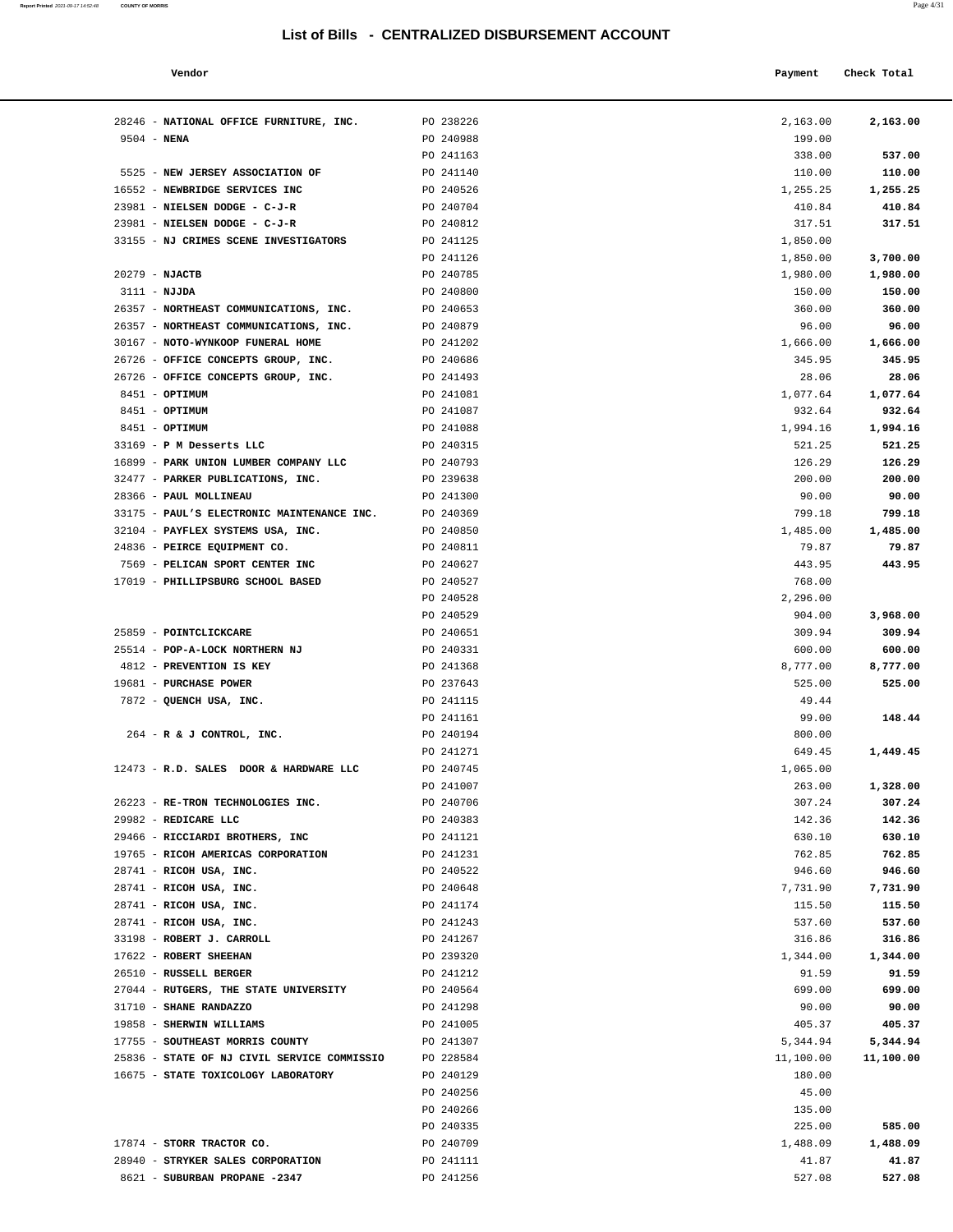**Report Printed** 2021-09-17 14:52:48 **COUNTY OF MORRIS** 

| a. | $\sim$<br>×<br>٧ |  |
|----|------------------|--|
|    |                  |  |

| Vendor | Payment Check Total |
|--------|---------------------|
|        |                     |

| 1487 - SUSAN TOMCHUK                         | PO 239398 | 1,442.40  | 1,442.40      |
|----------------------------------------------|-----------|-----------|---------------|
| 21364 - SYSTEM ONE ALARM                     | PO 239559 | 201.00    | 201.00        |
| 9341 - SYTECH CORPORATION                    | PO 240146 | 36,708.00 | 36,708.00     |
| 28779 - TARA CHOMINSKY                       | PO 240499 | 66.00     | 66.00         |
| 5611 - TBS CONTROLS LLC                      | PO 241273 | 1,878.83  |               |
|                                              | PO 241274 | 1,320.92  | 3,199.75      |
| 17990 - TELESEARCH INC                       | PO 241141 | 354.70    | 354.70        |
| 21294 - TETRA TECH INC                       | PO 234821 | 4,884.35  | 4,884.35      |
| 18437 - THOMSON REUTERS-WEST                 | PO 240134 | 7,302.17  | 7,302.17      |
| 29976 - TIDE DRY CLEANERS                    | PO 241229 | 49.50     | 49.50         |
| 27159 - TREASURER STATE OF NEW JERSEY        | PO 241238 | 1,120.00  |               |
|                                              | PO 241239 | 60.00     | 1,180.00      |
| 11781 - TREASURER. ST OF NJ                  | PO 240746 | 3,633.67  | 3,633.67      |
| 11781 - TREASURER. ST OF NJ                  | PO 240747 | 54.00     | 54.00         |
| 25209 - TURN OUT UNIFORMS, INC.              | PO 234599 | 568.50    | 568.50        |
| 4144 - U-LINE SHIPPING SUPPLY                | PO 240436 | 182.20    |               |
|                                              | PO 240475 | 1,009.48  | 1,191.68      |
| 31502 - U.S. SECURITY ASSOCIATES             | PO 240646 | 1,460.47  |               |
|                                              | PO 240741 | 14,927.34 |               |
|                                              | PO 240743 | 1,645.60  | 18,033.41     |
| 18232 - UNITED PARCEL SERVICE                | PO 240905 | 165.00    | 165.00        |
| 18233 - UNITED PARCEL SERVICE                | PO 241162 | 23.81     | 23.81         |
| 31713 - UNITED SITE SERVICES NORTHEAST, INC. | PO 241164 | 212.45    | 212.45        |
| $20042$ - V.E. RALPH & SON INC.              | PO 240237 | 2,097.65  |               |
|                                              | PO 240818 | 188.00    |               |
|                                              | PO 241209 | 205.96    | 2,491.61      |
| 24207 - VALENCIA COLLEGE                     | PO 241228 | 490.00    | 490.00        |
| $1286$ - VERIZON                             | PO 241002 | 1,288.73  | 1,288.73      |
| $1286$ - VERIZON                             | PO 241082 | 1,293.23  | 1,293.23      |
| 25832 - VOIANCE LANGUAGE SERVICES, LLC       | PO 241204 | 25.00     | 25.00         |
| 25832 - VOIANCE LANGUAGE SERVICES, LLC       | PO 241208 | 1,001.37  | 1,001.37      |
| 6146 - W.B. MASON COMPANY INC                | PO 240306 | 104.16    | 104.16        |
| 6146 - W.B. MASON COMPANY INC                | PO 240469 | 69.98     | 69.98         |
| 6146 - W.B. MASON COMPANY INC                | PO 240604 | 8.94      | 8.94          |
| 6146 - W.B. MASON COMPANY INC                | PO 240669 | 8.94      | 8.94          |
| 6146 - W.B. MASON COMPANY INC                | PO 240702 | 399.47    | 399.47        |
| 6146 - W.B. MASON COMPANY INC                | PO 240740 | 468.56    | 468.56        |
| 6146 - W.B. MASON COMPANY INC                | PO 240795 | 4.47      | 4.47          |
| 6146 - W.B. MASON COMPANY INC                | PO 240796 | 31.29     | 31.29         |
| 6146 - W.B. MASON COMPANY INC                | PO 240903 | 4.47      | 4.47          |
| 6146 - W.B. MASON COMPANY INC                | PO 240908 | 73.04     | 73.04         |
| 6146 - W.B. MASON COMPANY INC                | PO 240986 | 211.07    | 211.07        |
| 6146 - W.B. MASON COMPANY INC                | PO 240991 | 130.86    | 130.86        |
| 6146 - W.B. MASON COMPANY INC                | PO 241113 | 210.62    | 210.62        |
| 6146 - W.B. MASON COMPANY INC                | PO 241157 | 117.48    | 117.48        |
| 6146 - W.B. MASON COMPANY INC                | PO 241214 | 134.10    | 134.10        |
| 6146 - W.B. MASON COMPANY INC                | PO 241242 | 0.95      | 0.95          |
| 6146 - W.B. MASON COMPANY INC                | PO 241244 | 0.95      | 0.95          |
| 6146 - W.B. MASON COMPANY INC                | PO 241306 | 505.50    | 505.50        |
| 6146 - W.B. MASON COMPANY INC                | PO 241487 | 0.95      | 0.95          |
| 13246 - WILLIAM F. BARNISH                   | PO 240968 | 4,949.76  | 4,949.76      |
| 27112 - WILLIAM KARPACK                      | PO 241152 | 90.00     | 90.00         |
| 29685 - WURTH USA INC.                       | PO 240808 | 443.29    | 443.29        |
|                                              |           |           | ------------- |

| Total to be paid from Fund 13 Dedicated Trust | 68,360.09    |
|-----------------------------------------------|--------------|
| Total to be paid from Fund 04 County Capital  | 3,863,111,13 |
| Total to be paid from Fund 02 Grant Fund      | 55,714.57    |
| Total to be paid from Fund 01 Current Fund    | 1,031,896.17 |

**5,019,081.96** 

TOTAL **5,019,081.96**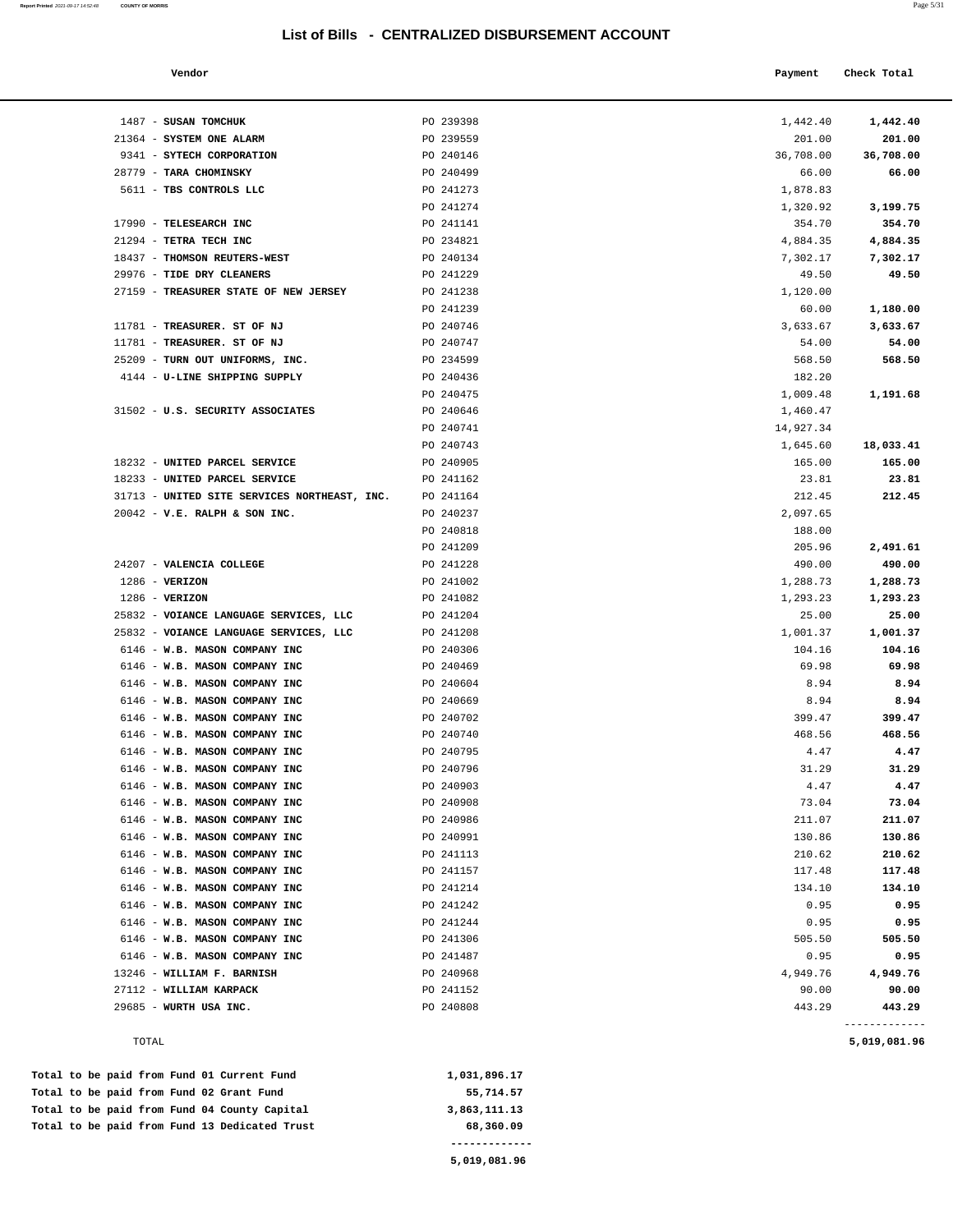**Vendor Payment Check Total**   $\blacksquare$  Payment Check Total **Payment** Check Total **Payment**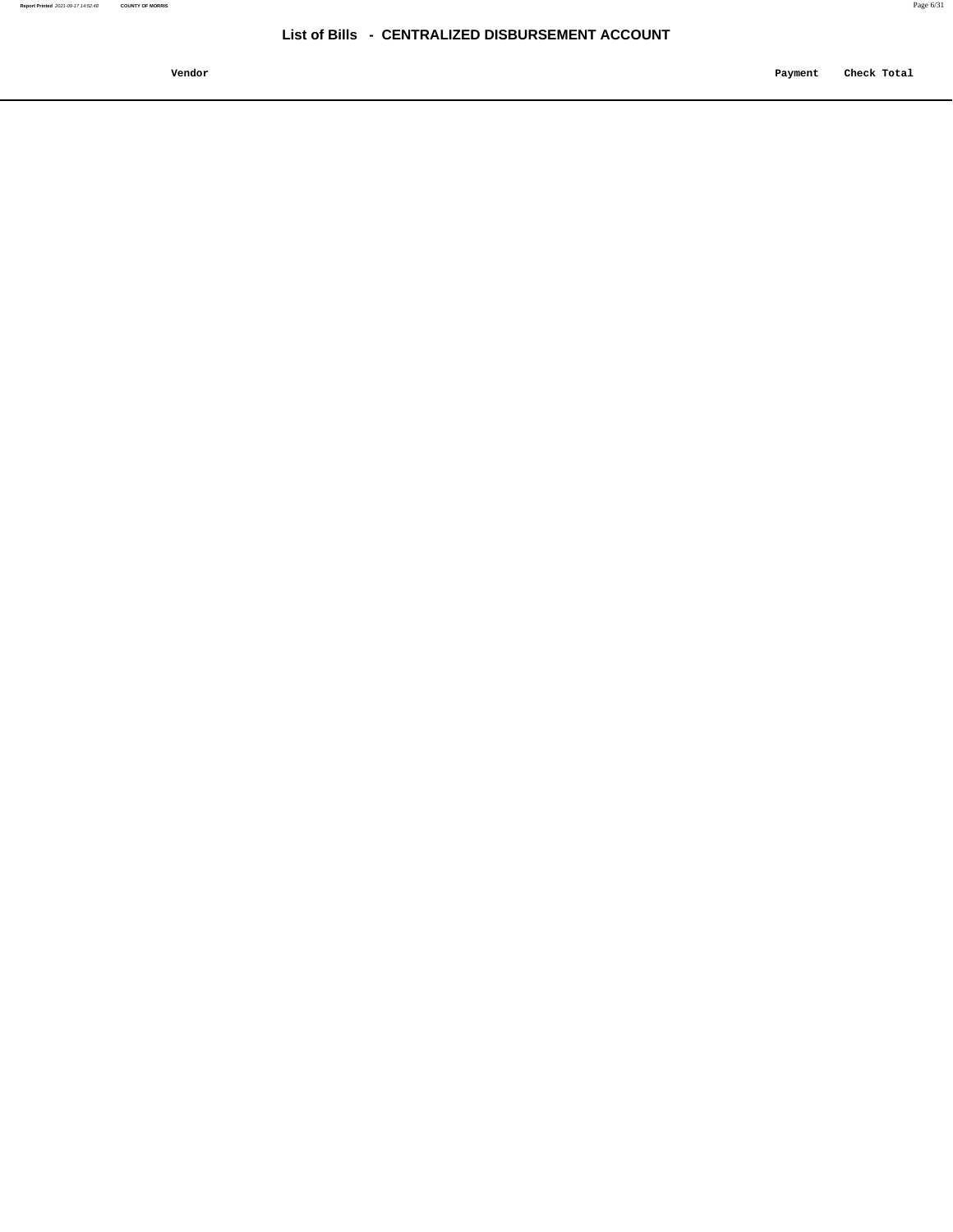**Report Printed** 2021-09-17 14:52:50 **COUNTY OF MORRIS** Page 7/31

# **List of Bills (Department/Account Detail) - CENTRALIZED DISBURSEMENT ACCOUNT**

| --- - - - ----<br>P0 #<br>Vendor<br>Account                               | Description         | Payment<br>Account Total |  |  |
|---------------------------------------------------------------------------|---------------------|--------------------------|--|--|
|                                                                           | <b>Current Fund</b> |                          |  |  |
| <b>County Administrator</b>                                               |                     |                          |  |  |
|                                                                           |                     |                          |  |  |
| 241749 COUNTY OF MORRIS<br>01-201-20-100100-068<br>Postage & Metered Mail | TOTAL FOR ACCOUNT   | 110.57<br>110.57         |  |  |
|                                                                           |                     |                          |  |  |
| TOTAL for County Administrator                                            |                     | ============<br>110.57   |  |  |
| <b>Personnel</b>                                                          |                     |                          |  |  |
|                                                                           |                     |                          |  |  |
| 241749 COUNTY OF MORRIS                                                   |                     | 22.83                    |  |  |
| 01-201-20-105100-068<br>Postage & Metered Mail                            | TOTAL FOR ACCOUNT   | 22.83                    |  |  |
|                                                                           |                     | ============             |  |  |
| TOTAL for Personnel                                                       |                     | 22.83                    |  |  |
| <b>Board of Chosen Freeholders</b>                                        |                     |                          |  |  |
| 241749 COUNTY OF MORRIS                                                   |                     | 141.18                   |  |  |
| 241749 COUNTY OF MORRIS                                                   |                     | 9.26                     |  |  |
| 01-201-20-110100-068<br>Postage & Metered Mail                            | TOTAL FOR ACCOUNT   | 150.44                   |  |  |
|                                                                           |                     | ============             |  |  |
| TOTAL for Board of Chosen Freeholders                                     |                     | 150.44                   |  |  |
| <b>County Clerk</b>                                                       |                     |                          |  |  |
|                                                                           |                     |                          |  |  |
| 240896 MUNICIPAL CLERKS' ASSOCIATION OF NJ                                |                     | 75.00                    |  |  |
| 240896 MUNICIPAL CLERKS' ASSOCIATION OF NJ                                |                     | 75.00                    |  |  |
| 240896 MUNICIPAL CLERKS' ASSOCIATION OF NJ                                |                     | 100.00                   |  |  |
| 01-201-20-120100-023<br>Associations and Memberships                      | TOTAL FOR ACCOUNT   | 250.00                   |  |  |
| 241749 COUNTY OF MORRIS                                                   |                     | 1,529.57                 |  |  |
| 01-201-20-120100-068<br>Postage & Metered Mail                            | TOTAL FOR ACCOUNT   | 1,529.57                 |  |  |
| 240905 UNITED PARCEL SERVICE                                              |                     | 165.00                   |  |  |
| 01-201-20-120100-084<br>Other Outside Services                            | TOTAL FOR ACCOUNT   | 165.00                   |  |  |
|                                                                           |                     | ============             |  |  |
| TOTAL for County Clerk                                                    |                     | 1,944.57                 |  |  |
|                                                                           |                     |                          |  |  |

## **County Board of Elections**

|                      | 240306 W.B. MASON COMPANY INC |                   | 104.16   |
|----------------------|-------------------------------|-------------------|----------|
| 01-201-20-121100-058 | Office Supplies & Stationery  | TOTAL FOR ACCOUNT | 104.16   |
|                      | 241749 COUNTY OF MORRIS       |                   | 1,405.63 |
| 01-201-20-121100-068 | Postage & Metered Mail        | TOTAL FOR ACCOUNT | 1,405.63 |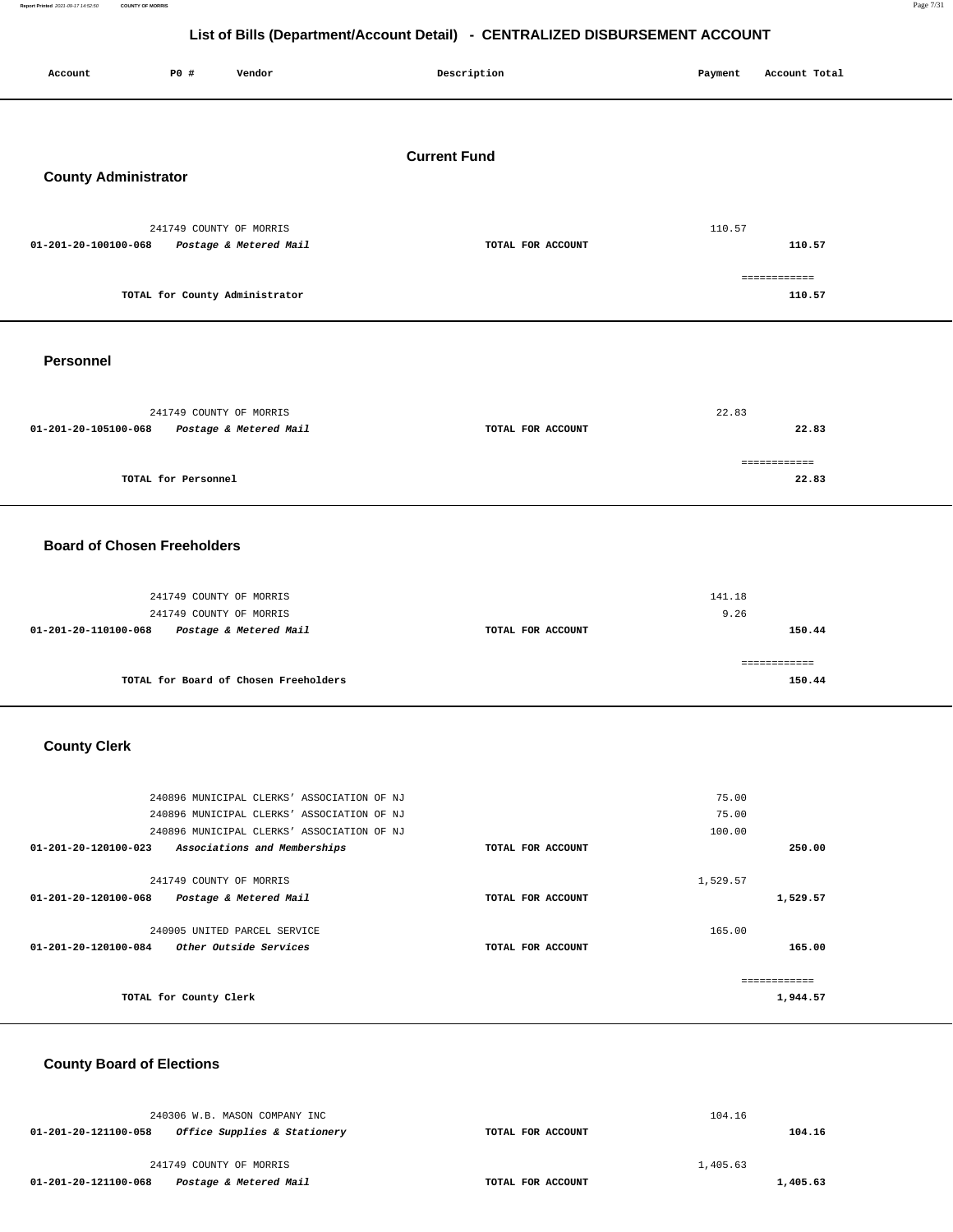| P0 #<br>Vendor<br>Account                | Description       | Account Total<br>Payment |
|------------------------------------------|-------------------|--------------------------|
| <b>County Board of Elections</b>         |                   |                          |
|                                          |                   |                          |
| 240484 ALPHAGRAPHICS                     |                   | 393.20                   |
| 240484 ALPHAGRAPHICS                     |                   | 201.60                   |
| 240484 ALPHAGRAPHICS                     |                   | 201.60                   |
| 240868 DOMINION VOTING SYSTEMS INC       |                   | 4,000.00                 |
| 240484 ALPHAGRAPHICS                     |                   | 393.20                   |
| 01-201-20-121100-096<br>Election Officer | TOTAL FOR ACCOUNT | 5,189.60                 |
|                                          |                   |                          |
|                                          |                   | ============             |
| TOTAL for County Board of Elections      |                   | 6,699.39                 |

## **Superintendent of Elections**

| 241749 COUNTY OF MORRIS                                        |                   | 298.13       |
|----------------------------------------------------------------|-------------------|--------------|
| $01 - 201 - 20 - 121105 - 068$<br>Postage & Metered Mail       | TOTAL FOR ACCOUNT | 298.13       |
|                                                                |                   |              |
| 240795 W.B. MASON COMPANY INC                                  |                   | 4.47         |
| 240796 W.B. MASON COMPANY INC                                  |                   | 31.29        |
| 241244 W.B. MASON COMPANY INC                                  |                   | 0.95         |
| 01-201-20-121105-095<br>Other Administrative Supplies          | TOTAL FOR ACCOUNT | 36.71        |
|                                                                |                   |              |
| 237643 PURCHASE POWER                                          |                   | 525.00       |
| <i><b>Office Machines - Rental</b></i><br>01-201-20-121105-164 | TOTAL FOR ACCOUNT | 525.00       |
|                                                                |                   |              |
|                                                                |                   | ============ |
| TOTAL for Superintendent of Elections                          |                   | 859.84       |
|                                                                |                   |              |

## **County Elections (Cty Clerk)**

| 241749 COUNTY OF MORRIS                        |                   | 84.83 |
|------------------------------------------------|-------------------|-------|
| Postage & Metered Mail<br>01-201-20-121110-068 | TOTAL FOR ACCOUNT | 84.83 |
|                                                |                   |       |
|                                                |                   |       |
| TOTAL for County Elections (Cty Clerk)         |                   | 84.83 |
|                                                |                   |       |

### **County Treasurer**

| 241493 OFFICE CONCEPTS GROUP, INC.                   |                   | 28.06     |
|------------------------------------------------------|-------------------|-----------|
| 241306 W.B. MASON COMPANY INC                        |                   | 488.17    |
| 241306 W.B. MASON COMPANY INC                        |                   | 143.85    |
| 241306 W.B. MASON COMPANY INC                        |                   | $-143.85$ |
| 01-201-20-130100-058<br>Office Supplies & Stationery | TOTAL FOR ACCOUNT | 516.23    |
|                                                      |                   |           |
| 241749 COUNTY OF MORRIS                              |                   | 281.86    |
| Postage & Metered Mail<br>01-201-20-130100-068       | TOTAL FOR ACCOUNT | 281.86    |
|                                                      |                   |           |
| 241487 W.B. MASON COMPANY INC                        |                   | 0.95      |
| 01-201-20-130100-084<br>Other Outside Services       | TOTAL FOR ACCOUNT | 0.95      |
|                                                      |                   |           |
|                                                      |                   |           |
| TOTAL for County Treasurer                           |                   | 799.04    |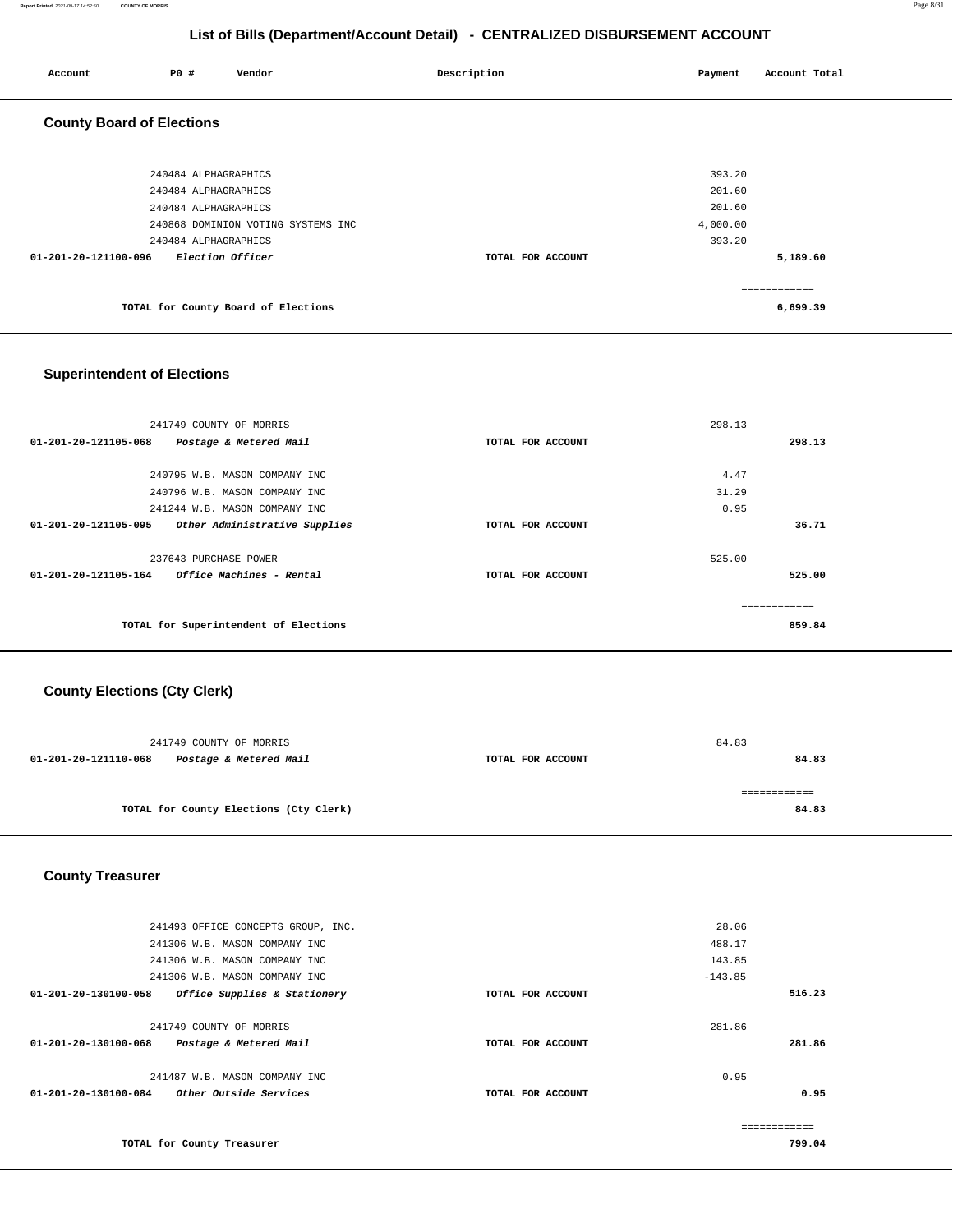**Report Printed** 2021-09-17 14:52:50 **COUNTY OF MORRIS** Page 9/31

## **List of Bills (Department/Account Detail) - CENTRALIZED DISBURSEMENT ACCOUNT**

| Account                           | P0 #                       | Vendor                                                                       | Description |                   | Payment            | Account Total            |  |
|-----------------------------------|----------------------------|------------------------------------------------------------------------------|-------------|-------------------|--------------------|--------------------------|--|
| <b>Purchasing Division</b>        |                            |                                                                              |             |                   |                    |                          |  |
| 01-201-20-130105-068              | 241749 COUNTY OF MORRIS    | Postage & Metered Mail                                                       |             | TOTAL FOR ACCOUNT | 100.45             | 100.45                   |  |
|                                   |                            | TOTAL for Purchasing Division                                                |             |                   |                    | ============<br>100.45   |  |
| <b>Office Services</b>            |                            |                                                                              |             |                   |                    |                          |  |
| 01-201-20-130110-058              |                            | 241306 W.B. MASON COMPANY INC<br>Office Supplies & Stationery                |             | TOTAL FOR ACCOUNT | 17.33              | 17.33                    |  |
|                                   | TOTAL for Office Services  |                                                                              |             |                   |                    | ============<br>17.33    |  |
| <b>Information Technology Div</b> |                            |                                                                              |             |                   |                    |                          |  |
| 01-201-20-140100-054              | Microfilming               | 241020 ALTERNATIVE MICROGRAPHICS INC<br>241020 ALTERNATIVE MICROGRAPHICS INC |             | TOTAL FOR ACCOUNT | 623.81<br>2,092.16 | 2,715.97                 |  |
| 01-201-20-140100-068              | 241749 COUNTY OF MORRIS    | 241162 UNITED PARCEL SERVICE<br>Postage & Metered Mail                       |             | TOTAL FOR ACCOUNT | 23.81<br>2.09      | 25.90                    |  |
|                                   |                            | TOTAL for Information Technology Div                                         |             |                   |                    | ------------<br>2,741.87 |  |
| <b>County Board of Taxation</b>   |                            |                                                                              |             |                   |                    |                          |  |
| 01-201-20-150100-068              | 241749 COUNTY OF MORRIS    | Postage & Metered Mail                                                       |             | TOTAL FOR ACCOUNT | 34.53              | 34.53                    |  |
|                                   |                            | TOTAL for County Board of Taxation                                           |             |                   |                    | ------------<br>34.53    |  |
| <b>County Surrogate</b>           |                            |                                                                              |             |                   |                    |                          |  |
| 01-201-20-160100-068              | 241749 COUNTY OF MORRIS    | Postage & Metered Mail                                                       |             | TOTAL FOR ACCOUNT | 292.38             | 292.38                   |  |
|                                   | TOTAL for County Surrogate |                                                                              |             |                   |                    | ============<br>292.38   |  |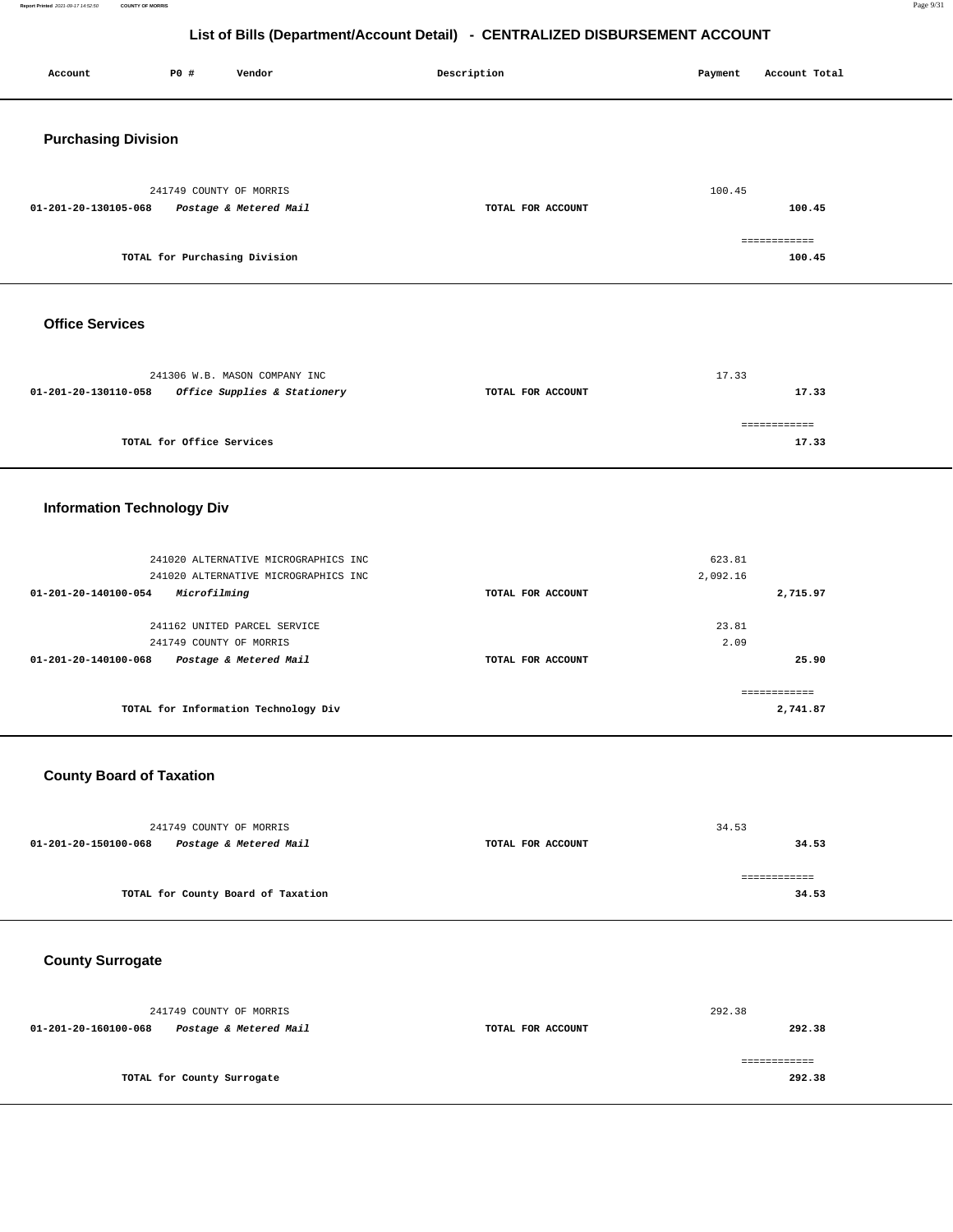#### **Report Printed** 2021-09-17 14:52:50 **COUNTY OF MORRIS** Page 10/31

## **List of Bills (Department/Account Detail) - CENTRALIZED DISBURSEMENT ACCOUNT**

| Account              | P0 #                    | Vendor                       | Description       | Payment | Account Total |
|----------------------|-------------------------|------------------------------|-------------------|---------|---------------|
| <b>Engineering</b>   |                         |                              |                   |         |               |
|                      |                         |                              |                   |         |               |
|                      | 241749 COUNTY OF MORRIS |                              |                   | 9.55    |               |
|                      | 241749 COUNTY OF MORRIS |                              |                   | 1.06    |               |
|                      | 241749 COUNTY OF MORRIS |                              |                   | 24.05   |               |
| 01-201-20-165100-068 |                         | Postage & Metered Mail       | TOTAL FOR ACCOUNT |         | 34.66         |
|                      | 241240 ANDREW CHLOPIK   |                              |                   | 90.00   |               |
| 01-201-20-165100-207 |                         | Uniform & Clothing Allowance | TOTAL FOR ACCOUNT |         | 90.00         |
|                      |                         |                              |                   |         | ============  |
|                      | TOTAL for Engineering   |                              |                   |         | 124.66        |
|                      |                         |                              |                   |         |               |

## **Heritage Commission**

| 241242 W.B. MASON COMPANY INC                                              |                   | 0.95             |
|----------------------------------------------------------------------------|-------------------|------------------|
| 240903 W.B. MASON COMPANY INC                                              |                   | 4.47             |
| Office Supplies & Stationery<br>01-201-20-175100-058                       | TOTAL FOR ACCOUNT | 5.42             |
| 241243 RICOH USA, INC.<br>Office Machines - Rental<br>01-201-20-175100-164 | TOTAL FOR ACCOUNT | 537.60<br>537.60 |
| TOTAL for Heritage Commission                                              |                   | 543.02           |

## **Planning Board**

| 241749 COUNTY OF MORRIS                          |                   | 136.09 |
|--------------------------------------------------|-------------------|--------|
| Postage & Metered Mail<br>01-201-20-180100-068   | TOTAL FOR ACCOUNT | 136.09 |
|                                                  |                   |        |
| 241174 RICOH USA, INC.                           |                   | 107.00 |
| 241174 RICOH USA, INC.                           |                   | 8.50   |
| Office Machines - Rental<br>01-201-20-180100-164 | TOTAL FOR ACCOUNT | 115.50 |
|                                                  |                   |        |
| TOTAL for Planning Board                         |                   | 251.59 |

## **County Weights & Measures**

| 241749 COUNTY OF MORRIS<br>01-201-22-201100-068<br>Postage & Metered Mail            | TOTAL FOR ACCOUNT | 38.36<br>38.36   |
|--------------------------------------------------------------------------------------|-------------------|------------------|
| 241686 NATIONAL FUEL OIL INC.<br>01-201-22-201100-140<br><i><b>Gas Purchases</b></i> | TOTAL FOR ACCOUNT | 675.07<br>675.07 |
| 241370 DIRECT ENERGY BUSINESS MARKETING<br>01-201-22-201100-141<br>Natural Gas       | TOTAL FOR ACCOUNT | 21.41<br>21.41   |
| 234599 TURN OUT UNIFORMS, INC.<br>01-201-22-201100-258<br>Equipment                  | TOTAL FOR ACCOUNT | 568.50<br>568.50 |
| TOTAL for County Weights & Measures                                                  |                   | 1,303.34         |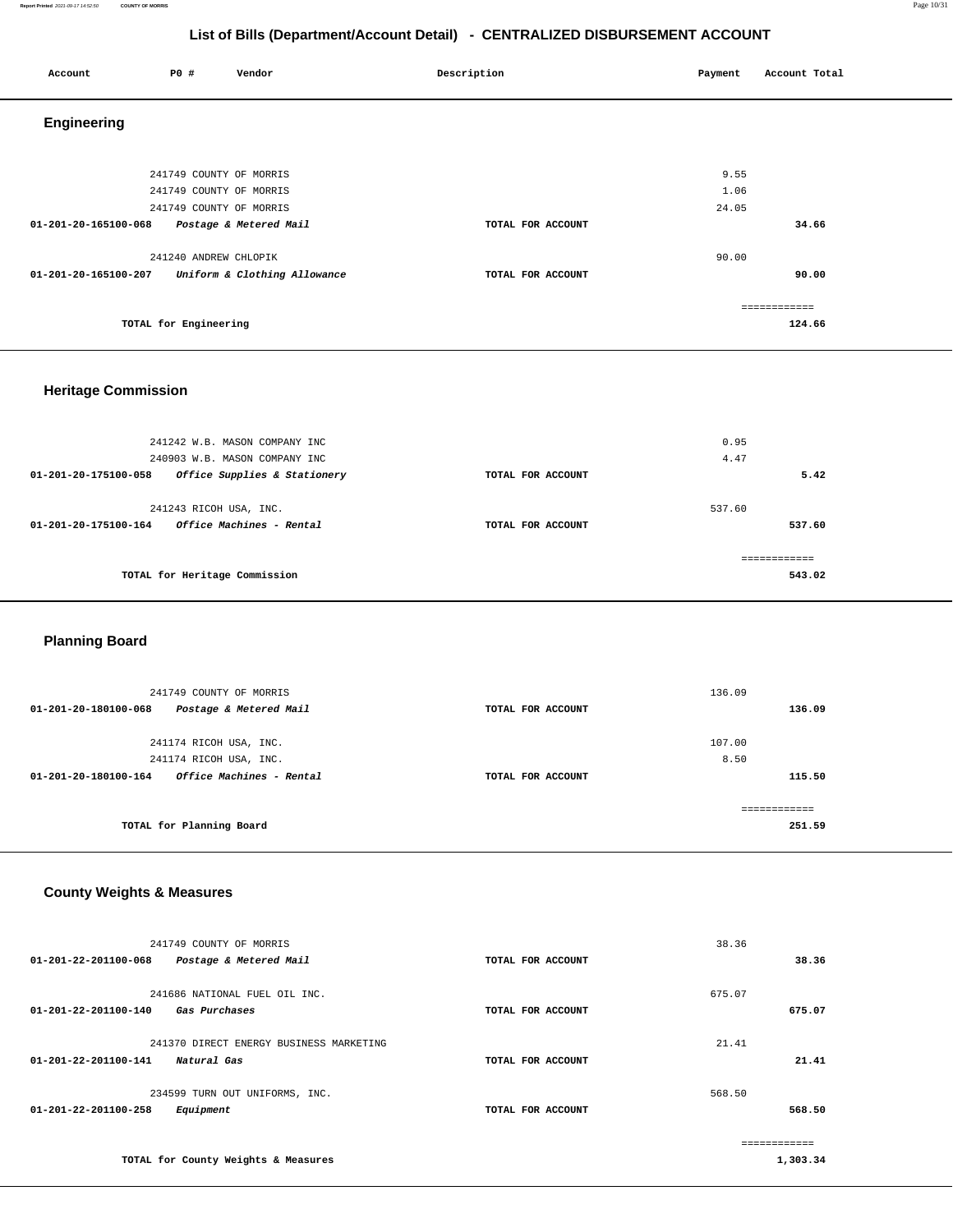| Account | P0 # | Vendor | Description | Payment | Account Total |
|---------|------|--------|-------------|---------|---------------|
|         |      |        |             |         |               |

## **Employee Group Insurance**

| TOTAL for Employee Group Insurance                            |                   |              | 24,716.40 |
|---------------------------------------------------------------|-------------------|--------------|-----------|
|                                                               |                   | ============ |           |
| 01-201-23-220100-090<br>Employee Group Insurance Expenditures | TOTAL FOR ACCOUNT |              | 24,716.40 |
| 239442 DONNA VREELAND                                         |                   | 867.60       |           |
| 239291 FRANKIE SATCHER                                        |                   | 2,688.60     |           |
| 238788 FEROL DRUST                                            |                   | 1,758.60     |           |
| 239320 ROBERT SHEEHAN                                         |                   | 1,344.00     |           |
| 238666 LARRY BRIGHT                                           |                   | 813.00       |           |
| 239369 DIANE STRECKFUSS                                       |                   | 1,782.00     |           |
| 240850 PAYFLEX SYSTEMS USA, INC.                              |                   | 150.00       |           |
| 238631 BOBBY R BEAVERS                                        |                   | 629.40       |           |
| 239470 ARLENE WILLIAMS                                        |                   | 1,367.40     |           |
| 240850 PAYFLEX SYSTEMS USA, INC.                              |                   | 899.40       |           |
| 239217 ELLORINE PITTER                                        |                   | 1,782.00     |           |
| 239398 SUSAN TOMCHUK                                          |                   | 1,442.40     |           |
| 239332 DOROTHY SMARG                                          |                   | 629.40       |           |
| 240575 LORRAINE TRAGNO                                        |                   | 898.80       |           |
| 238857 ERNEST GARAY                                           |                   | 768.00       |           |
| 238939 JERRY JENSEN                                           |                   | 867.60       |           |
| 239347 FRANK SORIANO                                          |                   | 867.60       |           |
| 238911 MICHAEL HERBERT                                        |                   | 1,735.20     |           |
| 239239 EDDIE RAYFORD                                          |                   | 629.40       |           |
| 240850 PAYFLEX SYSTEMS USA, INC.                              |                   | 435.60       |           |
| 239186 JOHN ORGINOS                                           |                   | 2,360.40     |           |
|                                                               |                   |              |           |

# **Office of Emergency Management**

| 241050 DENNIS L. SNYDER                             |                   | 557.25   |          |
|-----------------------------------------------------|-------------------|----------|----------|
| $01-201-25-252100-039$ Education Schools & Training | TOTAL FOR ACCOUNT |          | 557.25   |
| 241115 OUENCH USA, INC.                             |                   | 49.44    |          |
| $01-201-25-252100-058$ Office Supplies & Stationery | TOTAL FOR ACCOUNT |          | 49.44    |
|                                                     |                   |          |          |
| 241111 STRYKER SALES CORPORATION                    |                   | 41.87    |          |
| 241210 GRAINGER                                     |                   | 1,665.22 |          |
| 241539 JEFFREY PAUL                                 |                   | 527.35   |          |
| 233807 CDW GOVERNMENT                               |                   | 132.29   |          |
| 235213 CDW GOVERNMENT                               |                   | 891.34   |          |
| 235213 CDW GOVERNMENT                               |                   | 171.06   |          |
| 241117 DIRECT TV INC                                |                   | 59.49    |          |
| 01-201-25-252100-059 Other General Expenses         | TOTAL FOR ACCOUNT |          | 3,488.62 |
|                                                     |                   |          |          |
| 241749 COUNTY OF MORRIS                             |                   | 1.89     |          |
| 01-201-25-252100-068 Postage & Metered Mail         | TOTAL FOR ACCOUNT |          | 1.89     |
| 241206 FIRST PRIORITY EMERGENCY                     |                   | 576.38   |          |
| 240818 V.E. RALPH & SON INC.                        |                   | 188.00   |          |
| 241206 FIRST PRIORITY EMERGENCY                     |                   | 1,822.58 |          |
| 240237 V.E. RALPH & SON INC.                        |                   | 1,897.11 |          |
| 241118 FIRST PRIORITY EMERGENCY                     |                   | 82.50    |          |
| 240237 V.E. RALPH & SON INC.                        |                   | 6.00     |          |
| 241118 FIRST PRIORITY EMERGENCY                     |                   | 107.40   |          |
| 240237 V.E. RALPH & SON INC.                        |                   | 80.88    |          |
|                                                     |                   |          |          |
| 240237 V.E. RALPH & SON INC.                        |                   | 113.66   |          |
| 241206 FIRST PRIORITY EMERGENCY                     |                   | 436.32   |          |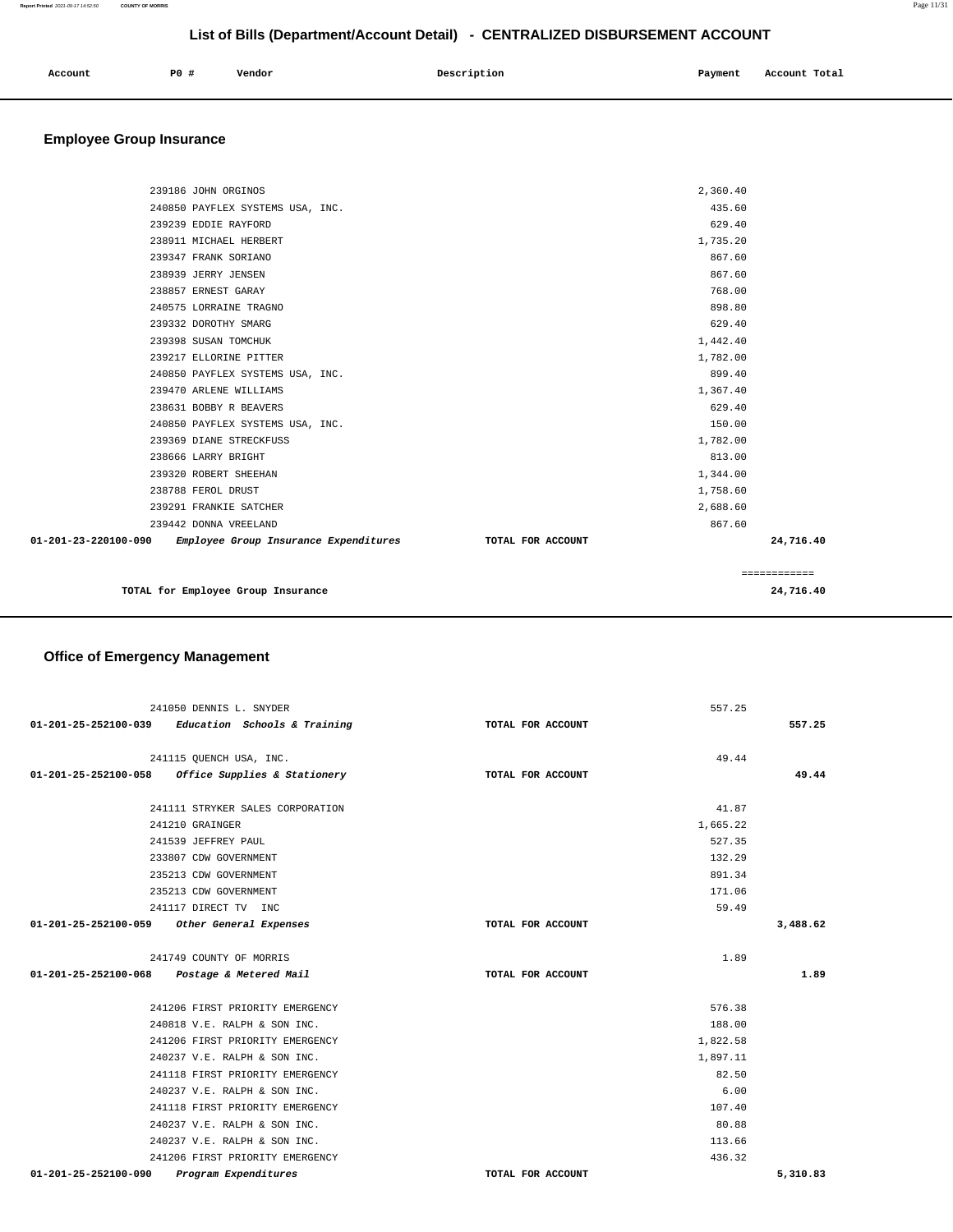| Account                               | P0 #      | Vendor                                   | Description       | Payment | Account Total            |
|---------------------------------------|-----------|------------------------------------------|-------------------|---------|--------------------------|
| <b>Office of Emergency Management</b> |           |                                          |                   |         |                          |
| 01-201-25-252100-146                  | Telephone | 241204 VOIANCE LANGUAGE SERVICES, LLC    | TOTAL FOR ACCOUNT | 25.00   | 25.00                    |
|                                       |           | 241209 V.E. RALPH & SON INC.             |                   | 5.96    |                          |
|                                       |           | 241209 V.E. RALPH & SON INC.             |                   | 200.00  |                          |
| 01-203-25-252100-090                  |           | (2020) Program Expenditures              | TOTAL FOR ACCOUNT |         | 205.96                   |
|                                       |           | TOTAL for Office of Emergency Management |                   |         | ============<br>9,638.99 |

#### **Communications Center**

| 241160 LIFESAVERS INC                                    |                   | 6.50     |              |
|----------------------------------------------------------|-------------------|----------|--------------|
| 241228 VALENCIA COLLEGE                                  |                   | 245.00   |              |
| 240988 NENA                                              |                   | 199.00   |              |
| 240664 INTERNATIONAL ACADEMIES OF                        |                   | 30.00    |              |
| 241228 VALENCIA COLLEGE                                  |                   | 245.00   |              |
| 241163 NENA                                              |                   | 199.00   |              |
| 241163 NENA                                              |                   | 139.00   |              |
| 01-201-25-252105-039 Education Schools & Training        | TOTAL FOR ACCOUNT |          | 1,063.50     |
|                                                          |                   |          |              |
| 241113 W.B. MASON COMPANY INC                            |                   | 210.62   |              |
| 241161 QUENCH USA, INC.                                  |                   | 99.00    |              |
| 01-201-25-252105-058 Office Supplies & Stationery        | TOTAL FOR ACCOUNT |          | 309.62       |
| 241158 FEDEX                                             |                   | 42.20    |              |
| 241749 COUNTY OF MORRIS                                  |                   | 0.53     |              |
| 01-201-25-252105-068 Postage & Metered Mail              | TOTAL FOR ACCOUNT |          | 42.73        |
|                                                          |                   |          |              |
| 241050 DENNIS L. SNYDER                                  |                   | 1,936.83 |              |
| 01-201-25-252105-082 Travel Expense                      | TOTAL FOR ACCOUNT |          | 1,936.83     |
|                                                          |                   |          |              |
| 241208 VOIANCE LANGUAGE SERVICES, LLC                    |                   | 1,001.37 |              |
| 01-201-25-252105-117 Interpretor Fees                    | TOTAL FOR ACCOUNT |          | 1,001.37     |
|                                                          |                   |          |              |
| 241176 AMERICAN TOWER CORPORATION                        |                   | 3,189.08 |              |
| 241176 AMERICAN TOWER CORPORATION                        |                   | 1,045.26 |              |
| 01-201-25-252105-131<br>County Wide Radio System         | TOTAL FOR ACCOUNT |          | 4,234.34     |
| 241159 JERSEY CENTRAL POWER & LIGHT                      |                   | 798.95   |              |
| 241155 BOROUGH OF BUTLER                                 |                   | 568.45   |              |
| 241230 JERSEY CENTRAL POWER & LIGHT                      |                   | 580.49   |              |
| 241230 JERSEY CENTRAL POWER & LIGHT                      |                   | 595.74   |              |
| 01-201-25-252105-137 Electricity                         | TOTAL FOR ACCOUNT |          | 2,543.63     |
| 241229 TIDE DRY CLEANERS                                 |                   | 49.50    |              |
| 01-201-25-252105-202 Uniform And Accessories             | TOTAL FOR ACCOUNT |          | 49.50        |
|                                                          |                   |          |              |
| 240653 NORTHEAST COMMUNICATIONS, INC.                    |                   | 360.00   |              |
| 01-201-25-252105-258<br>Equipment                        | TOTAL FOR ACCOUNT |          | 360.00       |
| 228584 STATE OF NJ CIVIL SERVICE COMMISSIO               |                   | 3,700.00 |              |
| 228584 STATE OF NJ CIVIL SERVICE COMMISSIO               |                   | 3,700.00 |              |
| 228584 STATE OF NJ CIVIL SERVICE COMMISSIO               |                   | 3,700.00 |              |
| 01-203-25-252105-039 (2020) Education Schools & Training | TOTAL FOR ACCOUNT |          | 11,100.00    |
|                                                          |                   |          |              |
|                                                          |                   |          | ============ |
| TOTAL for Communications Center                          |                   |          | 22,641.52    |

**22,641.52**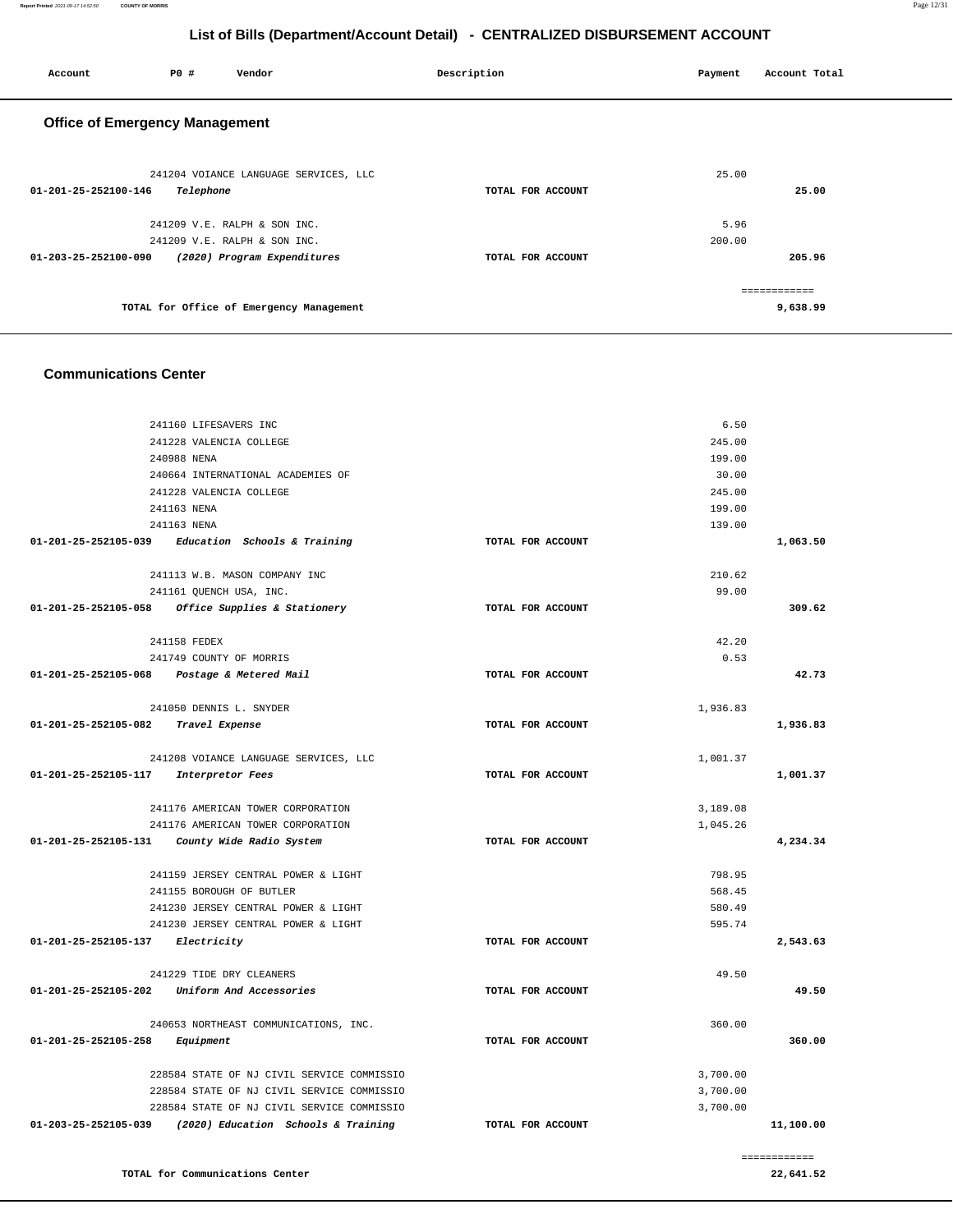**Report Printed** 2021-09-17 14:52:50 **COUNTY OF MORRIS** Page 13/31

## **List of Bills (Department/Account Detail) - CENTRALIZED DISBURSEMENT ACCOUNT**

| Account                               | P0 #                    | Vendor                                   | Description       | Payment  | Account Total |
|---------------------------------------|-------------------------|------------------------------------------|-------------------|----------|---------------|
| <b>County Medical Examiner Office</b> |                         |                                          |                   |          |               |
|                                       | 237547 CDW GOVERNMENT   |                                          |                   | 445.67   |               |
| 01-201-25-254100-058                  |                         | Office Supplies & Stationery             | TOTAL FOR ACCOUNT |          | 445.67        |
|                                       |                         | 241202 NOTO-WYNKOOP FUNERAL HOME         |                   | 1,666.00 |               |
| $01 - 201 - 25 - 254100 - 059$        |                         | Other General Expenses                   | TOTAL FOR ACCOUNT |          | 1,666.00      |
|                                       | 241749 COUNTY OF MORRIS |                                          |                   | 21.20    |               |
| $01 - 201 - 25 - 254100 - 068$        |                         | Postage & Metered Mail                   | TOTAL FOR ACCOUNT |          | 21.20         |
|                                       |                         |                                          |                   |          | ============  |
|                                       |                         | TOTAL for County Medical Examiner Office |                   |          | 2,132.87      |
|                                       |                         |                                          |                   |          |               |

## **County Sheriff's Department**

| 241125 NJ CRIMES SCENE INVESTIGATORS                                                                  |                   | 1,850.00             |
|-------------------------------------------------------------------------------------------------------|-------------------|----------------------|
| 241126 NJ CRIMES SCENE INVESTIGATORS                                                                  |                   | 1,850.00             |
| 01-201-25-270100-039<br>Education Schools & Training                                                  | TOTAL FOR ACCOUNT | 3,700.00             |
| 241337 CASTLE PRINTING CO.                                                                            |                   | 134.46               |
| $01 - 201 - 25 - 270100 - 058$<br>Office Supplies & Stationery                                        | TOTAL FOR ACCOUNT | 134.46               |
| 241749 COUNTY OF MORRIS                                                                               |                   | 221.86               |
| 01-201-25-270100-068<br>Postage & Metered Mail                                                        | TOTAL FOR ACCOUNT | 221.86               |
| 241336 INVESTIGATIVE FORENSICS CONSULTING<br>Other Outside Services<br>$01 - 201 - 25 - 270100 - 084$ | TOTAL FOR ACCOUNT | 1,064.00<br>1,064.00 |
|                                                                                                       |                   | -------------        |
| TOTAL for County Sheriff's Department                                                                 |                   | 5,120.32             |

### **County Prosecutor's Office**

| 240499 TARA CHOMINSKY                                          |                   | 66.00     |           |
|----------------------------------------------------------------|-------------------|-----------|-----------|
| 240500 BETTY ANN DERCO                                         |                   | 205.50    |           |
| $01-201-25-275100-016$ Outside Salaries & Wages                | TOTAL FOR ACCOUNT |           | 271.50    |
|                                                                |                   |           |           |
| 241266 LEO VINCENT                                             |                   | 195.00    |           |
| 241266 LEO VINCENT                                             |                   | 200.00    |           |
| 241263 MARK GRONINGER                                          |                   | 100.00    |           |
| 01-201-25-275100-023<br>Associations and Memberships           | TOTAL FOR ACCOUNT |           | 495.00    |
|                                                                |                   |           |           |
| 238392 NATIONAL ASSOCIATION OF PROFESSIONAL                    |                   | 299.00    |           |
| 01-201-25-275100-039<br>Education Schools & Training           | TOTAL FOR ACCOUNT |           | 299.00    |
|                                                                |                   |           |           |
| 240146 SYTECH CORPORATION                                      |                   | 36,708.00 |           |
| $01 - 201 - 25 - 275100 - 044$<br>Equipment Service Agreements | TOTAL FOR ACCOUNT |           | 36,708.00 |
|                                                                |                   |           |           |
| 240155 GANN LAW BOOKS                                          |                   | 7,224.00  |           |
| 240155 GANN LAW BOOKS                                          |                   | 69.50     |           |
| 240134 THOMSON REUTERS-WEST                                    |                   | 6,057.49  |           |
| 01-201-25-275100-050<br>Law Books                              | TOTAL FOR ACCOUNT |           | 13,350.99 |
|                                                                |                   |           |           |
| 240994 FEDEX                                                   |                   | 71.95     |           |
| 241749 COUNTY OF MORRIS                                        |                   | 828.26    |           |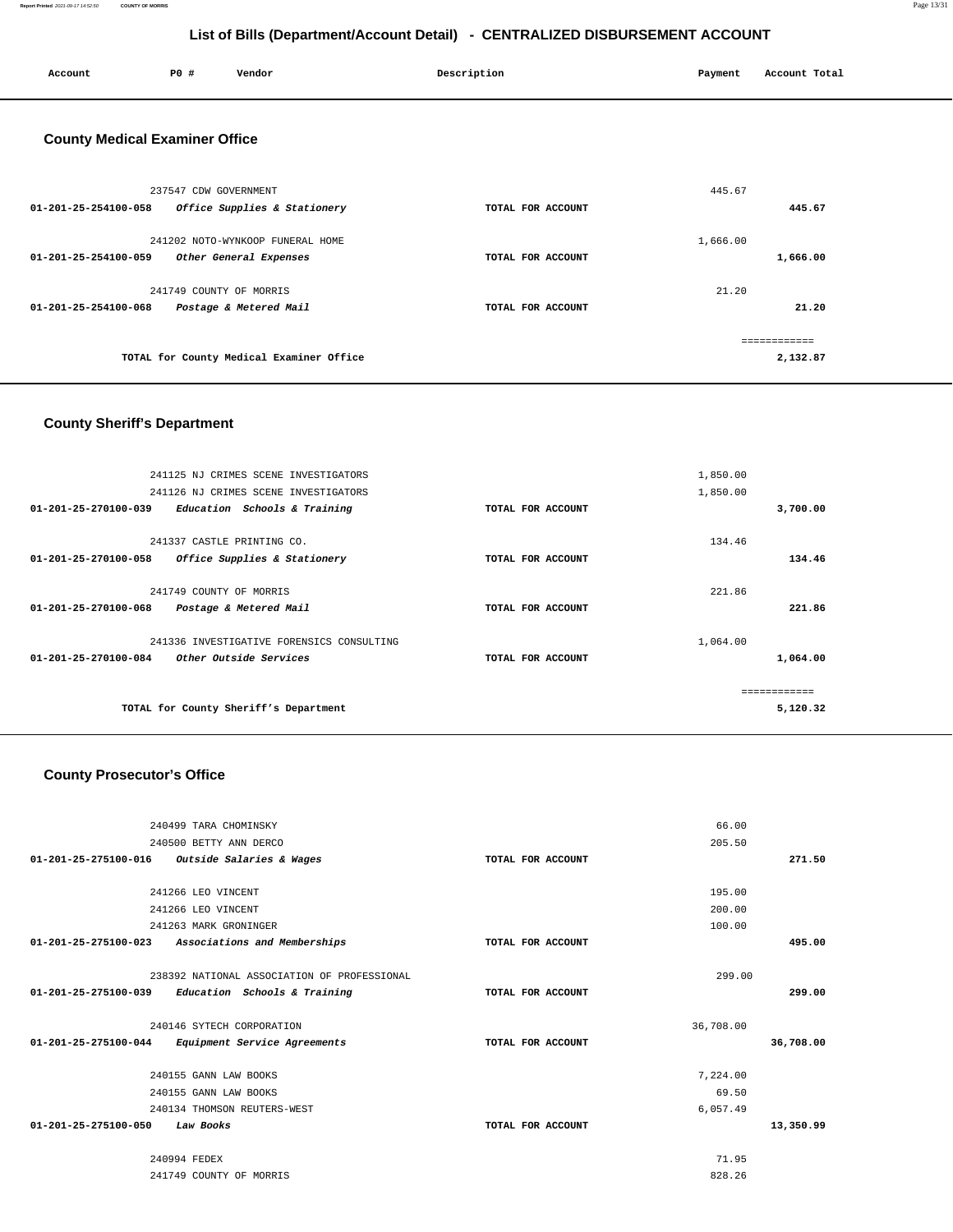#### **Report Printed** 2021-09-17 14:52:50 **COUNTY OF MORRIS** Page 14/31

## **List of Bills (Department/Account Detail) - CENTRALIZED DISBURSEMENT ACCOUNT**

| Account                           | P0 #                     | Vendor                               | Description       | Payment   | Account Total |
|-----------------------------------|--------------------------|--------------------------------------|-------------------|-----------|---------------|
| <b>County Prosecutor's Office</b> |                          |                                      |                   |           |               |
| 01-201-25-275100-068              |                          | Postage & Metered Mail               | TOTAL FOR ACCOUNT |           | 900.21        |
|                                   |                          | 240806 ELITE TRANSCRIPTS INC.        |                   | 917.28    |               |
| 01-201-25-275100-081              | Transcripts              |                                      | TOTAL FOR ACCOUNT |           | 917.28        |
|                                   | 241267 ROBERT J. CARROLL |                                      |                   | 316.86    |               |
| 01-201-25-275100-082              | Travel Expense           |                                      | TOTAL FOR ACCOUNT |           | 316.86        |
|                                   | 232076 BEYER FLEET LLC   |                                      |                   | 11,281.80 |               |
|                                   |                          | 240134 THOMSON REUTERS-WEST          |                   | 1,244.68  |               |
| 01-201-25-275100-118              |                          | Investigation Expense                | TOTAL FOR ACCOUNT |           | 12,526.48     |
|                                   |                          | 240335 STATE TOXICOLOGY LABORATORY   |                   | 225.00    |               |
|                                   |                          | 240129 STATE TOXICOLOGY LABORATORY   |                   | 180.00    |               |
| 01-201-25-275100-189              | Medical                  |                                      | TOTAL FOR ACCOUNT |           | 405.00        |
|                                   |                          | 240331 POP-A-LOCK NORTHERN NJ        |                   | 600.00    |               |
| 01-203-25-275100-118              |                          | (2020) Investigation Expense         | TOTAL FOR ACCOUNT |           | 600.00        |
|                                   |                          |                                      |                   |           | ============  |
|                                   |                          | TOTAL for County Prosecutor's Office |                   |           | 66,790.32     |

## **County Jail**

|                                                                        |                   | 278.20           |           |
|------------------------------------------------------------------------|-------------------|------------------|-----------|
| 240944 LANGUAGE LINE SERVICES<br>240196 JUSTICE PACKAGING CORP         |                   | 367.56           |           |
|                                                                        |                   |                  |           |
| 240948 LANGUAGE LINE SERVICES                                          |                   | 356.40           |           |
| 01-201-25-280100-059<br>Other General Expenses                         | TOTAL FOR ACCOUNT |                  | 1,002.16  |
| 241749 COUNTY OF MORRIS                                                |                   | 43.31            |           |
| 01-201-25-280100-068 Postage & Metered Mail                            | TOTAL FOR ACCOUNT |                  | 43.31     |
|                                                                        |                   |                  |           |
| 240206 MORRIS BRICK AND STONE CO.                                      |                   | 148.25           |           |
| 240949 MORRIS COUNTY MUA                                               |                   | 1,195.67         |           |
| 240949 MORRIS COUNTY MUA                                               |                   | 1,410.00         |           |
| 240206 MORRIS BRICK AND STONE CO.                                      |                   | 343.35           |           |
| 240266 STATE TOXICOLOGY LABORATORY                                     |                   | 135.00           |           |
| 240256 STATE TOXICOLOGY LABORATORY                                     |                   | 45.00            |           |
| 01-201-25-280100-084<br>Other Outside Services                         | TOTAL FOR ACCOUNT |                  | 3,277.27  |
|                                                                        |                   |                  |           |
| 240258 CY DRAKE LOCKSMITHS, INC.                                       |                   | 69.65            |           |
|                                                                        |                   |                  |           |
| 01-201-25-280100-128<br>Security Equipment                             | TOTAL FOR ACCOUNT |                  | 69.65     |
|                                                                        |                   |                  |           |
| 240946 ARAMARK DALLAS LOCKBOX                                          |                   | 20.00            |           |
| 240918 ARAMARK DALLAS LOCKBOX                                          |                   | 11,026.23        |           |
| 240918 ARAMARK DALLAS LOCKBOX                                          |                   | 156.25           |           |
| 241011 ARAMARK DALLAS LOCKBOX                                          |                   | 11,951.89        |           |
| 241011 ARAMARK DALLAS LOCKBOX                                          |                   | 71.00            |           |
| 241011 ARAMARK DALLAS LOCKBOX                                          |                   | 300.00           |           |
| 241011 ARAMARK DALLAS LOCKBOX                                          |                   | 71.00            |           |
| 240917 ARAMARK DALLAS LOCKBOX                                          |                   | 90.00            |           |
| 240917 ARAMARK DALLAS LOCKBOX                                          |                   | 46.00            |           |
| 240946 ARAMARK DALLAS LOCKBOX                                          |                   | 11,104.86        |           |
| 240917 ARAMARK DALLAS LOCKBOX                                          |                   | 11,542.67        |           |
| 240946 ARAMARK DALLAS LOCKBOX                                          |                   | 46.00            |           |
| 01-201-25-280100-185<br>Food                                           | TOTAL FOR ACCOUNT |                  | 46,425.90 |
|                                                                        |                   |                  |           |
| 240324 HEALTH CARE LOGISTICS INC.<br>241004 HEALTH CARE LOGISTICS INC. |                   | 133.50<br>673.25 |           |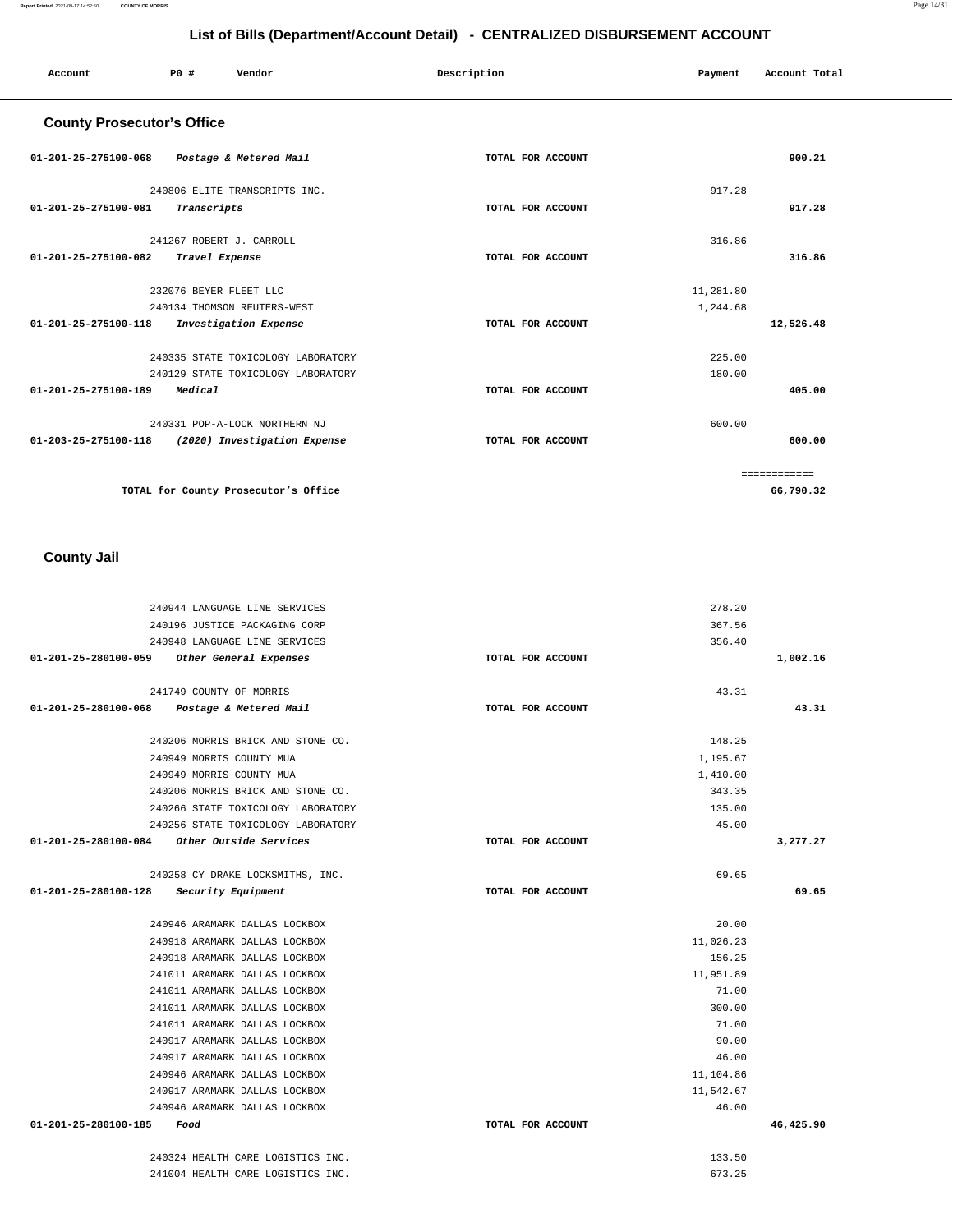#### **Report Printed** 2021-09-17 14:52:50 **COUNTY OF MORRIS** Page 15/31

## **List of Bills (Department/Account Detail) - CENTRALIZED DISBURSEMENT ACCOUNT**

| Account              | <b>PO #</b>                | Vendor                            | Description       | Payment | Account Total |
|----------------------|----------------------------|-----------------------------------|-------------------|---------|---------------|
| <b>County Jail</b>   |                            |                                   |                   |         |               |
|                      |                            | 240268 HEALTH CARE LOGISTICS INC. |                   | 496.87  |               |
|                      | 240943 DR. NATHAN SABIN    |                                   |                   | 150.00  |               |
| 01-201-25-280100-189 | Medical                    |                                   | TOTAL FOR ACCOUNT |         | 1,453.62      |
|                      | 240970 MORRISTOWN LUMBER & |                                   |                   | 25.54   |               |
|                      | 240970 MORRISTOWN LUMBER & |                                   |                   | 2.78    |               |
|                      | 240555 MORRISTOWN LUMBER & |                                   |                   | 184.94  |               |
|                      | 241005 SHERWIN WILLIAMS    |                                   |                   | 405.37  |               |
| 01-201-25-280100-249 |                            | Bldg Maintenance Supplies         | TOTAL FOR ACCOUNT |         | 618.63        |
|                      | 240194 R & J CONTROL, INC. |                                   |                   | 800.00  |               |
| 01-201-25-280100-262 |                            | Machinery Repairs & Parts         | TOTAL FOR ACCOUNT |         | 800.00        |
|                      |                            |                                   |                   |         | ============  |
|                      | TOTAL for County Jail      |                                   |                   |         | 53,690.54     |

### **County Youth Detention Facilit**

| 240800 NJJDA                                             |                   | 100.00       |
|----------------------------------------------------------|-------------------|--------------|
| 240800 NJJDA                                             |                   | 50.00        |
| 01-201-25-281100-023 Associations and Memberships        | TOTAL FOR ACCOUNT | 150.00       |
|                                                          |                   |              |
| 240446 BOB BARKER COMPANY                                |                   | 29.55        |
| 01-201-25-281100-059 Other General Expenses              | TOTAL FOR ACCOUNT | 29.55        |
| 241749 COUNTY OF MORRIS                                  |                   | 15.11        |
| $01 - 201 - 25 - 281100 - 068$<br>Postage & Metered Mail | TOTAL FOR ACCOUNT | 15.11        |
|                                                          |                   |              |
| 241236 HENRY SCHEIN INC                                  |                   | 5.45         |
| 240446 BOB BARKER COMPANY                                |                   | 199.50       |
| 241236 HENRY SCHEIN INC                                  |                   | 17.29        |
| 240730 BOB BARKER COMPANY                                |                   | 59.05        |
| 01-201-25-281100-189<br>Medical                          | TOTAL FOR ACCOUNT | 281.29       |
| 240532 BOB BARKER COMPANY                                |                   | 527.90       |
| 240532 BOB BARKER COMPANY                                |                   | 78.18        |
| 01-201-25-281100-252<br>Janitorial Supplies              | TOTAL FOR ACCOUNT | 606.08       |
|                                                          |                   |              |
|                                                          |                   | ============ |
| TOTAL for County Youth Detention Facilit                 |                   | 1,082.03     |
|                                                          |                   |              |

### **Road Repairs**

| 241749 COUNTY OF MORRIS                        |                   | 2.72     |          |
|------------------------------------------------|-------------------|----------|----------|
| Postage & Metered Mail<br>01-201-26-290100-068 | TOTAL FOR ACCOUNT |          | 2.72     |
| 241686 NATIONAL FUEL OIL INC.                  |                   | 4,013.52 |          |
| 01-201-26-290100-140<br>Gas Purchases          | TOTAL FOR ACCOUNT |          | 4,013.52 |
| 241169 KENNETH PLATT                           |                   | 90.00    |          |
| 241297 MAURICIO ROMAN                          |                   | 90.00    |          |
| 241301 MARC GEORGE                             |                   | 90.00    |          |
| 241147 BRIAN WAGNER                            |                   | 90.00    |          |
| 241149 FRANK PERRINI                           |                   | 90.00    |          |
| 241298 SHANE RANDAZZO                          |                   | 90.00    |          |
| 241152 WILLIAM KARPACK                         |                   | 90.00    |          |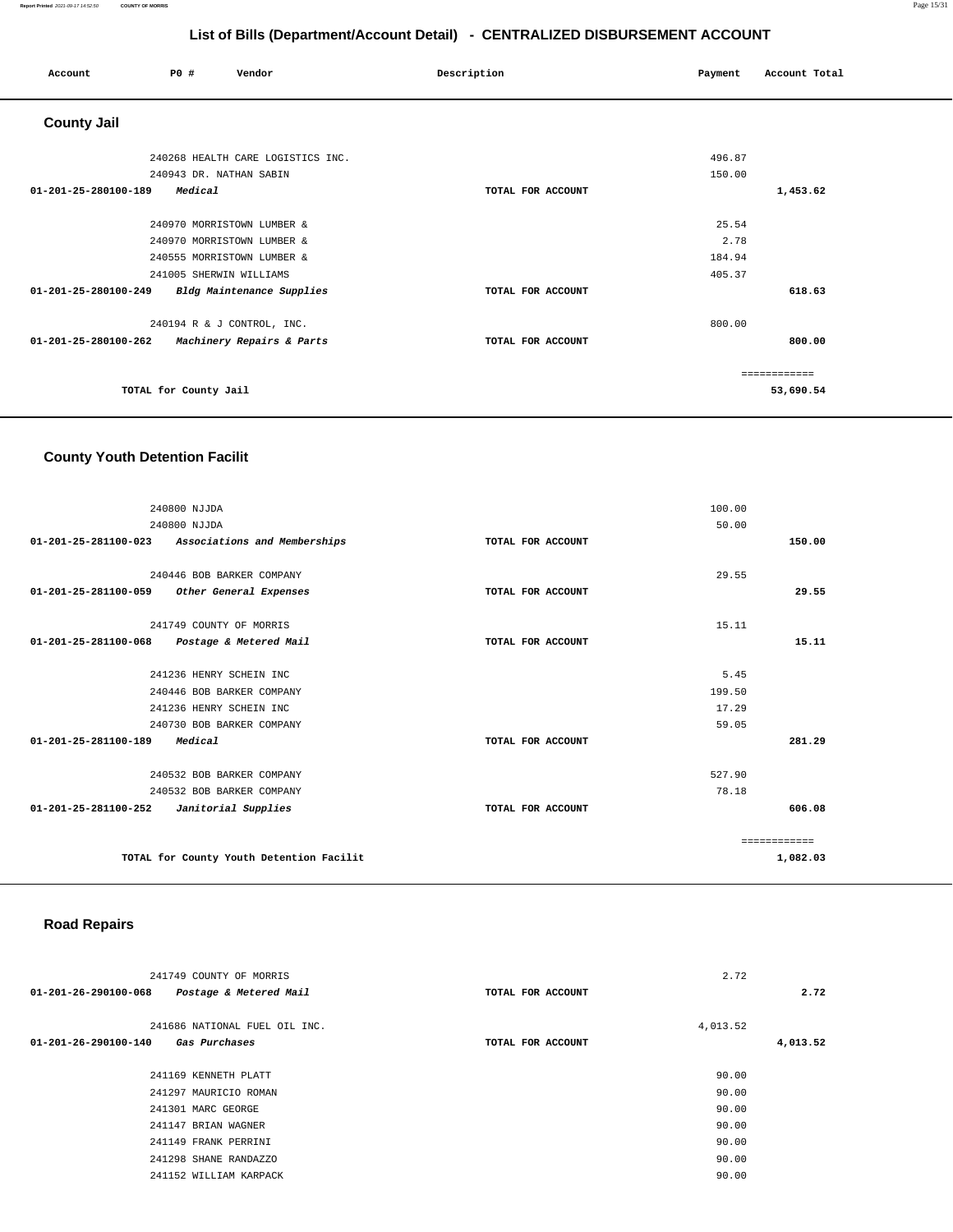|                     |                     |                                                   |             | List of Dins (Department/Negouin Detail) CENTRALIZED DIODOROEMENT AGOGONT |                  |               |  |
|---------------------|---------------------|---------------------------------------------------|-------------|---------------------------------------------------------------------------|------------------|---------------|--|
| Account             | P0 #                | Vendor                                            | Description |                                                                           | Payment          | Account Total |  |
| <b>Road Repairs</b> |                     |                                                   |             |                                                                           |                  |               |  |
|                     | 241148 CHRIS LIOS   |                                                   |             |                                                                           | 90.00            |               |  |
|                     | 241146 JOHN D CLARK |                                                   |             |                                                                           | 90.00            |               |  |
|                     |                     | 01-201-26-290100-207 Uniform & Clothing Allowance |             | TOTAL FOR ACCOUNT                                                         |                  | 810.00        |  |
|                     | 240383 REDICARE LLC | 238421 GEN-EL SAFETY & INDUSTRIAL                 |             |                                                                           | 9.07<br>1,475.35 |               |  |
|                     | 240383 REDICARE LLC |                                                   |             |                                                                           | 11.65            |               |  |
|                     | 240383 REDICARE LLC |                                                   |             |                                                                           | 8.04             |               |  |
|                     | 240383 REDICARE LLC |                                                   |             |                                                                           | 4.99             |               |  |
|                     | 240383 REDICARE LLC |                                                   |             |                                                                           | 4.03             |               |  |
|                     | 240383 REDICARE LLC |                                                   |             |                                                                           | 8.52             |               |  |
|                     | 240383 REDICARE LLC |                                                   |             |                                                                           | 7.45             |               |  |
|                     |                     | 238421 GEN-EL SAFETY & INDUSTRIAL                 |             |                                                                           | 6,942.60         |               |  |
|                     | 240383 REDICARE LLC |                                                   |             |                                                                           | 6.17             |               |  |
|                     | 240383 REDICARE LLC |                                                   |             |                                                                           | 15.45            |               |  |
|                     |                     | 238421 GEN-EL SAFETY & INDUSTRIAL                 |             |                                                                           | 37.60            |               |  |
|                     | 240383 REDICARE LLC |                                                   |             |                                                                           | 8.04             |               |  |
|                     |                     | 238421 GEN-EL SAFETY & INDUSTRIAL                 |             |                                                                           | 221.35           |               |  |
|                     | 240383 REDICARE LLC |                                                   |             |                                                                           | 8.04             |               |  |

 240383 REDICARE LLC 8.04 240383 REDICARE LLC 25.60 240383 REDICARE LLC 13.24  $238421$  GEN-EL SAFETY & INDUSTRIAL  $-400.00$  240383 REDICARE LLC 4.03 238421 GEN-EL SAFETY & INDUSTRIAL 423.84  **01-201-26-290100-266 Safety Items TOTAL FOR ACCOUNT 8,843.10**

**TOTAL for Road Repairs 13,669.34**

| 240908 W.B. MASON COMPANY INC                        |                   | 1.26         |
|------------------------------------------------------|-------------------|--------------|
|                                                      |                   |              |
| 240908 W.B. MASON COMPANY INC                        |                   | 0.99         |
| 240908 W.B. MASON COMPANY INC                        |                   | 5.78         |
| 240908 W.B. MASON COMPANY INC                        |                   | 9.76         |
| 240908 W.B. MASON COMPANY INC                        |                   | 1.26         |
| 240908 W.B. MASON COMPANY INC                        |                   | 53.99        |
| 01-201-26-292100-058<br>Office Supplies & Stationery | TOTAL FOR ACCOUNT | 73.04        |
|                                                      |                   |              |
| 240793 PARK UNION LUMBER COMPANY LLC                 |                   | 126.29       |
| $01 - 201 - 26 - 292100 - 233$<br>Lumber             | TOTAL FOR ACCOUNT | 126.29       |
|                                                      |                   |              |
|                                                      |                   | ============ |
| TOTAL for Bridges and Culverts                       |                   | 199.33       |
|                                                      |                   |              |

#### **Buildings & Grounds**

| 241273 TBS CONTROLS LLC                                  |                   | 1,878.83  |           |
|----------------------------------------------------------|-------------------|-----------|-----------|
| 241274 TBS CONTROLS LLC                                  |                   | 1,320.92  |           |
| Equipment Service Agreements<br>01-201-26-310100-044     | TOTAL FOR ACCOUNT |           | 3,199.75  |
|                                                          |                   |           |           |
| 241375 EMPLOYMENT HORIZONS ENTERPRISES INC               |                   | 70,941.00 |           |
| Other Outside Services<br>$01 - 201 - 26 - 310100 - 084$ | TOTAL FOR ACCOUNT |           | 70,941.00 |
|                                                          |                   |           |           |
| 240965 MORRIS COUNTY MUA                                 |                   | 1,417.97  |           |

============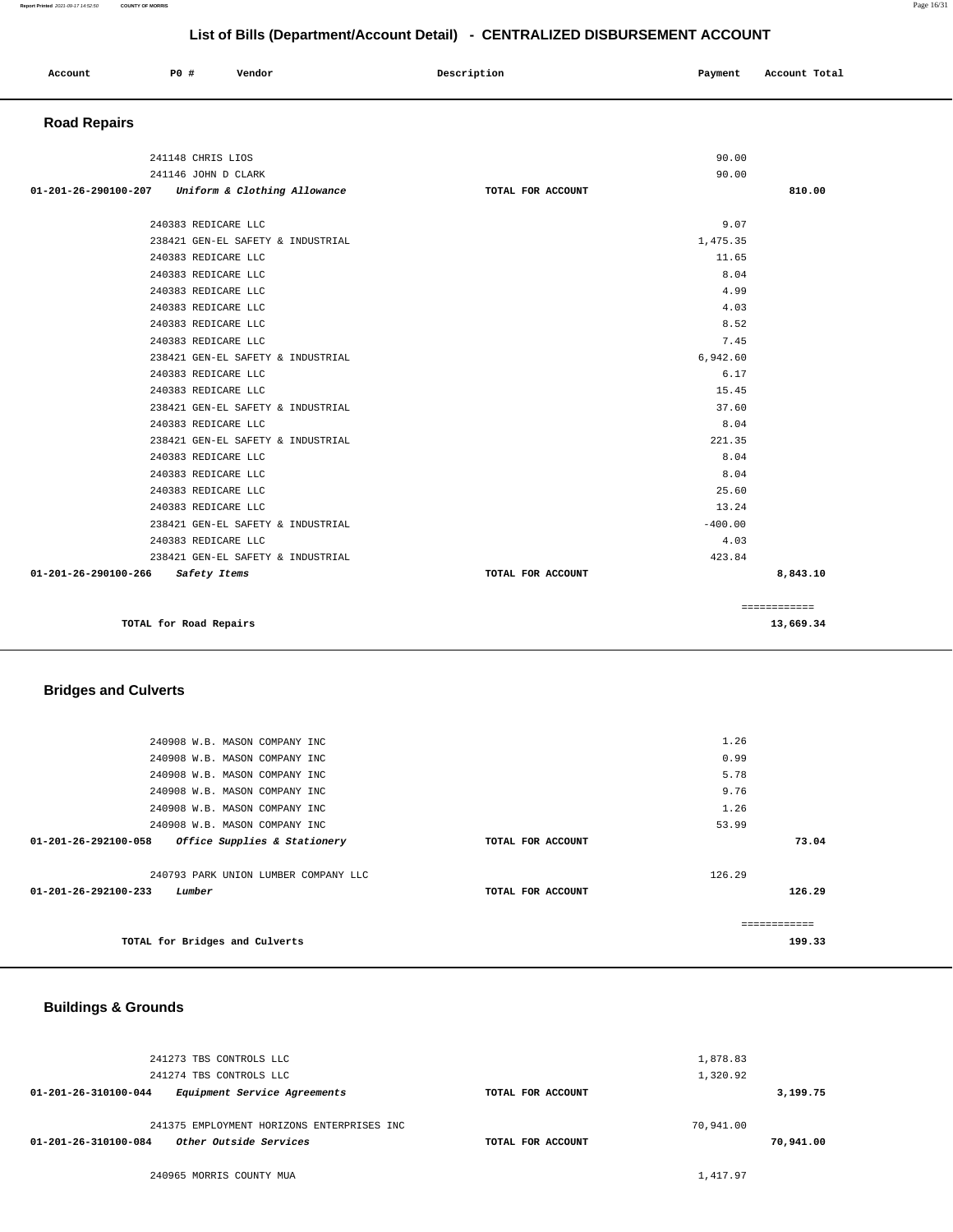| Account                                      | P0 #                          | Vendor                            | Description       | Payment   | Account Total |
|----------------------------------------------|-------------------------------|-----------------------------------|-------------------|-----------|---------------|
| <b>Buildings &amp; Grounds</b>               |                               |                                   |                   |           |               |
|                                              | 240966 MORRIS COUNTY MUA      |                                   |                   | 6,344.94  |               |
| 01-201-26-310100-143 Rubbish & Trash Removal |                               |                                   | TOTAL FOR ACCOUNT |           | 7,762.91      |
|                                              |                               | 241231 RICOH AMERICAS CORPORATION |                   | 762.85    |               |
| 01-201-26-310100-164                         |                               | Office Machines - Rental          | TOTAL FOR ACCOUNT |           | 762.85        |
|                                              | 241271 R & J CONTROL, INC.    |                                   |                   | 649.45    |               |
| 01-201-26-310100-204                         | <i>Plant Operations</i>       |                                   | TOTAL FOR ACCOUNT |           | 649.45        |
|                                              | 241303 AIDA ENRIQUEZ          |                                   |                   | 90.00     |               |
| 01-201-26-310100-207                         |                               | Uniform & Clothing Allowance      | TOTAL FOR ACCOUNT |           | 90.00         |
|                                              |                               | 241121 RICCIARDI BROTHERS, INC    |                   | 51.98     |               |
|                                              |                               | 241121 RICCIARDI BROTHERS, INC    |                   | 578.12    |               |
| 01-201-26-310100-234                         | Paint                         |                                   | TOTAL FOR ACCOUNT |           | 630.10        |
|                                              |                               | 240627 PELICAN SPORT CENTER INC   |                   | 443.95    |               |
| 01-201-26-310100-251                         |                               | Ground Maintenance Supplies       | TOTAL FOR ACCOUNT |           | 443.95        |
|                                              | 241276 FOLEY, INC.            |                                   |                   | 396.00    |               |
|                                              | 241276 FOLEY, INC.            |                                   |                   | 396.00    |               |
| 01-201-26-310100-262                         |                               | Machinery Repairs & Parts         | TOTAL FOR ACCOUNT |           | 792.00        |
|                                              | 241361 JOHNSTONE SUPPLY       |                                   |                   | 514.28    |               |
|                                              | 241361 JOHNSTONE SUPPLY       |                                   |                   | 446.08    |               |
|                                              | 241361 JOHNSTONE SUPPLY       |                                   |                   | 59.00     |               |
|                                              | 241361 JOHNSTONE SUPPLY       |                                   |                   | $-771.48$ |               |
|                                              | 241361 JOHNSTONE SUPPLY       |                                   |                   | 198.78    |               |
|                                              | 241361 JOHNSTONE SUPPLY       |                                   |                   | 771.48    |               |
|                                              | 241361 JOHNSTONE SUPPLY       |                                   |                   | 160.16    |               |
|                                              | 241361 JOHNSTONE SUPPLY       |                                   |                   | 392.55    |               |
|                                              | 241272 BINSKY SERVICE LLC     |                                   |                   | 1,320.00  |               |
|                                              | 241361 JOHNSTONE SUPPLY       |                                   |                   | 446.08    |               |
|                                              | 241308 BINSKY SERVICE LLC     |                                   |                   | 24,973.60 |               |
| 01-201-26-310100-264                         | Heat & $A/C$                  |                                   | TOTAL FOR ACCOUNT |           | 28,510.53     |
|                                              |                               |                                   |                   |           | ============  |
|                                              | TOTAL for Buildings & Grounds |                                   |                   |           | 113,782.54    |

### **Motor Services Center**

| 240808 WURTH USA INC.                                           | 443.29            |          |
|-----------------------------------------------------------------|-------------------|----------|
| Other Operating&Repair Supply<br>$01 - 201 - 26 - 315100 - 098$ | TOTAL FOR ACCOUNT | 443.29   |
|                                                                 |                   |          |
| 241300 PAUL MOLLINEAU                                           | 90.00             |          |
| Uniform & Clothing Allowance<br>01-201-26-315100-207            | TOTAL FOR ACCOUNT | 90.00    |
|                                                                 |                   |          |
| 240877 DAVID WEBER OIL COMPANY                                  | 521.40            |          |
| 240877 DAVID WEBER OIL COMPANY                                  | 150.00            |          |
| Lubricants & Anti Freeze<br>$01 - 201 - 26 - 315100 - 232$      | TOTAL FOR ACCOUNT | 671.40   |
|                                                                 |                   |          |
| 240718 CLIFFSIDE BODY CORP                                      | 1,799.70          |          |
| $01 - 201 - 26 - 315100 - 241$<br>Snow Plowing Parts            | TOTAL FOR ACCOUNT | 1,799.70 |
| 240713 BARNWELL HOUSE OF TIRES, INC.                            | 583.11            |          |
|                                                                 |                   |          |
| 240713 BARNWELL HOUSE OF TIRES, INC.                            | 110.00            |          |
| 01-201-26-315100-245<br>Tires                                   | TOTAL FOR ACCOUNT | 693.11   |
| 240717 BUNKY'S HEAVY TOWING, LLC                                | 425.00            |          |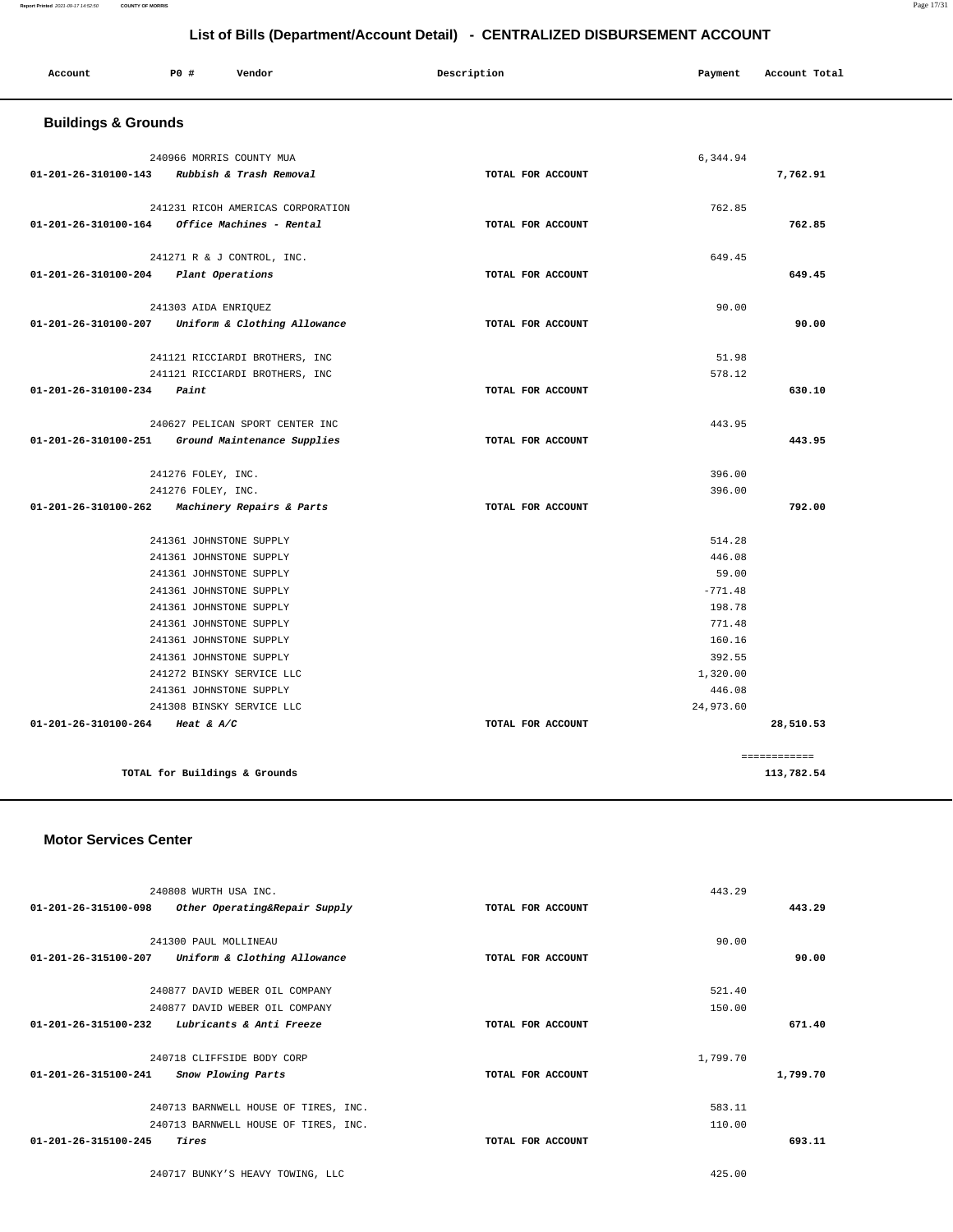#### **Mosquito Extermination**

| <b>Motor Services Center</b>                      |                   |           |              |
|---------------------------------------------------|-------------------|-----------|--------------|
|                                                   |                   |           |              |
| 240706 RE-TRON TECHNOLOGIES INC.                  |                   | $-45.00$  |              |
| 240879 NORTHEAST COMMUNICATIONS, INC.             |                   | 96.00     |              |
| 240811 PEIRCE EQUIPMENT CO.                       |                   | 79.87     |              |
| 240709 STORR TRACTOR CO.                          |                   | 109.12    |              |
| 240709 STORR TRACTOR CO.                          |                   | 615.86    |              |
| 240709 STORR TRACTOR CO.                          |                   | 763.11    |              |
| 240814 MID-ATLANTIC TRUCK CENTRE INC              |                   | 232.83    |              |
| 240706 RE-TRON TECHNOLOGIES INC.                  |                   | 45.00     |              |
| 240706 RE-TRON TECHNOLOGIES INC.                  |                   | 206.70    |              |
| 240706 RE-TRON TECHNOLOGIES INC.                  |                   | 100.54    |              |
| 240722 KENVIL POWER EQUIPMENT, INC.               |                   | 6.72      |              |
| 240722 KENVIL POWER EQUIPMENT, INC.               |                   | 20.98     |              |
| 240722 KENVIL POWER EQUIPMENT, INC.               |                   | 9.27      |              |
| 240694 FLEMINGTON BUICK CHEVROLET                 |                   | 2.56      |              |
| 240694 FLEMINGTON BUICK CHEVROLET                 |                   | 19.00     |              |
| 240696 GRAY SUPPLY CORP                           |                   | 138.88    |              |
| 240696 GRAY SUPPLY CORP                           |                   | 122.12    |              |
| 240696 GRAY SUPPLY CORP                           |                   | 7.14      |              |
| 240696 GRAY SUPPLY CORP                           |                   | 33.39     |              |
| 240696 GRAY SUPPLY CORP                           |                   | 19.93     |              |
| 240814 MID-ATLANTIC TRUCK CENTRE INC              |                   | 38.82     |              |
| 240696 GRAY SUPPLY CORP                           |                   | 31.06     |              |
| 240692 DOVER BRAKE & CLUTCH CO INC                |                   | 24.50     |              |
| 240692 DOVER BRAKE & CLUTCH CO INC                |                   | 349.23    |              |
| 240695 EAGLE AUTO & TRUCK SERVICES INC.           |                   | 190.00    |              |
| 240692 DOVER BRAKE & CLUTCH CO INC                |                   | 423.00    |              |
| 240722 KENVIL POWER EQUIPMENT, INC.               |                   | 4.98      |              |
| 240692 DOVER BRAKE & CLUTCH CO INC                |                   | 590.49    |              |
| 240878 MCGRATH MUNICIPAL EQUIPMENT, LLC           |                   | 17.50     |              |
| 240878 MCGRATH MUNICIPAL EQUIPMENT, LLC           |                   | 77.50     |              |
| 240701 MAJOR POLICE SUPPLY                        |                   | 183.20    |              |
| 240814 MID-ATLANTIC TRUCK CENTRE INC              |                   | 126.91    |              |
| 240814 MID-ATLANTIC TRUCK CENTRE INC              |                   | 82.98     |              |
| 240696 GRAY SUPPLY CORP                           |                   | 189.88    |              |
| 240814 MID-ATLANTIC TRUCK CENTRE INC              |                   | 132.13    |              |
| 240814 MID-ATLANTIC TRUCK CENTRE INC              |                   | 73.55     |              |
| 240814 MID-ATLANTIC TRUCK CENTRE INC              |                   | $-500.00$ |              |
| 01-201-26-315100-261<br>Spare Parts for Equipment | TOTAL FOR ACCOUNT |           | 5,044.75     |
| 240812 NIELSEN DODGE - C-J-R                      |                   | 10.76     |              |
| 240812 NIELSEN DODGE - C-J-R                      |                   | 306.75    |              |
| 240704 NIELSEN DODGE - C-J-R                      |                   | 47.02     |              |
| 240704 NIELSEN DODGE - C-J-R                      |                   | 81.32     |              |
| 240704 NIELSEN DODGE - C-J-R                      |                   | 282.50    |              |
| 240813 MORRISTOWN AUTO BODY INC                   |                   | 285.00    |              |
| 240693 FLEMINGTON BUICK CHEVROLET                 |                   | 26.88     |              |
| 01-201-26-315100-291<br>Vehicle Repairs           | TOTAL FOR ACCOUNT |           | 1,040.23     |
|                                                   |                   |           |              |
|                                                   |                   |           | ============ |
| TOTAL for Motor Services Center                   |                   |           | 9,782.48     |

 **Account** 20 **#** Vendor 20 **P** 20 **Payment** Account Total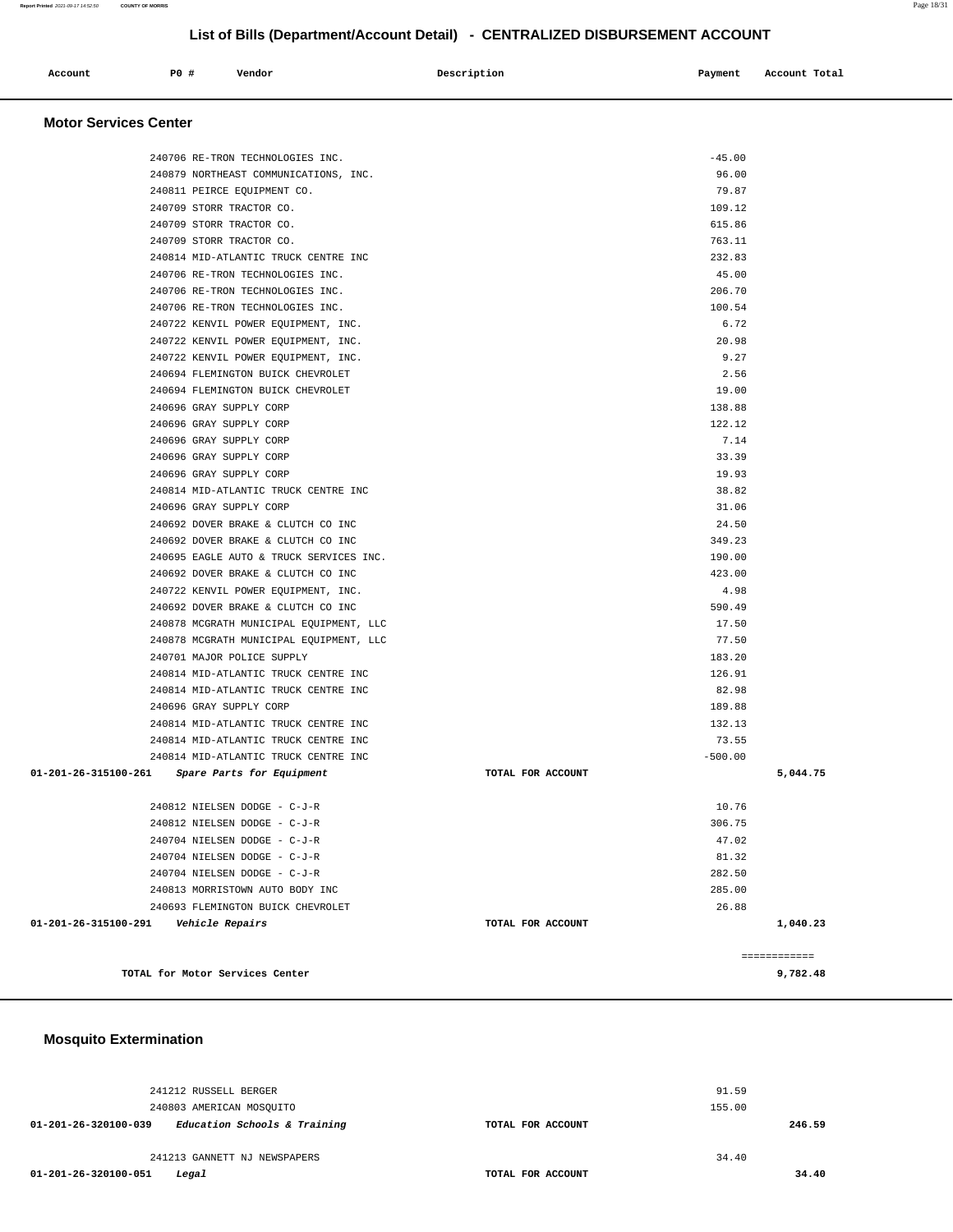| Account<br>. | <b>PO #</b> | Vendor | Description | Payment<br>___ | Account Total<br>. |
|--------------|-------------|--------|-------------|----------------|--------------------|
|              |             |        |             |                |                    |

## **Mosquito Extermination**

|                                | 241214 W.B. MASON COMPANY INC        |                   | 134.10       |       |
|--------------------------------|--------------------------------------|-------------------|--------------|-------|
| $01 - 201 - 26 - 320100 - 058$ | Office Supplies & Stationery         | TOTAL FOR ACCOUNT | 134.10       |       |
|                                |                                      |                   |              |       |
|                                | 241239 TREASURER STATE OF NEW JERSEY |                   | 30.00        |       |
|                                | 241239 TREASURER STATE OF NEW JERSEY |                   | 30.00        |       |
|                                | 241238 TREASURER STATE OF NEW JERSEY |                   | 80.00        |       |
|                                | 241238 TREASURER STATE OF NEW JERSEY |                   | 80.00        |       |
|                                | 241238 TREASURER STATE OF NEW JERSEY |                   | 80.00        |       |
|                                | 241238 TREASURER STATE OF NEW JERSEY |                   | 80.00        |       |
|                                | 241238 TREASURER STATE OF NEW JERSEY |                   | 80.00        |       |
|                                | 241238 TREASURER STATE OF NEW JERSEY |                   | 80.00        |       |
|                                | 241238 TREASURER STATE OF NEW JERSEY |                   | 80.00        |       |
|                                | 241238 TREASURER STATE OF NEW JERSEY |                   | 80.00        |       |
|                                | 241238 TREASURER STATE OF NEW JERSEY |                   | 80.00        |       |
|                                | 241238 TREASURER STATE OF NEW JERSEY |                   | 80.00        |       |
|                                | 241238 TREASURER STATE OF NEW JERSEY |                   | 80.00        |       |
|                                | 241238 TREASURER STATE OF NEW JERSEY |                   | 80.00        |       |
|                                | 241238 TREASURER STATE OF NEW JERSEY |                   | 80.00        |       |
|                                | 241238 TREASURER STATE OF NEW JERSEY |                   | 80.00        |       |
| 01-201-26-320100-095           | Other Administrative Supplies        | TOTAL FOR ACCOUNT | 1,180.00     |       |
|                                |                                      |                   |              |       |
|                                | 241215 JUSTIN CHUPLIS                |                   | 93.95        |       |
| 01-201-26-320100-098           | Other Operating & Repair Supply      | TOTAL FOR ACCOUNT |              | 93.95 |
|                                |                                      |                   |              |       |
|                                | 241167 ALEX ZARUSINSKI               |                   | 62.99        |       |
| 01-201-26-320100-251           | Ground Maintenance Supplies          | TOTAL FOR ACCOUNT |              | 62.99 |
|                                |                                      |                   |              |       |
|                                | 240788 NAPA OF ROCKAWAY              |                   | 28.68        |       |
|                                | 240788 NAPA OF ROCKAWAY              |                   | 8.55         |       |
|                                | 240788 NAPA OF ROCKAWAY              |                   | 8.55         |       |
|                                | 240788 NAPA OF ROCKAWAY              |                   | 31.30        |       |
| 01-201-26-320100-291           | <i><b>Vehicle Repairs</b></i>        | TOTAL FOR ACCOUNT |              | 77.08 |
|                                |                                      |                   | ============ |       |
|                                | TOTAL for Mosquito Extermination     |                   | 1,829.11     |       |

### **Health Management**

| 241141 TELESEARCH INC                                |                   | 354.70   |
|------------------------------------------------------|-------------------|----------|
| 01-201-27-330100-016<br>Outside Salaries & Wages     | TOTAL FOR ACCOUNT | 354.70   |
| 241140 NEW JERSEY ASSOCIATION OF                     |                   | 110.00   |
| 01-201-27-330100-039<br>Education Schools & Training | TOTAL FOR ACCOUNT | 110.00   |
| 241749 COUNTY OF MORRIS                              |                   | 2.32     |
| 01-201-27-330100-210<br>Environmental Compliance     | TOTAL FOR ACCOUNT | 2.32     |
|                                                      |                   |          |
| 233388 CDW GOVERNMENT                                |                   | 1,495.00 |
| 01-201-27-330100-258<br>Equipment                    | TOTAL FOR ACCOUNT | 1,495.00 |
|                                                      |                   |          |
| TOTAL for Health Management                          |                   | 1,962.02 |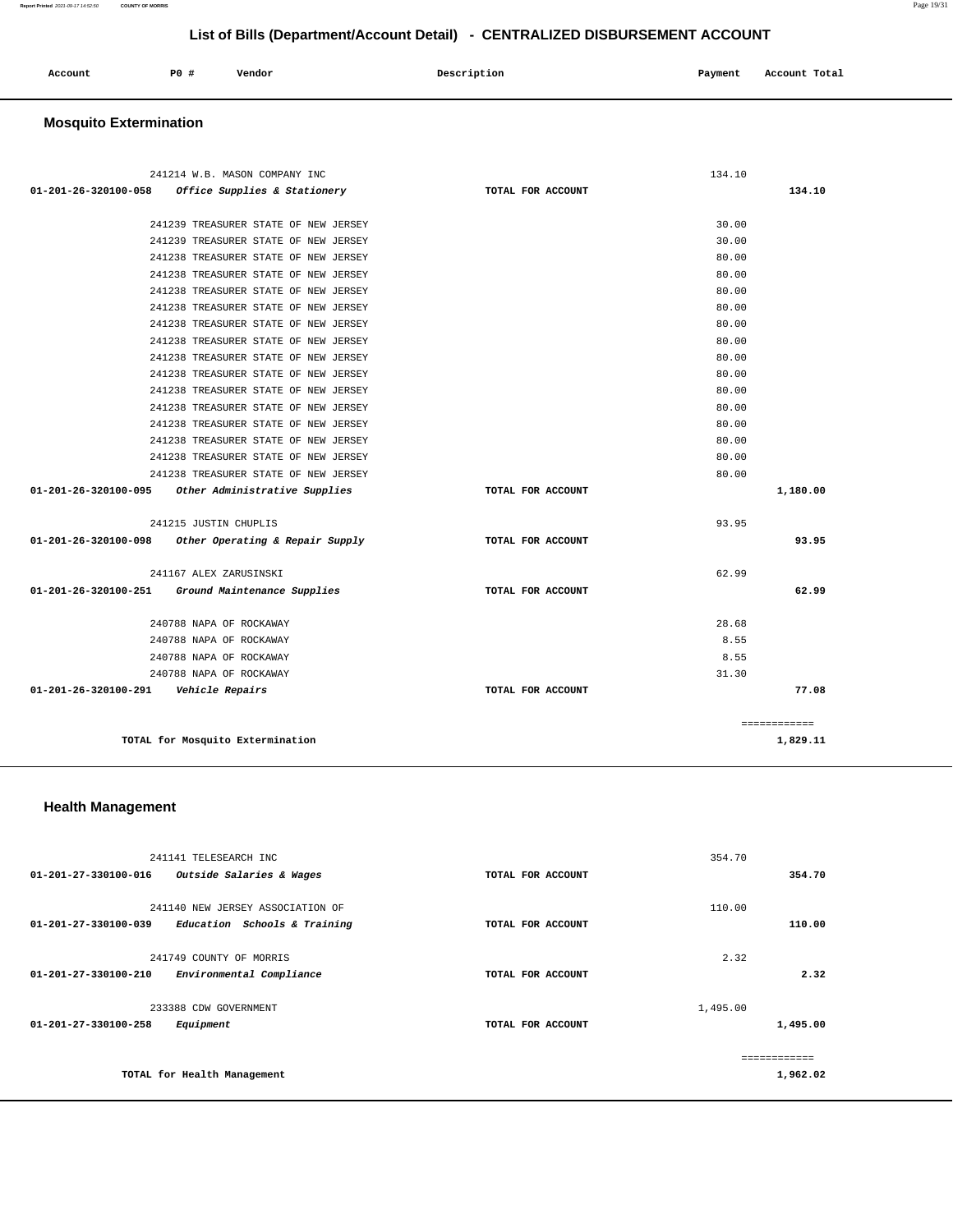**Report Printed** 2021-09-17 14:52:50 **COUNTY OF MORRIS** Page 20/31

## **List of Bills (Department/Account Detail) - CENTRALIZED DISBURSEMENT ACCOUNT**

| Account               | <b>PO #</b>              | Vendor                 | Description       | Account Total<br>Payment |  |
|-----------------------|--------------------------|------------------------|-------------------|--------------------------|--|
| <b>Human Services</b> |                          |                        |                   |                          |  |
| 01-201-27-331100-068  | 241749 COUNTY OF MORRIS  | Postage & Metered Mail | TOTAL FOR ACCOUNT | 201.77<br>201.77         |  |
|                       | TOTAL for Human Services |                        |                   | ============<br>201.77   |  |

### **Youth Shelter**

| 240530 BOB BARKER COMPANY                        |                   | 12.24  |          |
|--------------------------------------------------|-------------------|--------|----------|
| 01-201-27-331110-059<br>Other General Expenses   | TOTAL FOR ACCOUNT |        | 12.24    |
|                                                  |                   |        |          |
| 241749 COUNTY OF MORRIS                          |                   | 1.36   |          |
| 01-201-27-331110-068<br>Postage and Metered Mail | TOTAL FOR ACCOUNT |        | 1.36     |
| 240985 MAGAZINE LINE                             |                   | 265.78 |          |
|                                                  |                   |        |          |
| 01-201-27-331110-070 Publication & Subscriptions | TOTAL FOR ACCOUNT |        | 265.78   |
| 240986 W.B. MASON COMPANY INC                    |                   | 211.07 |          |
| 01-201-27-331110-185<br>Food                     | TOTAL FOR ACCOUNT |        | 211.07   |
|                                                  |                   |        |          |
| 240863 BOB BARKER COMPANY                        |                   | 185.36 |          |
| 240863 BOB BARKER COMPANY                        |                   | 109.02 |          |
| 240863 BOB BARKER COMPANY                        |                   | 123.60 |          |
| 240863 BOB BARKER COMPANY                        |                   | 164.96 |          |
| $01 - 201 - 27 - 331110 - 189$<br>Medical        | TOTAL FOR ACCOUNT |        | 582.94   |
|                                                  |                   |        |          |
|                                                  |                   |        |          |
| TOTAL for Youth Shelter                          |                   |        | 1,073.39 |

## **Office on Aging**

| 241749 COUNTY OF MORRIS<br>$01 - 201 - 27 - 333100 - 068$<br>Postage & Metered Mail    | TOTAL FOR ACCOUNT | 37.91<br>37.91         |
|----------------------------------------------------------------------------------------|-------------------|------------------------|
| 240875 DOUGLAS A. BALLAN<br>$01 - 201 - 27 - 333100 - 084$<br>Other Outside Services   | TOTAL FOR ACCOUNT | 700.00<br>700.00       |
| 240469 W.B. MASON COMPANY INC<br>01-203-27-333100-059<br>(2020) Other General Expenses | TOTAL FOR ACCOUNT | 69.98<br>69.98         |
| TOTAL for Office on Aging                                                              |                   | ============<br>807.89 |

#### **DEPARTMENT 342400**

|                      | 241412 ACENDA, INC                   |                   | 3,586.00 |
|----------------------|--------------------------------------|-------------------|----------|
| 01-201-27-342400-490 | GIA-Ch 51 Match-Daytop Village, Inc. | TOTAL FOR ACCOUNT | 3,586.00 |
|                      |                                      |                   |          |
|                      | TOTAL for DEPARTMENT 342400          |                   | 3,586.00 |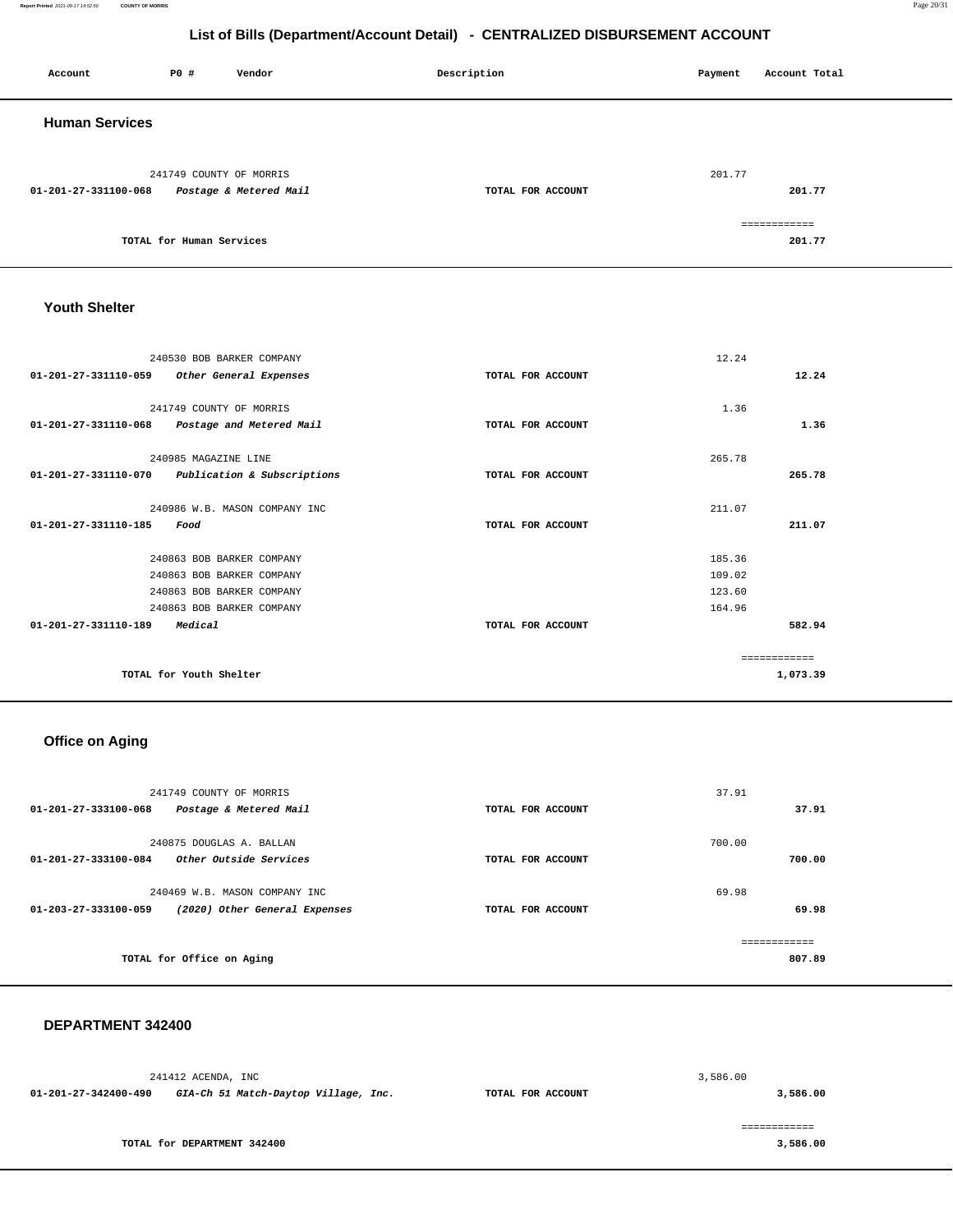240968 WILLIAM F. BARNISH 240968 WILLIAM F. BARNISH 233376 COUNTY OF MORRIS 240790 HINDSIGHT, INC 240646 U.S. SECURITY ASSOCIATES 240769 JOHNSON & JOHNSON, ESQS 240743 U.S. SECURITY ASSOCIATES 240743 U.S. SECURITY ASSOCIATES 240769 JOHNSON & JOHNSON, ESQS 240646 U.S. SECURITY ASSOCIATES 11,258.22 822.80 2,325.00 822.80 822.80 1,054.00 637.67  **01-201-27-345100-325 Special Services TOTAL FOR ACCOUNT [32,457.27](https://32,457.27)**  240745 R.D. SALES DOOR & HARDWARE LLC 650.00

240991 W.B. MASON COMPANY INC 240991 W.B. MASON COMPANY INC 240991 W.B. MASON COMPANY INC 240991 W.B. MASON COMPANY INC 240991 W.B. MASON COMPANY INC 240991 W.B. MASON COMPANY INC 240702 W.B. MASON COMPANY INC **01-201-27-345100-058 Office Supplies & Stationery TOTAL FOR ACCOUNT**  35.76 0.95 0.95 0.95 0.95 0.95 399.47 **876.28** 241686 NATIONAL FUEL OIL INC. **01-201-27-345100-140 Gas Purchases TOTAL FOR ACCOUNT**  234.45 **234.45** 241341 CABLEVISION LIGHTPATH NJ LLC 241334 CABLEVISION LIGHTPATH NJ LLC 241332 CABLEVISION LIGHTPATH NJ LLC 241331 CABLEVISION LIGHTPATH NJ LLC **01-201-27-345100-146 Telephone TOTAL FOR ACCOUNT**  1,206.99 1,000.35 718.36 718.36 **3,644.06** 240648 RICOH USA, INC. **01-201-27-345100-164 Office Machines - Rental TOTAL FOR ACCOUNT**  7,731.90 **7,731.90 01-201-27-345100-257 Rental - Other TOTAL FOR ACCOUNT**  607.33 4,342.43 **4,949.76** 14,713.98

#### **County Board of Social Service**

 240991 W.B. MASON COMPANY INC 240991 W.B. MASON COMPANY INC 240686 OFFICE CONCEPTS GROUP, INC.

 **Seniors, Disabled & Veterans**

| 240669 W.B. MASON COMPANY INC                               |                   | 8.94     |       |
|-------------------------------------------------------------|-------------------|----------|-------|
| Office Supplies & Stationery<br>01-201-27-343100-058        | TOTAL FOR ACCOUNT |          | 8.94  |
| 240604 W.B. MASON COMPANY INC                               |                   | $-13.41$ |       |
| 240604 W.B. MASON COMPANY INC                               |                   | $-13.41$ |       |
| 240604 W.B. MASON COMPANY INC                               |                   | 13.41    |       |
| 240604 W.B. MASON COMPANY INC                               |                   | 13.41    |       |
| 240604 W.B. MASON COMPANY INC                               |                   | $-4.47$  |       |
| 240604 W.B. MASON COMPANY INC                               |                   | 13.41    |       |
| 240604 W.B. MASON COMPANY INC                               |                   | 13.41    |       |
| 240604 W.B. MASON COMPANY INC                               |                   | $-13.41$ |       |
| 01-203-27-343100-058<br>(2020) Office Supplies & Stationery | TOTAL FOR ACCOUNT |          | 8.94  |
|                                                             |                   |          |       |
| TOTAL for Seniors, Disabled & Veterans                      |                   |          | 17.88 |

# **List of Bills (Department/Account Detail) - CENTRALIZED DISBURSEMENT ACCOUNT Account P0 # Vendor Description Payment Account Total**

0.95 89.40 345.95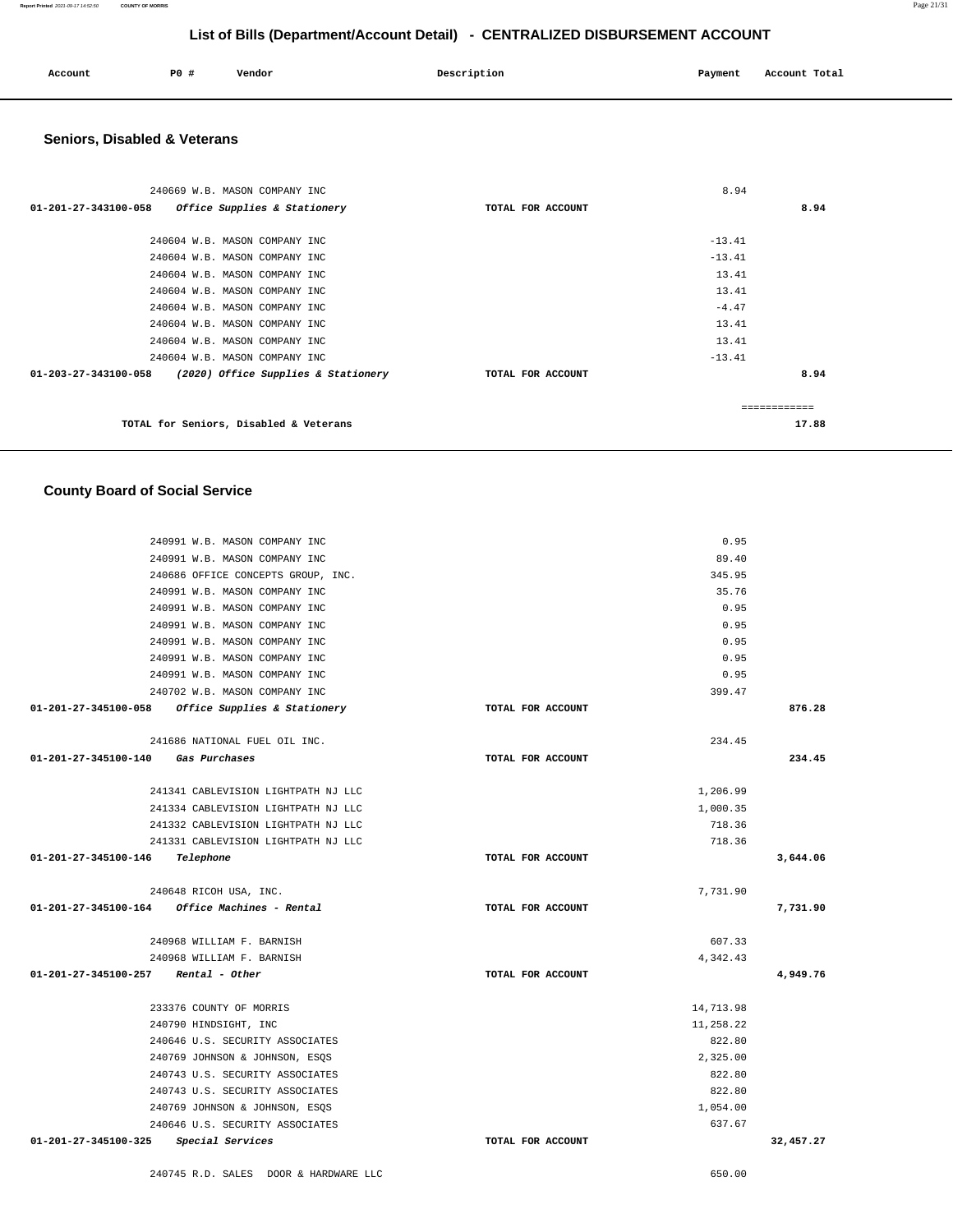| PO#<br>Vendor<br>Account                        | Description<br>Payment | Account Total |
|-------------------------------------------------|------------------------|---------------|
| <b>County Board of Social Service</b>           |                        |               |
| 241007 R.D. SALES DOOR & HARDWARE LLC           |                        | 25.00         |
| 241007 R.D. SALES DOOR & HARDWARE LLC           |                        | 238.00        |
| 240745 R.D. SALES DOOR & HARDWARE LLC           |                        | 240.00        |
| 240745 R.D. SALES DOOR & HARDWARE LLC           |                        | 175.00        |
| 01-201-27-345100-336<br>Repairs & Alterations   | TOTAL FOR ACCOUNT      | 1,328.00      |
| 240746 TREASURER. ST OF NJ                      |                        | 3,633.67      |
| 240747 TREASURER. ST OF NJ                      |                        | 54.00         |
| Collection Service Fees<br>01-201-27-345100-353 | TOTAL FOR ACCOUNT      | 3,687.67      |
| 233376 COUNTY OF MORRIS                         |                        | 2,375.73      |
| 01-203-27-345100-325<br>(2020) Special Services | TOTAL FOR ACCOUNT      | 2,375.73      |
| 233376 COUNTY OF MORRIS                         |                        | 218.78        |
| 233376 COUNTY OF MORRIS                         | 1,355.01               |               |
| 01-203-27-345100-328<br>(2020) FICA             | TOTAL FOR ACCOUNT      | 1,573.79      |
|                                                 |                        | ============  |
| TOTAL for County Board of Social Service        |                        | 58,858.91     |

## **MV:Administration**

| 239559 SYSTEM ONE ALARM                            |                   | 201.00    |               |
|----------------------------------------------------|-------------------|-----------|---------------|
| 01-201-27-350100-036<br>Contracted Services        | TOTAL FOR ACCOUNT |           | 201.00        |
|                                                    |                   |           |               |
| 240651 POINTCLICKCARE                              |                   | 309.94    |               |
| 01-201-27-350100-040<br>Electronic Data Processing | TOTAL FOR ACCOUNT |           | 309.94        |
| 240741 U.S. SECURITY ASSOCIATES                    |                   | 14,927.34 |               |
| $01 - 201 - 27 - 350100 - 266$<br>Safety Items     | TOTAL FOR ACCOUNT |           | 14,927.34     |
|                                                    |                   |           | ------------- |
|                                                    |                   |           |               |
| TOTAL for MV:Administration                        |                   |           | 15,438.28     |

## **County Adjuster**

|                      | 241157 W.B. MASON COMPANY INC |                   | 117.48 |        |
|----------------------|-------------------------------|-------------------|--------|--------|
| 01-201-27-357100-058 | Office Supplies & Stationery  | TOTAL FOR ACCOUNT |        | 117.48 |
|                      |                               |                   | 46.20  |        |
|                      | 241749 COUNTY OF MORRIS       |                   |        |        |
| 01-201-27-357100-068 | Postage & Metered Mail        | TOTAL FOR ACCOUNT |        | 46.20  |
|                      |                               |                   |        |        |
|                      |                               |                   |        |        |
|                      | TOTAL for County Adjuster     |                   |        | 163.68 |

## **County Library**

| 240521 LEXIS NEXIS               | 174.00   |
|----------------------------------|----------|
| 239638 PARKER PUBLICATIONS, INC. | 200.00   |
| 240547 INGRAM LIBRARY SERVICES   | $-43.80$ |
| 240547 INGRAM LIBRARY SERVICES   | 45.28    |
| 240547 INGRAM LIBRARY SERVICES   | 110.09   |
| 240519 INFORMATION TODAY INC     | 319.73   |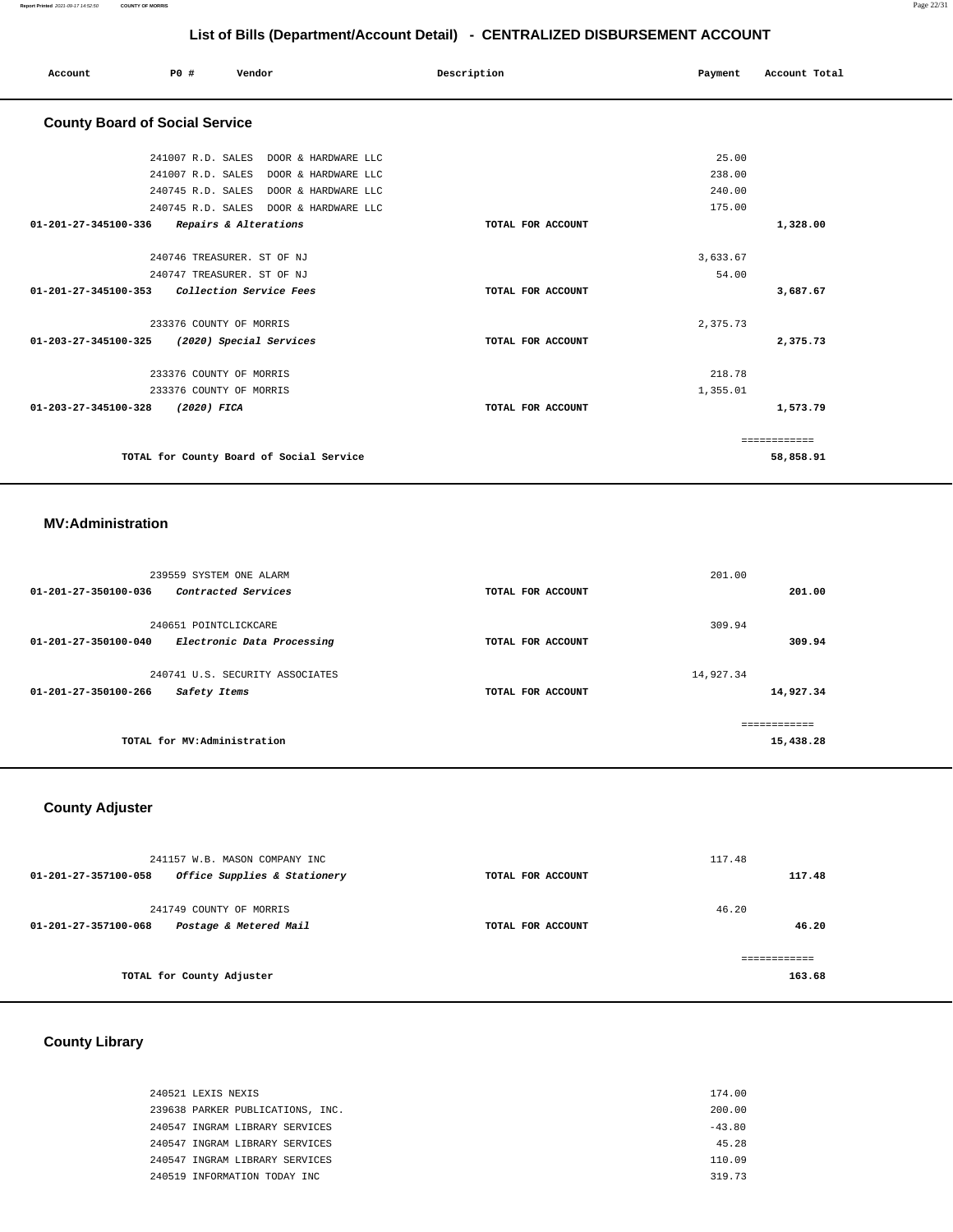| Account<br>. | P0 # | Vendor | Description | Payment | Account Total |
|--------------|------|--------|-------------|---------|---------------|
|              |      |        |             |         |               |

 **County Library** 

|                      | 240547 INGRAM LIBRARY SERVICES                 |                   | 38.70    |              |
|----------------------|------------------------------------------------|-------------------|----------|--------------|
|                      | 240547 INGRAM LIBRARY SERVICES                 |                   | 22.65    |              |
|                      | 240546 INGRAM LIBRARY SERVICES                 |                   | 113.32   |              |
|                      | 240546 INGRAM LIBRARY SERVICES                 |                   | 970.59   |              |
|                      | 240546 INGRAM LIBRARY SERVICES                 |                   | 11.99    |              |
|                      | 240545 INGRAM LIBRARY SERVICES                 |                   | 86.00    |              |
|                      | 240545 INGRAM LIBRARY SERVICES                 |                   | 396.69   |              |
|                      | 240544 INGRAM LIBRARY SERVICES                 |                   | 104.11   |              |
|                      | 240544 INGRAM LIBRARY SERVICES                 |                   | 466.18   |              |
|                      | 240544 INGRAM LIBRARY SERVICES                 |                   | 556.72   |              |
|                      | 240520 INFORMATION TODAY INC                   |                   | 407.53   |              |
|                      | 237294 LEXIS NEXIS                             |                   | 174.00   |              |
|                      | 239647 LEXIS NEXIS                             |                   | 174.00   |              |
|                      | 240547 INGRAM LIBRARY SERVICES                 |                   | 1,086.09 |              |
|                      | 236091 LEXIS NEXIS                             |                   | 174.00   |              |
|                      | 240545 INGRAM LIBRARY SERVICES                 |                   | 27.49    |              |
| 01-201-29-390100-028 | <i>Books &amp; Periodicals</i>                 | TOTAL FOR ACCOUNT |          | 5,615.36     |
|                      | 240545 INGRAM LIBRARY SERVICES                 |                   | 15.83    |              |
|                      | 240546 INGRAM LIBRARY SERVICES                 |                   | 1.85     |              |
|                      | 240546 INGRAM LIBRARY SERVICES                 |                   | 61.58    |              |
|                      | 240544 INGRAM LIBRARY SERVICES                 |                   | 6.58     |              |
|                      | 240546 INGRAM LIBRARY SERVICES                 |                   | 10.69    |              |
|                      | 240544 INGRAM LIBRARY SERVICES                 |                   | 15.12    |              |
|                      | 240544 INGRAM LIBRARY SERVICES                 |                   | 30.13    |              |
|                      | 240545 INGRAM LIBRARY SERVICES                 |                   | 4.75     |              |
|                      | 240547 INGRAM LIBRARY SERVICES                 |                   | 34.20    |              |
|                      | 240545 INGRAM LIBRARY SERVICES                 |                   | 4.01     |              |
|                      | 240547 INGRAM LIBRARY SERVICES                 |                   | $-5.14$  |              |
| 01-201-29-390100-058 | Office Supplies & Stationery                   | TOTAL FOR ACCOUNT |          | 179.60       |
|                      |                                                |                   |          |              |
|                      | 241749 COUNTY OF MORRIS                        |                   | 545.89   |              |
|                      | 01-201-29-390100-068 Postage & Metered Mail    | TOTAL FOR ACCOUNT |          | 545.89       |
|                      | 240540 MIDWEST TAPE LLC                        |                   | 73.46    |              |
|                      | 240540 MIDWEST TAPE LLC                        |                   | 206.85   |              |
|                      | 240547 INGRAM LIBRARY SERVICES                 |                   | 193.30   |              |
|                      | 01-201-29-390100-083    Video & Film Materials | TOTAL FOR ACCOUNT |          | 473.61       |
|                      | 240522 RICOH USA, INC.                         |                   | 946.60   |              |
|                      |                                                | TOTAL FOR ACCOUNT |          | 946.60       |
|                      |                                                |                   |          |              |
|                      |                                                |                   |          | ============ |
|                      | TOTAL for County Library                       |                   |          | 7,761.06     |

## **County Superintendent of Schoo**

|                      | 241749 COUNTY OF MORRIS                  |                   | 12.55 |
|----------------------|------------------------------------------|-------------------|-------|
| 01-201-29-392100-068 | Postage & Metered Mail                   | TOTAL FOR ACCOUNT | 12.55 |
|                      | TOTAL for County Superintendent of Schoo |                   | 12.55 |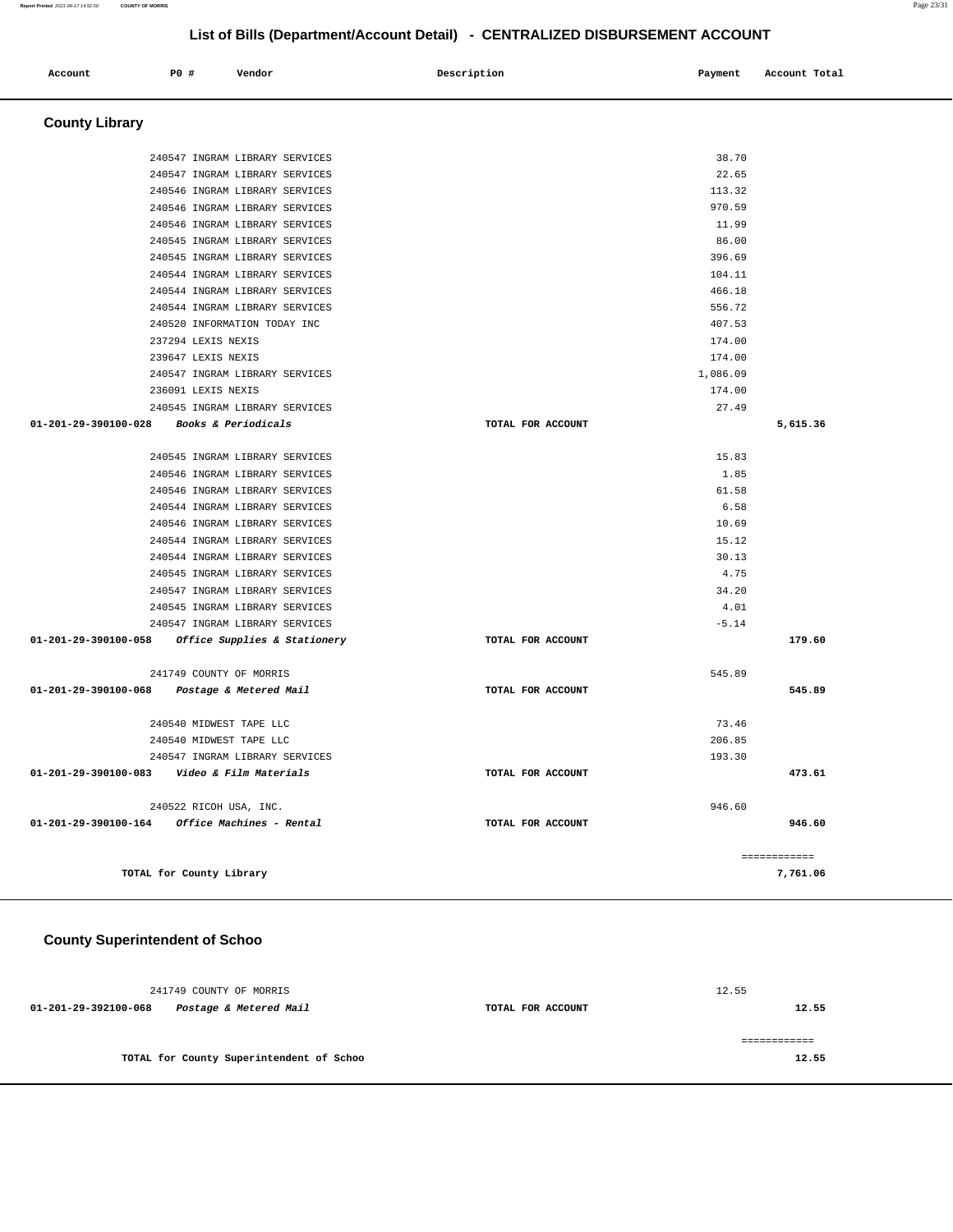============

468.56

**468.56**

| 241170 ALL COUNTY RENTAL CENTER                |                   | 72.00    |
|------------------------------------------------|-------------------|----------|
| 241164 UNITED SITE SERVICES NORTHEAST, INC.    |                   | 4.95     |
| 241164 UNITED SITE SERVICES NORTHEAST, INC.    |                   | 157.50   |
| 241164 UNITED SITE SERVICES NORTHEAST, INC.    |                   | 50.00    |
| 01-201-29-407100-059<br>Other General Expenses | TOTAL FOR ACCOUNT | 284.45   |
|                                                |                   |          |
| 241749 COUNTY OF MORRIS                        |                   | 122.84   |
| 01-201-29-407100-068<br>Postage & Metered Mail | TOTAL FOR ACCOUNT | 122.84   |
|                                                |                   |          |
| 241165 MORRISTOWN LUMBER &                     |                   | 56.75    |
| $01 - 201 - 29 - 407100 - 239$<br>Small Tools  | TOTAL FOR ACCOUNT | 56.75    |
|                                                |                   |          |
| 240373 KFT FIRE TRAINERS, LLC                  |                   | 3,000.00 |
| 240379 FF1 PROFESSIONAL SAFETY SERVICES        |                   | 908.32   |
| $01 - 201 - 29 - 407100 - 258$<br>Equipment    | TOTAL FOR ACCOUNT | 3,908.32 |

#### **Fire and Police Academy**

240740 W.B. MASON COMPANY INC

**01-201-29-407100-058 Office Supplies & Stationery TOTAL FOR ACCOUNT** 

| 241817 BERGEN COMMUNITY COLLEGE                                           |                   | 380.96 |
|---------------------------------------------------------------------------|-------------------|--------|
| 241816 BERGEN COMMUNITY COLLEGE                                           |                   | 4.00   |
| 241816 BERGEN COMMUNITY COLLEGE                                           |                   | 380.96 |
| 241815 BERGEN COMMUNITY COLLEGE                                           |                   | 190.48 |
| 241815 BERGEN COMMUNITY COLLEGE                                           |                   | 2.00   |
| 241817 BERGEN COMMUNITY COLLEGE                                           |                   | 4.00   |
| $01 - 201 - 29 - 397100 - 090$<br>Rmb Out of Cty Two Yr Coll Expenditures | TOTAL FOR ACCOUNT | 962.40 |
|                                                                           |                   |        |
|                                                                           |                   |        |
| TOTAL for Rmb Out of Cty Two Yr Coll                                      |                   | 962.40 |

# **Rmb Out of Cty Two Yr Coll**

| 241749 COUNTY OF MORRIS<br>Postage & Metered Mail<br>01-201-29-396100-068 | TOTAL FOR ACCOUNT | 460.06<br>460.06 |
|---------------------------------------------------------------------------|-------------------|------------------|
| 241369 DAVID LOS<br>01-201-29-396100-082<br>Travel Expense                | TOTAL FOR ACCOUNT | 23.80<br>23.80   |
| TOTAL for Rutgers Extension Service                                       |                   | 483.86           |

## **Rutgers Extension Service**

 **Contribution to County College**

| 241485 COUNTY COLLEGE OF MORRIS          |                   | 417,576.59 |
|------------------------------------------|-------------------|------------|
| Expenditures<br>01-201-29-395100-090     | TOTAL FOR ACCOUNT | 417,576.59 |
|                                          |                   |            |
|                                          |                   |            |
| TOTAL for Contribution to County College |                   | 417,576.59 |
|                                          |                   |            |

 **Account P0 # Vendor Description Payment Account Total**

**List of Bills (Department/Account Detail) - CENTRALIZED DISBURSEMENT ACCOUNT**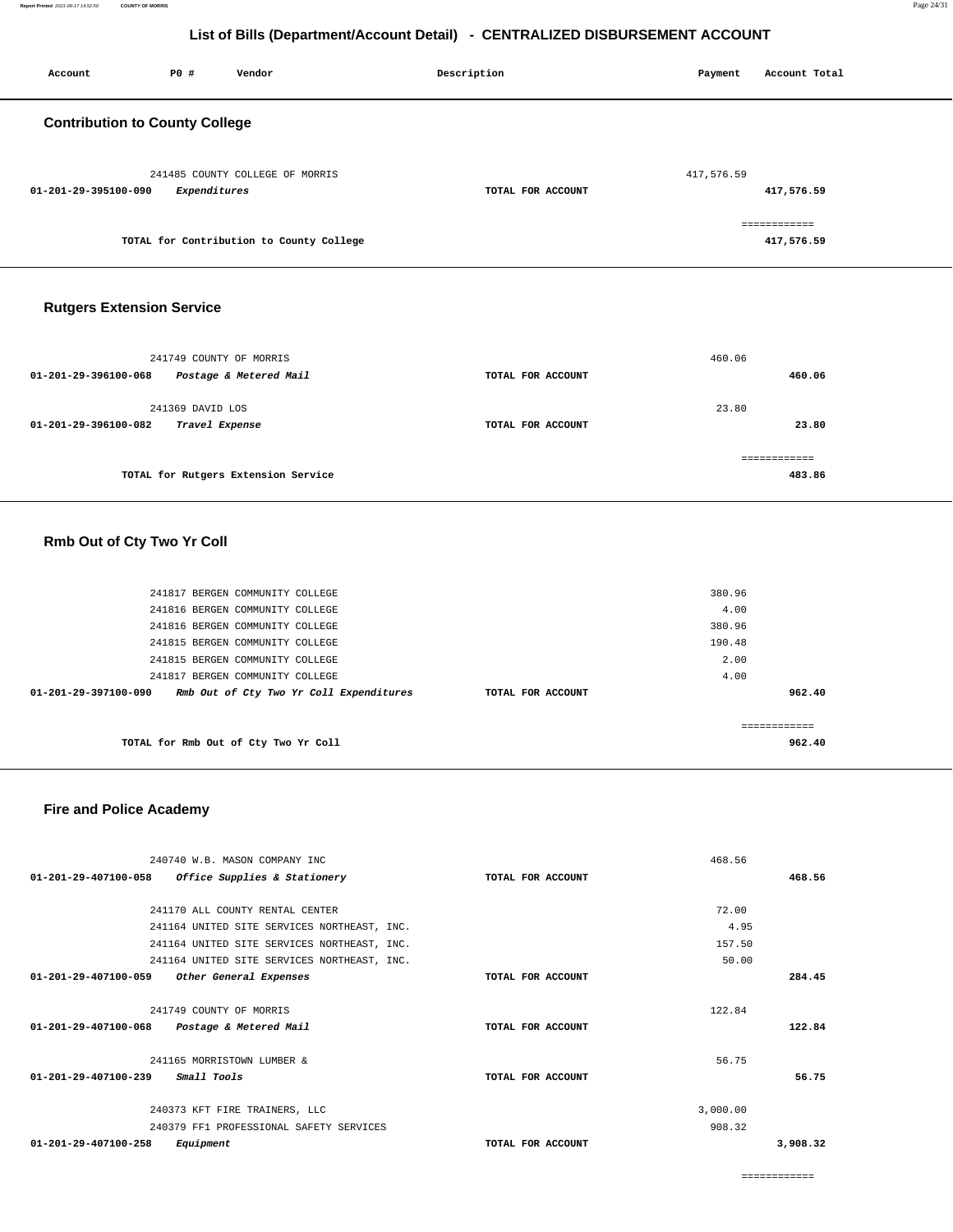| UUIIUES                                                              |                   |                 |           |
|----------------------------------------------------------------------|-------------------|-----------------|-----------|
|                                                                      |                   |                 |           |
| 240789 NATIONAL FUEL OIL INC.                                        |                   | 10,058.56       |           |
| 240789 NATIONAL FUEL OIL INC.                                        |                   | 952.71          |           |
| 240789 NATIONAL FUEL OIL INC.                                        |                   | 8,742.02        |           |
| 240789 NATIONAL FUEL OIL INC.                                        |                   | 8,752.19        |           |
| 240789 NATIONAL FUEL OIL INC.                                        |                   | 9,004.00        |           |
| 01-201-31-430100-136 Diesel Fuel                                     | TOTAL FOR ACCOUNT |                 | 37,509.48 |
|                                                                      |                   |                 |           |
| 241373 DIRECT ENERGY BUSINESS                                        |                   | 1,027.23        |           |
| 240858 JERSEY CENTRAL POWER & LIGHT                                  |                   | 31.13           |           |
| 241373 DIRECT ENERGY BUSINESS                                        |                   | 13, 196.63      |           |
| 241373 DIRECT ENERGY BUSINESS                                        |                   | 17, 141.53      |           |
| 240857 JERSEY CENTRAL POWER & LIGHT                                  |                   | 312.42          |           |
| 241372 DIRECT ENERGY BUSINESS                                        |                   | 34.03           |           |
| 240859 JERSEY CENTRAL POWER & LIGHT                                  |                   | 581.84          |           |
| 240861 JERSEY CENTRAL POWER & LIGHT                                  |                   | 37.58           |           |
| 240846 JERSEY CENTRAL POWER & LIGHT                                  |                   | 19.04           |           |
| 241278 DIRECT ENERGY BUSINESS                                        |                   | 685.03          |           |
| 241374 DIRECT ENERGY BUSINESS                                        |                   | 3.872.38        |           |
| 241374 DIRECT ENERGY BUSINESS                                        |                   | 941.13          |           |
| 241373 DIRECT ENERGY BUSINESS                                        |                   | 80.69           |           |
| 241373 DIRECT ENERGY BUSINESS                                        |                   | 34.80           |           |
| 241373 DIRECT ENERGY BUSINESS                                        |                   | 15.43           |           |
| 241373 DIRECT ENERGY BUSINESS                                        |                   | 0.08            |           |
| 241282 JERSEY CENTRAL POWER & LIGHT                                  |                   | 1,594.70        |           |
| 240847 JERSEY CENTRAL POWER & LIGHT<br>241373 DIRECT ENERGY BUSINESS |                   | 18.38<br>69.14  |           |
|                                                                      |                   |                 |           |
|                                                                      |                   |                 |           |
| 01-201-31-430100-137 Electricity                                     | TOTAL FOR ACCOUNT |                 | 39,693.19 |
|                                                                      |                   |                 |           |
| 241686 NATIONAL FUEL OIL INC.<br>01-201-31-430100-140 Gas Purchases  | TOTAL FOR ACCOUNT | 42, 421.04      | 42,421.04 |
|                                                                      |                   |                 |           |
| 241371 DIRECT ENERGY BUSINESS MARKETING                              |                   | 509.33          |           |
| 241371 DIRECT ENERGY BUSINESS MARKETING                              |                   | 155.79          |           |
| 241256 SUBURBAN PROPANE -2347                                        |                   | 512.26          |           |
| 241256 SUBURBAN PROPANE -2347                                        |                   | 9.92            |           |
| 241371 DIRECT ENERGY BUSINESS MARKETING                              |                   | 41.78           |           |
| 241256 SUBURBAN PROPANE -2347                                        |                   | 4.90            |           |
| 241370 DIRECT ENERGY BUSINESS MARKETING                              |                   | 1,799.21        |           |
| 01-201-31-430100-141 Natural Gas                                     | TOTAL FOR ACCOUNT |                 | 3,033.19  |
|                                                                      |                   |                 |           |
| 240990 MORRIS COUNTY MUNICIPAL                                       |                   | 2,178.00        |           |
| 240990 MORRIS COUNTY MUNICIPAL                                       |                   | 4,641.60        |           |
| 01-201-31-430100-143 Rubbish & Trash Removal                         | TOTAL FOR ACCOUNT |                 | 6,819.60  |
|                                                                      |                   |                 |           |
| 241003 AT&T                                                          |                   | 19.91<br>143.88 |           |
| 241088 OPTIMUM<br>241085 COMCAST                                     |                   | 539.40          |           |
| 240998 KINGS III EMERGENCY COMMUNICATIONS                            |                   | 1,313.60        |           |
| 241088 OPTIMUM                                                       |                   | 90.00           |           |
| 241088 OPTIMUM                                                       |                   | 180.00          |           |
| 241173 MILLENNIUM COMMUNICATIONS GROUP                               |                   | 650.00          |           |
| 241172 AT&T MOBILITY                                                 |                   | 1,444.92        |           |
| 241088 OPTIMUM                                                       |                   | 260.88          |           |
| 240999 A T & T CORP.                                                 |                   | 230.51          |           |

## **Utilities**

| Account                        | <b>PO #</b> | Vendor                            | Description | Payment | Account Total |  |
|--------------------------------|-------------|-----------------------------------|-------------|---------|---------------|--|
| <b>Fire and Police Academy</b> |             |                                   |             |         |               |  |
|                                |             | TOTAL for Fire and Police Academy |             |         | 4,840.92      |  |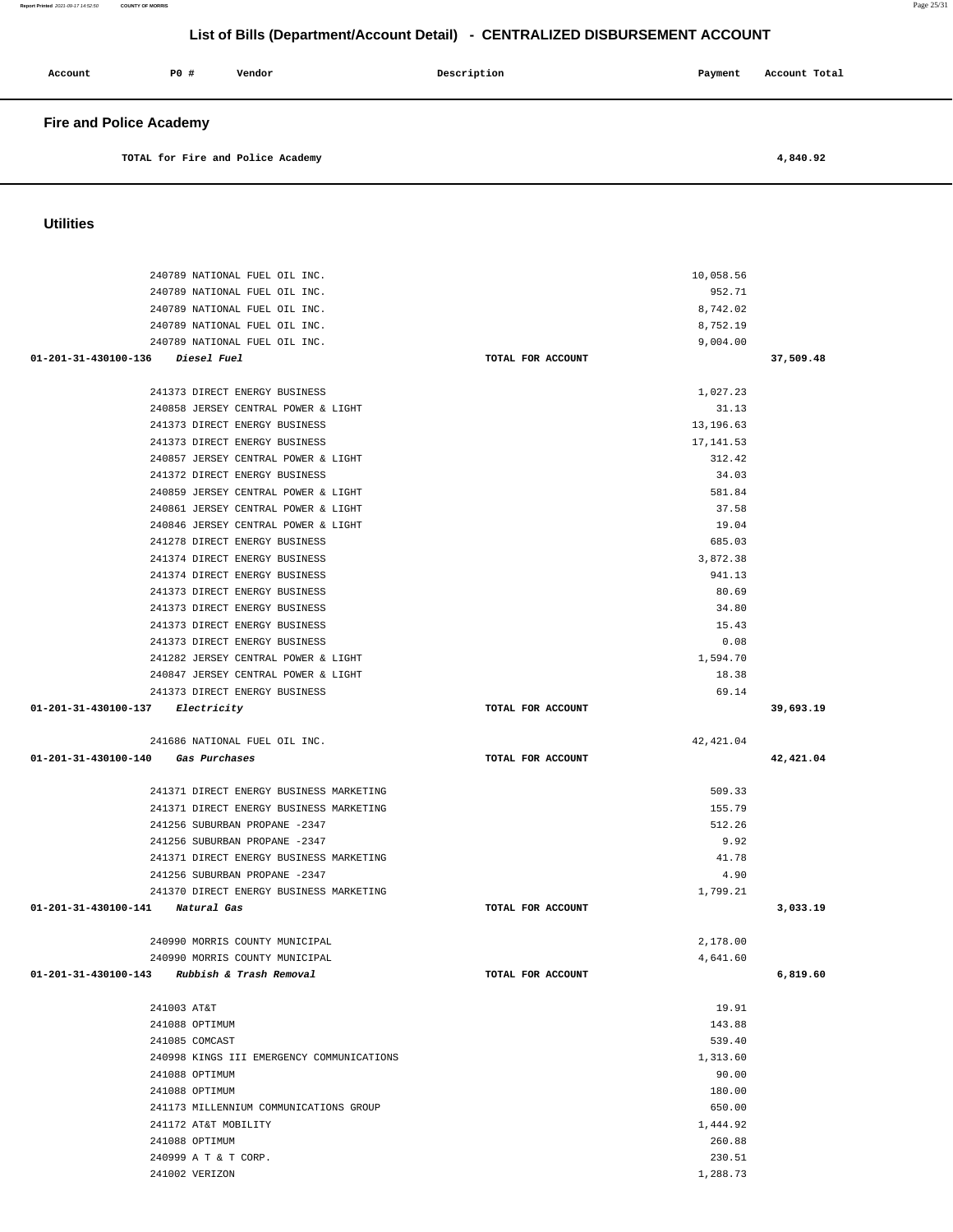#### 240475 U-LINE SHIPPING SUPPLY 240475 U-LINE SHIPPING SUPPLY **01-201-41-716100-059 Other General Expenses TOTAL FOR ACCOUNT**  900.00 109.48 **1,009.48** 241686 NATIONAL FUEL OIL INC. **01-201-41-716100-140 Gas Purchases TOTAL FOR ACCOUNT**  3,420.23 **3,420.23 TOTAL for Nutrition**  ============ **4,429.71**

#### **Nutrition**

| <b>Utilities</b>                          |                   |                            |
|-------------------------------------------|-------------------|----------------------------|
| 241003 AT&T                               | 19.77             |                            |
| 241088 OPTIMUM                            | 359.70            |                            |
| 241088 OPTIMUM                            | 300.00            |                            |
| 241001 CABLEVISION LIGHTPATH NJ LLC       | 568.37            |                            |
| 241084 KINGS III EMERGENCY COMMUNICATIONS | 1,144.93          |                            |
| 241000 MILLENNIUM COMMUNICATIONS GROUP    | 730.00            |                            |
| 241083 AT&T MOBILITY                      | 1,448.87          |                            |
| 241082 VERIZON                            | 1,293.23          |                            |
| 241049 AT&T                               | 20.86             |                            |
| 241049 AT&T                               | 25.13             |                            |
| 241045 CABLEVISION LIGHTPATH NJ LLC       | 568.37            |                            |
| 241334 CABLEVISION LIGHTPATH NJ LLC       | 6,876.41          |                            |
| 241085 COMCAST                            | 89.70             |                            |
| 241085 COMCAST                            | 650.10            |                            |
| 241085 COMCAST                            | 136.74            |                            |
| 241088 OPTIMUM                            | 300.00            |                            |
| 241331 CABLEVISION LIGHTPATH NJ LLC       | 5,028.53          |                            |
| 241087 OPTIMUM                            | 21.00             |                            |
| 241087 OPTIMUM                            | 71.94             |                            |
| 241087 OPTIMUM                            | 180.00            |                            |
| 241087 OPTIMUM                            | 300.00            |                            |
| 241087 OPTIMUM                            | 359.70            |                            |
| 241085 COMCAST                            | 236.63            |                            |
| 241085 COMCAST                            | 3.84              |                            |
| 241341 CABLEVISION LIGHTPATH NJ LLC       | 7,311.90          |                            |
| 241081 OPTIMUM                            | 300.00            |                            |
| 241081 OPTIMUM                            | 25.00             |                            |
| 241081 OPTIMUM                            | 479.70            |                            |
| 241081 OPTIMUM                            | 21.00             |                            |
| 241081 OPTIMUM                            | 180.00            |                            |
| 241332 CABLEVISION LIGHTPATH NJ LLC       | 2,096.46          |                            |
| 241081 OPTIMUM                            | 71.94             |                            |
| 241088 OPTIMUM                            | 359.70            |                            |
| 01-201-31-430100-146<br>Telephone         | TOTAL FOR ACCOUNT | 37,741.35                  |
| 241307 SOUTHEAST MORRIS COUNTY            | 4,080.35          |                            |
| 241307 SOUTHEAST MORRIS COUNTY            | 1,264.59          |                            |
| 01-201-31-430100-147<br>Water             | TOTAL FOR ACCOUNT | 5,344.94                   |
| TOTAL for Utilities                       |                   | ------------<br>172,562.79 |

# **List of Bills (Department/Account Detail) - CENTRALIZED DISBURSEMENT ACCOUNT**

 **Account** 20 **P P**  $\uparrow$  **Payment** Payment Account Total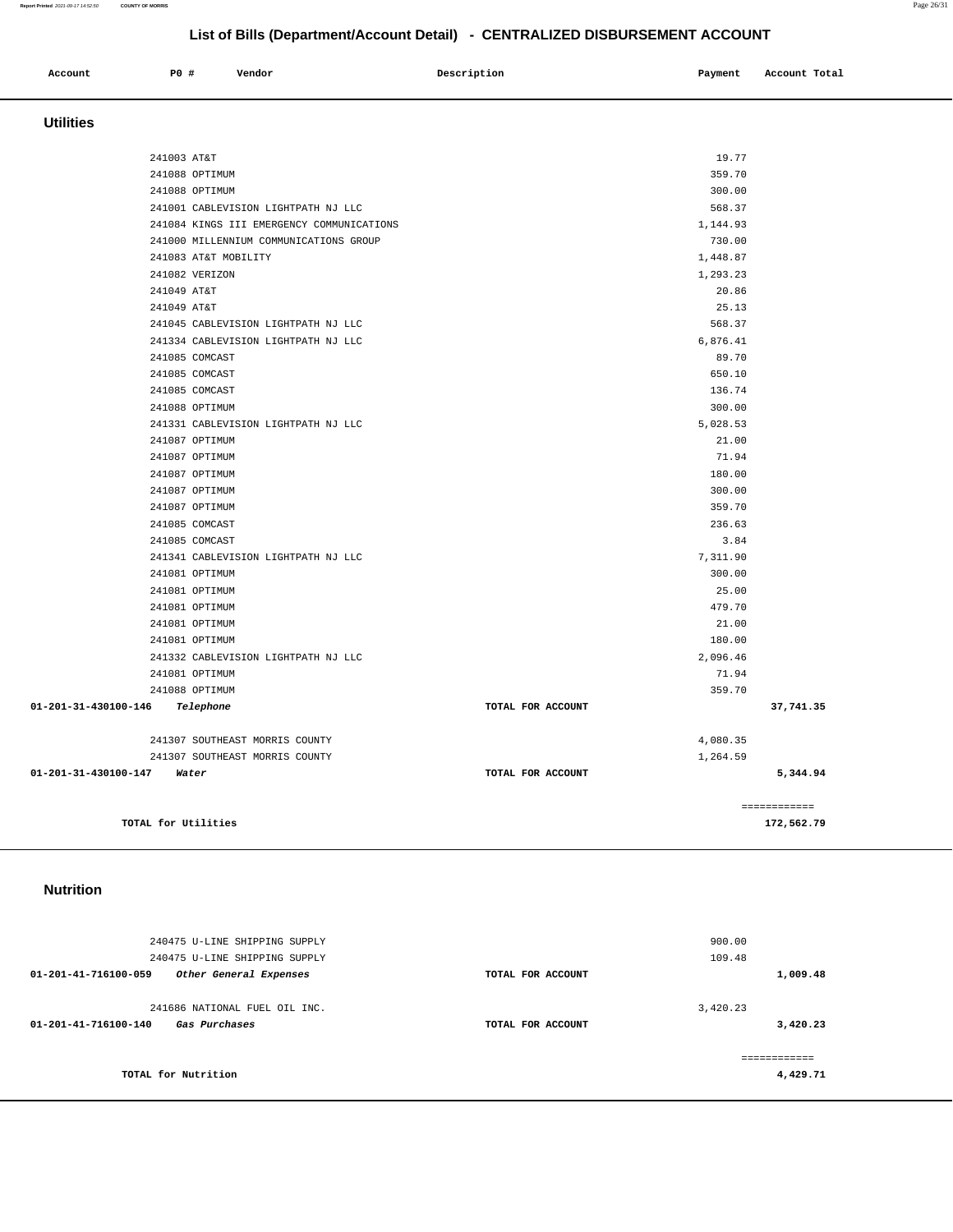**Report Printed** 2021-09-17 14:52:50 **COUNTY OF MORRIS** Page 27/31

## **List of Bills (Department/Account Detail) - CENTRALIZED DISBURSEMENT ACCOUNT**

| Account                        | P0 #                                   | Vendor                                                                                                                               |                                             | Description       | Payment                                 | Account Total                        |  |
|--------------------------------|----------------------------------------|--------------------------------------------------------------------------------------------------------------------------------------|---------------------------------------------|-------------------|-----------------------------------------|--------------------------------------|--|
|                                | <b>Grant Fund</b><br>DEPARTMENT 718130 |                                                                                                                                      |                                             |                   |                                         |                                      |  |
| 02-213-41-718130-391           | 234821 TETRA TECH INC                  | CARES COVID-19 (ELC) (8/1/19-6/30/21)                                                                                                |                                             | TOTAL FOR ACCOUNT | 4,884.35                                | 4,884.35<br>============             |  |
|                                | TOTAL for DEPARTMENT 718130            |                                                                                                                                      |                                             |                   |                                         | 4,884.35                             |  |
| DEPARTMENT 718205              |                                        |                                                                                                                                      |                                             |                   |                                         |                                      |  |
| 02-213-41-718205-391           |                                        | 241774 COUNTY OF MORRIS                                                                                                              | Public Health Emer Grant $(7/1/21-6/30/22)$ | TOTAL FOR ACCOUNT | 71.40                                   | 71.40                                |  |
|                                | TOTAL for DEPARTMENT 718205            |                                                                                                                                      |                                             |                   |                                         | ------------<br>71.40                |  |
| <b>WIA: Adult</b>              |                                        |                                                                                                                                      |                                             |                   |                                         |                                      |  |
| 02-213-41-742205-391           |                                        | 240563 EZ WHEELS DRIVING SCHOOL<br>WIOA Adult (7/1/20-6/30/22)                                                                       |                                             | TOTAL FOR ACCOUNT | 1,492.96                                | 1,492.96                             |  |
|                                | TOTAL for WIA: Adult                   |                                                                                                                                      |                                             |                   |                                         | ------------<br>1,492.96             |  |
| <b>WIA: Disclocated Worker</b> |                                        |                                                                                                                                      |                                             |                   |                                         |                                      |  |
|                                |                                        | 241774 COUNTY OF MORRIS<br>240562 EZ WHEELS DRIVING SCHOOL<br>240564 RUTGERS, THE STATE UNIVERSITY<br>240560 LASCOMP INSTITUTE OF IT |                                             |                   | 90.35<br>1,546.28<br>699.00<br>3,200.00 |                                      |  |
| 02-213-41-742210-391           |                                        | TOTAL for WIA: Disclocated Worker                                                                                                    | WIOA Dislocated Worker (7/1/20-6/30/22)     | TOTAL FOR ACCOUNT |                                         | 5,535.63<br>============<br>5,535.63 |  |

 **WIA: Youth** 

|  | 240527 PHILLIPSBURG SCHOOL BASED |  |  | 256.00   |
|--|----------------------------------|--|--|----------|
|  | 240527 PHILLIPSBURG SCHOOL BASED |  |  | 256.00   |
|  | 240529 PHILLIPSBURG SCHOOL BASED |  |  | 216.00   |
|  | 240527 PHILLIPSBURG SCHOOL BASED |  |  | 256.00   |
|  | 240528 PHILLIPSBURG SCHOOL BASED |  |  | 256.00   |
|  | 240529 PHILLIPSBURG SCHOOL BASED |  |  | 256.00   |
|  | 240529 PHILLIPSBURG SCHOOL BASED |  |  | 216.00   |
|  | 240528 PHILLIPSBURG SCHOOL BASED |  |  | 1,020.00 |
|  | 240529 PHILLIPSBURG SCHOOL BASED |  |  | 216.00   |
|  | 240526 NEWBRIDGE SERVICES INC.   |  |  | 557.00   |
|  | 240526 NEWBRIDGE SERVICES INC    |  |  | 141.25   |
|  | 240528 PHILLIPSBURG SCHOOL BASED |  |  | 1,020,00 |
|  |                                  |  |  |          |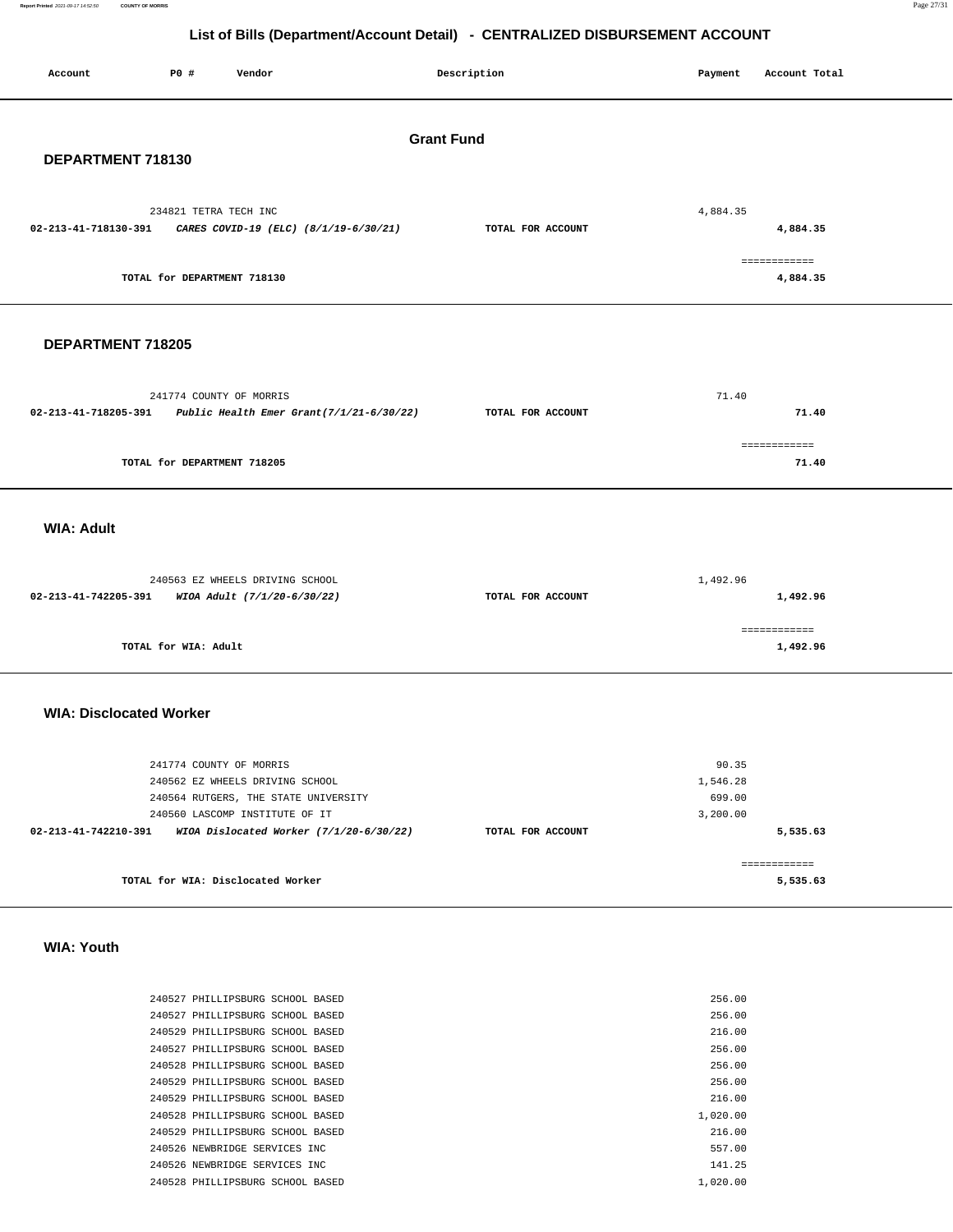#### **Report Printed** 2021-09-17 14:52:50 **COUNTY OF MORRIS** Page 28/31

## **List of Bills (Department/Account Detail) - CENTRALIZED DISBURSEMENT ACCOUNT**

| Account              | P0 #                 | Vendor                        | Description       | Payment | Account Total |
|----------------------|----------------------|-------------------------------|-------------------|---------|---------------|
| <b>WIA: Youth</b>    |                      |                               |                   |         |               |
|                      |                      | 240526 NEWBRIDGE SERVICES INC |                   | 557.00  |               |
| 02-213-41-742220-391 |                      | WIOA Youth (7/1/20-6/30/22)   | TOTAL FOR ACCOUNT |         | 5,223.25      |
|                      |                      |                               |                   |         | ============  |
|                      | TOTAL for WIA: Youth |                               |                   |         | 5,223.25      |

## **Chapter 51, 97-593 ADA**

| 241368 PREVENTION IS KEY                             |                   | 4,740.00    |
|------------------------------------------------------|-------------------|-------------|
| 241006 ALFRE INC.                                    |                   | 2,790.00    |
| 241368 PREVENTION IS KEY                             |                   | 385.00      |
| 241006 ALFRE INC.                                    |                   | 1,890.00    |
| 241368 PREVENTION IS KEY                             |                   | 402.00      |
| 241368 PREVENTION IS KEY                             |                   | 3,250.00    |
| 241411 ACENDA, INC                                   |                   | 20.00       |
| 02-213-41-757105-392<br>Chapter 51 (1/1/21-12/31/21) | TOTAL FOR ACCOUNT | 13,477.00   |
|                                                      |                   |             |
|                                                      |                   | :========== |
| TOTAL for Chapter 51, 97-593 ADA                     |                   | 13,477.00   |

#### **FFY08 UASI 2/20/09-4/30/11**

|                      | 240369 PAUL'S ELECTRONIC MAINTENANCE INC. |                   | 799.18 |
|----------------------|-------------------------------------------|-------------------|--------|
| 02-213-41-784130-391 | FY18 UASI (9/1/18-8/31/21)                | TOTAL FOR ACCOUNT | 799.18 |
|                      |                                           |                   |        |
|                      |                                           |                   |        |
|                      | TOTAL for FFY08 UASI 2/20/09-4/30/11      |                   | 799.18 |
|                      |                                           |                   |        |

#### **DEPARTMENT 784230**

| 241205 CYALUME TECHNOLOGIES, INC.                  |                   | 2,357.32 |
|----------------------------------------------------|-------------------|----------|
| 02-213-41-784230-391<br>FY19 UASI (9/1/19-8/31/22) | TOTAL FOR ACCOUNT | 2,357.32 |
|                                                    |                   |          |
|                                                    |                   |          |
| TOTAL for DEPARTMENT 784230                        |                   | 2,357.32 |
|                                                    |                   |          |

## **MAPS**

| 241686 NATIONAL FUEL OIL INC.                  |                   | 7,459.80 |
|------------------------------------------------|-------------------|----------|
| 02-213-41-786105-394<br>MAPS (1/1/21-12/31/21) | TOTAL FOR ACCOUNT | 7,459.80 |
|                                                |                   |          |
|                                                |                   |          |
| TOTAL for MAPS                                 |                   | 7,459.80 |
|                                                |                   |          |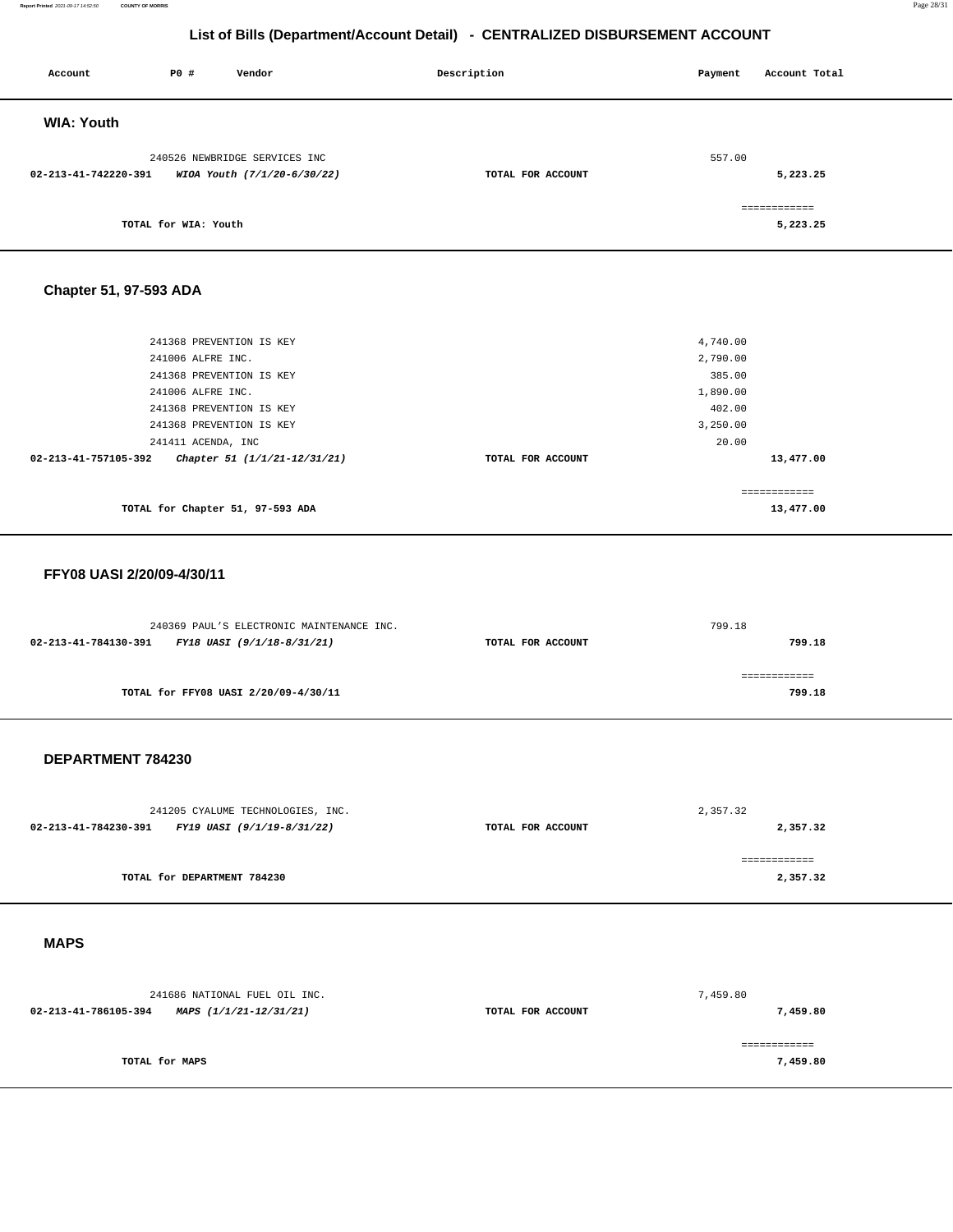| Account              | P0 #                        | Vendor                                 | Description |                   | Payment  | Account Total |
|----------------------|-----------------------------|----------------------------------------|-------------|-------------------|----------|---------------|
| DEPARTMENT 806010    |                             |                                        |             |                   |          |               |
|                      |                             |                                        |             |                   |          |               |
|                      |                             | 240184 MORRIS COUNTY AFTER CARE CENTER |             |                   | 330.00   |               |
|                      |                             | 240184 MORRIS COUNTY AFTER CARE CENTER |             |                   | 80.00    |               |
|                      |                             | 239514 CONTRACT PHARMACY SERVICES INC  |             |                   | 6,816.20 |               |
|                      |                             | 240184 MORRIS COUNTY AFTER CARE CENTER |             |                   | 50.00    |               |
|                      |                             | 237061 CONTRACT PHARMACY SERVICES INC  |             |                   | 6,256.23 |               |
|                      |                             | 240184 MORRIS COUNTY AFTER CARE CENTER |             |                   | 360.00   |               |
| 02-213-41-806010-392 |                             | $SAPT - MAT$ (12/1/19-6/30/20)         |             | TOTAL FOR ACCOUNT |          | 13,892.43     |
|                      |                             |                                        |             |                   |          | ------------  |
|                      | TOTAL for DEPARTMENT 806010 |                                        |             |                   |          | 13,892.43     |

#### **DEPARTMENT 862105**

| 240315 P M Desserts LLC                                   | 521.25            |        |  |
|-----------------------------------------------------------|-------------------|--------|--|
| 02-213-41-862105-391<br>NACCHO MRC Grant (7/1/20-9/30/20) | TOTAL FOR ACCOUNT | 521.25 |  |
|                                                           |                   |        |  |
| TOTAL for DEPARTMENT 862105                               |                   | 521.25 |  |
|                                                           |                   |        |  |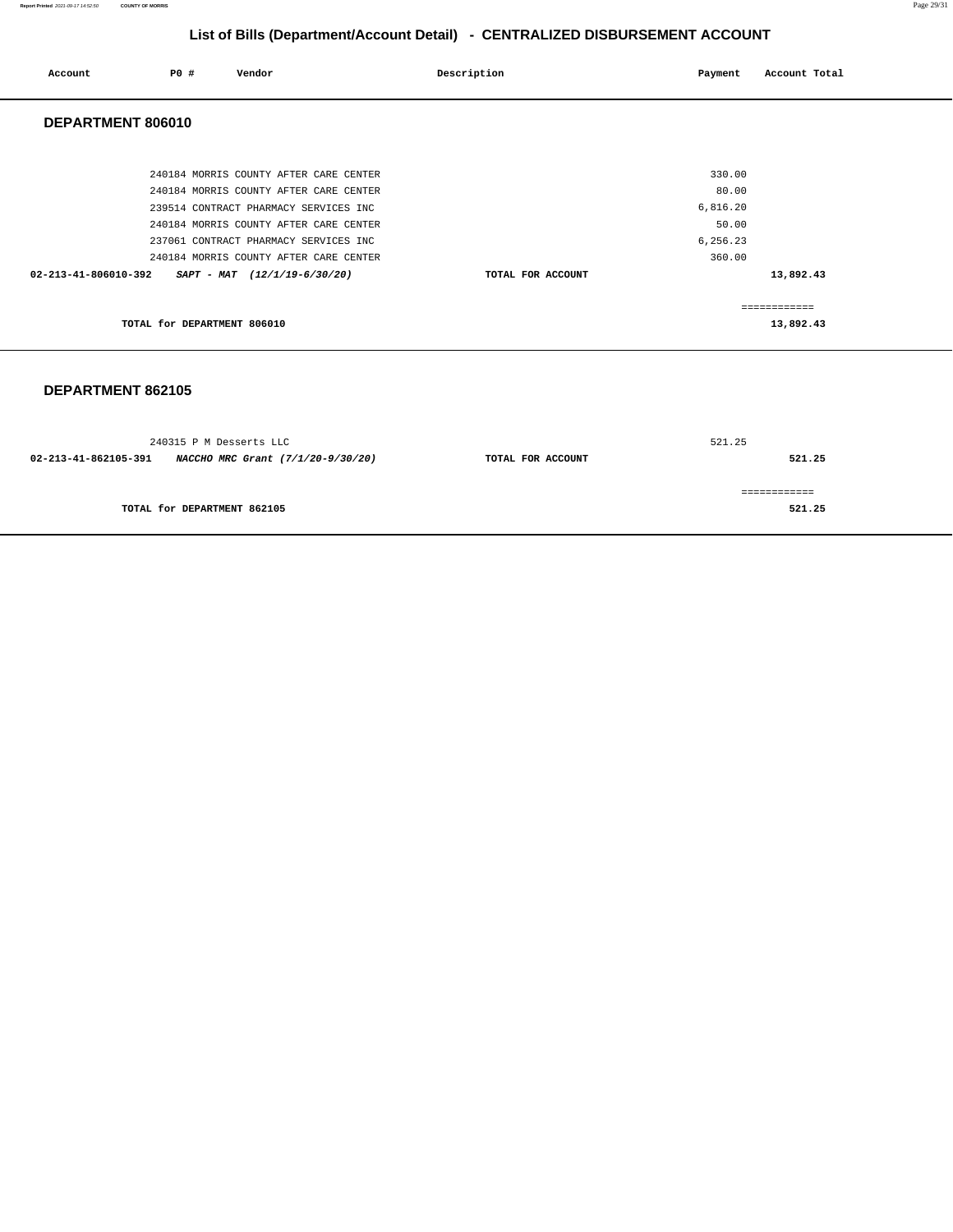**Report Printed** 2021-09-17 14:52:50 **COUNTY OF MORRIS** Page 30/31

# **List of Bills (Department/Account Detail) - CENTRALIZED DISBURSEMENT ACCOUNT**

| Account                        | P0 #                        | Vendor                                                                                                                              |                                          | Description       |  | Payment                          | Account Total             |
|--------------------------------|-----------------------------|-------------------------------------------------------------------------------------------------------------------------------------|------------------------------------------|-------------------|--|----------------------------------|---------------------------|
| <b>County Capital</b>          |                             |                                                                                                                                     |                                          |                   |  |                                  |                           |
| DEPARTMENT 953357              |                             |                                                                                                                                     |                                          |                   |  |                                  |                           |
| 04-216-55-953357-909           |                             | 241227 GREENMAN PEDERSEN INC<br>Replace & Upgrade Various Bridges                                                                   |                                          | TOTAL FOR ACCOUNT |  | 10,397.93                        | 10,397.93                 |
|                                | TOTAL for DEPARTMENT 953357 |                                                                                                                                     |                                          |                   |  |                                  | ============<br>10,397.93 |
| DEPARTMENT 953464              |                             |                                                                                                                                     |                                          |                   |  |                                  |                           |
|                                |                             | 241122 MAGIC TOUCH CONSTRUCTION CO., INC.<br>241122 MAGIC TOUCH CONSTRUCTION CO., INC.<br>241122 MAGIC TOUCH CONSTRUCTION CO., INC. |                                          |                   |  | 2,174.68<br>1,270.60<br>1,308.58 |                           |
| 04-216-55-953464-951           |                             | 241122 MAGIC TOUCH CONSTRUCTION CO., INC.                                                                                           | Interior Bldg Upgrades - Bldgs & Grounds | TOTAL FOR ACCOUNT |  | 1,312.57                         | 6,066.43                  |
|                                | TOTAL for DEPARTMENT 953464 |                                                                                                                                     |                                          |                   |  |                                  | ------------<br>6,066.43  |
| DEPARTMENT 953562              |                             |                                                                                                                                     |                                          |                   |  |                                  |                           |
| 04-216-55-953562-940           |                             | 240626 MJM CONTRACTING SERVICES, LLC<br>Interior Building Improvements - B&G                                                        |                                          | TOTAL FOR ACCOUNT |  | 9,800.00                         | 9,800.00                  |
|                                | TOTAL for DEPARTMENT 953562 |                                                                                                                                     |                                          |                   |  |                                  | ------------<br>9,800.00  |
| Cty Bridge Design & Constructi |                             |                                                                                                                                     |                                          |                   |  |                                  |                           |
| 04-216-55-953975-909           |                             | 224517 GREENMAN PEDERSEN INC<br>Miscellaneous - Other                                                                               |                                          | TOTAL FOR ACCOUNT |  | 3,096.00                         | 3,096.00                  |
|                                |                             | TOTAL for Cty Bridge Design & Constructi                                                                                            |                                          |                   |  |                                  | ============<br>3,096.00  |
| <b>DEPARTMENT 954450</b>       |                             |                                                                                                                                     |                                          |                   |  |                                  |                           |
| 04-216-55-954450-956           | 237679 CDW GOVERNMENT       |                                                                                                                                     | Various Upgrades & Equip-Sheriffs Office | TOTAL FOR ACCOUNT |  | 1,739.82                         | 1,739.82                  |
|                                | TOTAL for DEPARTMENT 954450 |                                                                                                                                     |                                          |                   |  |                                  | ============<br>1,739.82  |